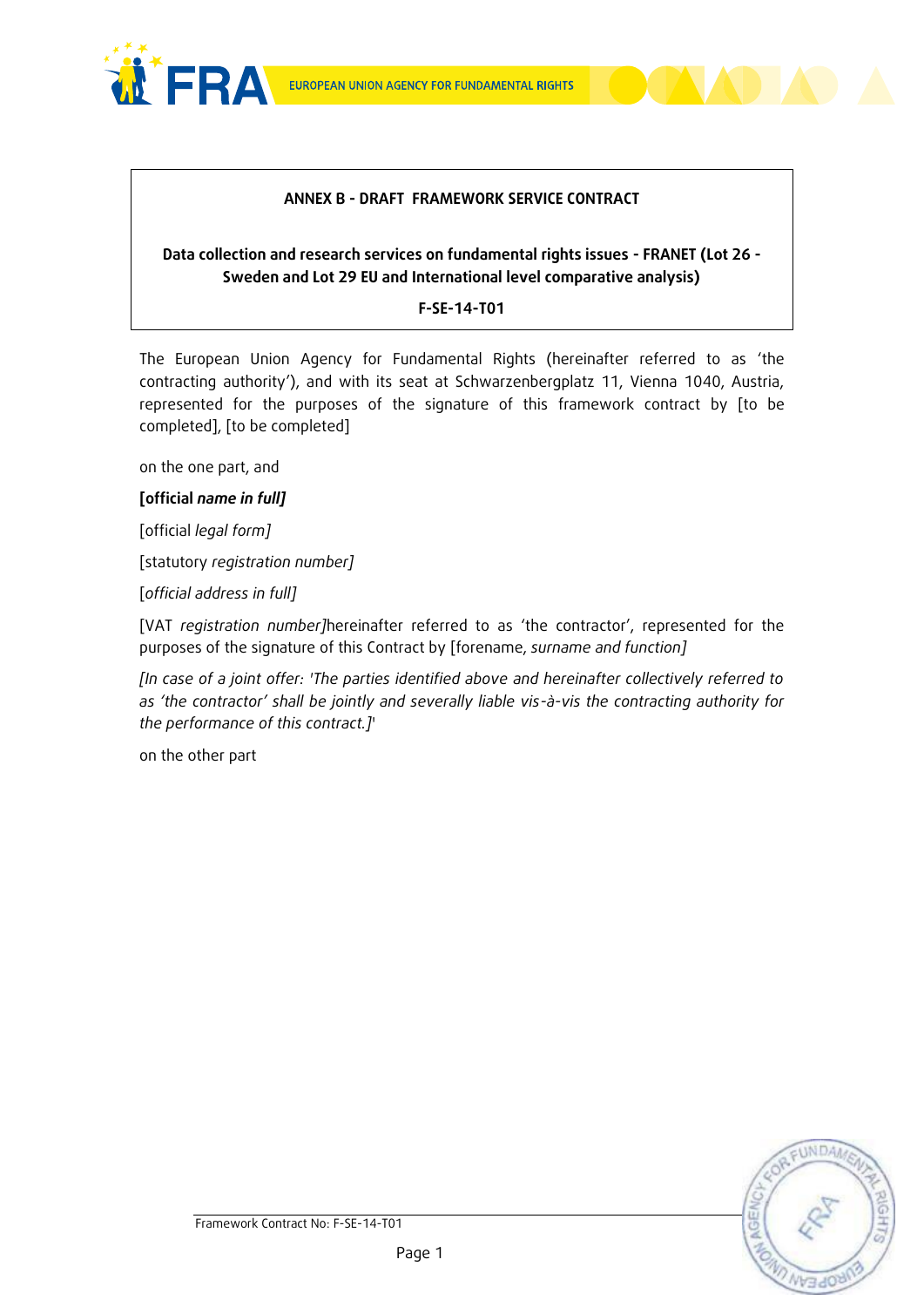

#### HAVE AGREED

the **special conditions**, the **general conditions** for service framework contracts, the **model order form** and **model specific contract** and the following Annexes:

| Annex I   | Tender and technical specifications (Invitation to tender No F-SE-14-T01 of<br>[to be completed]).       |  |
|-----------|----------------------------------------------------------------------------------------------------------|--|
| Annex II  | Contractor's tender of [to be completed] - Original archived at the<br>contracting authority's premises. |  |
| Annex III | Bank Identification Form and Legal Entities File                                                         |  |
| Annex IV  | Pre-financing Guarantee Model                                                                            |  |
| Annex V   | Power of Attorney                                                                                        |  |

which form an integral part of this framework contract (hereinafter referred to as 'the FWC').

- The terms set out in the special conditions shall take precedence over those in the other parts of the FWC.
- The terms set out in the general conditions shall take precedence over those in the model order form and model specific contract
- The terms set out in the model order form and model specific contract shall take precedence over those in the other annexes.
- The terms set out in the tender specifications (Annex I) shall take precedence over those in the tender (Annex II).
- The terms set out in the framework contract shall take precedence over those in the order forms and specific contracts.
- The terms set out in the specific contracts/order forms shall take precedence over those in the requests for services.
- The terms set out in the requests for services shall take precedence over those in the specific tenders.

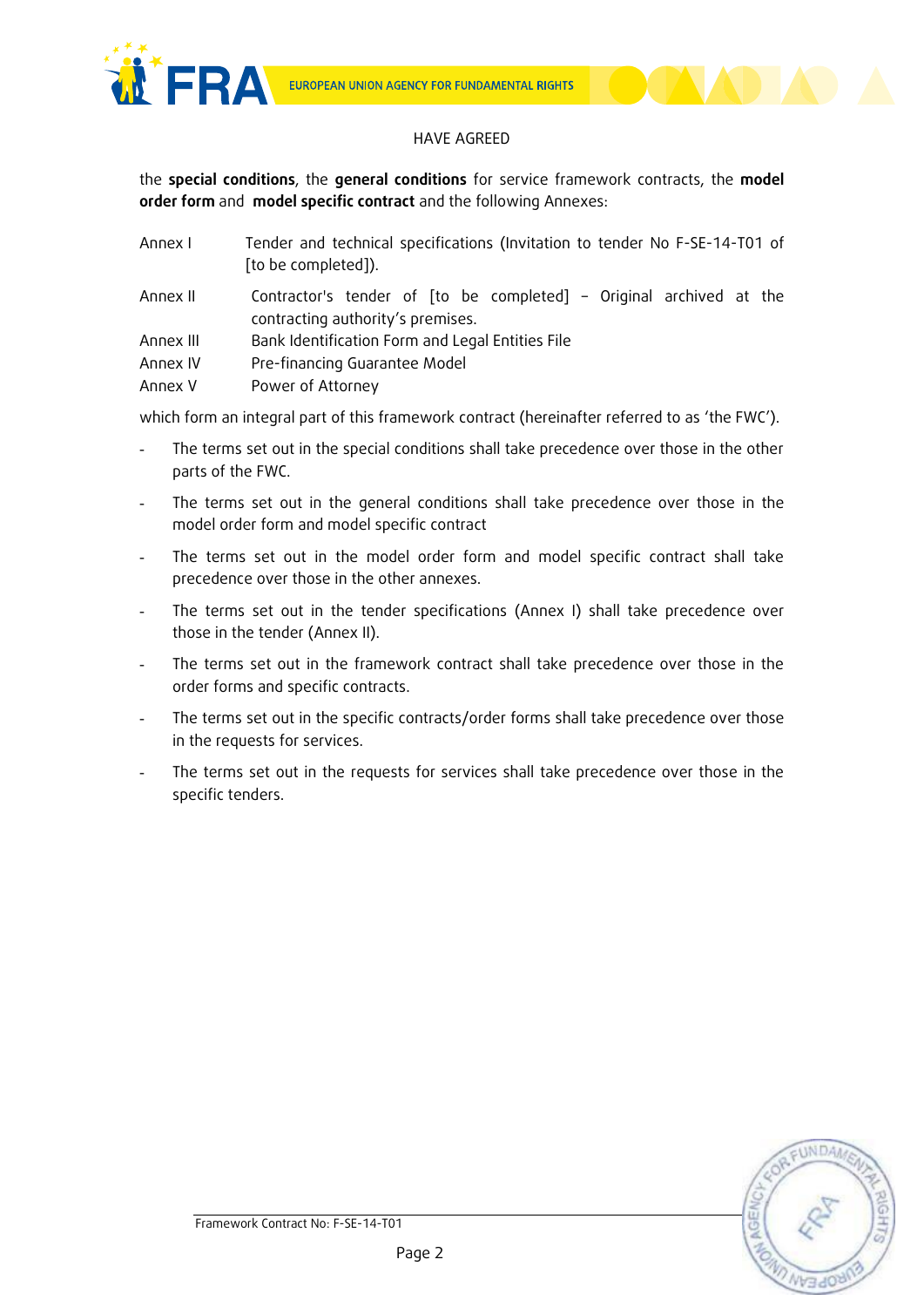



#### **SPECIAL CONDITIONS**

### **1.1 SUBJECT MATTER**

**1.1.1** The subject matter of the FWC is the provision of Data collection and research services on fundamental rights issues - FRANET (Lot 26 - Sweden and Lot 29 EU and International level comparative analysis) to the contracting authority, divided in 2 Lots as follows:

Lot 26 – Sweden

Provision of research and analysis services on fundamental rights issues covering the national level.

Lot 29 - EU and International level comparative analysis.

Provision of research and analysis services on fundamental rights issues covering the EU and international level.

**1.1.2** Signature of the FWC imposes no obligation on the contracting authority to purchase. Only performance of the FWC through order forms or specific contracts is binding on the contracting authority.

The contractor is selected for a multiple FWC in cascade in [to be completed] position.

#### **1.2 ENTRY INTO FORCE AND DURATION**

- **1.2.1** The FWC shall enter into force on the date on which it is signed by the last party.
- **1.2.2** Under no circumstances may performance commence before the date on which the FWC enters into force. Execution of the tasks may under no circumstances begin before the date on which the order form or specific contract enters into force.
- **1.2.3** The FWC is concluded for a period of one (1) year with effect from the date on which it enters into force. Unless otherwise is specified, all periods specified in the FWC are calculated in calendar days.
- **1.2.4** The order forms or specific contracts shall be signed before the FWC expires.

The FWC shall continue to apply to such order forms and specific contracts after its expiry. They shall be executed no later than six (6) months after its expiry.

#### **1.2.5 FWC renewal**

The FWC shall be renewed automatically up to three (3) times under the same conditions, unless written notification to the contrary is sent by one of the parties and received by the other three months before expiry of the period indicated in Article 1.2.3. Renewal does not imply any modification or deferment of existing obligations.

#### **1.3 PRICES**

**1.3.1** The maximum amount of the FWC shall be EUR [to *be completed]* excluding VAT. However, this must in no way be construed as a commitment on the contracting sund authority to purchase for the maximum amount.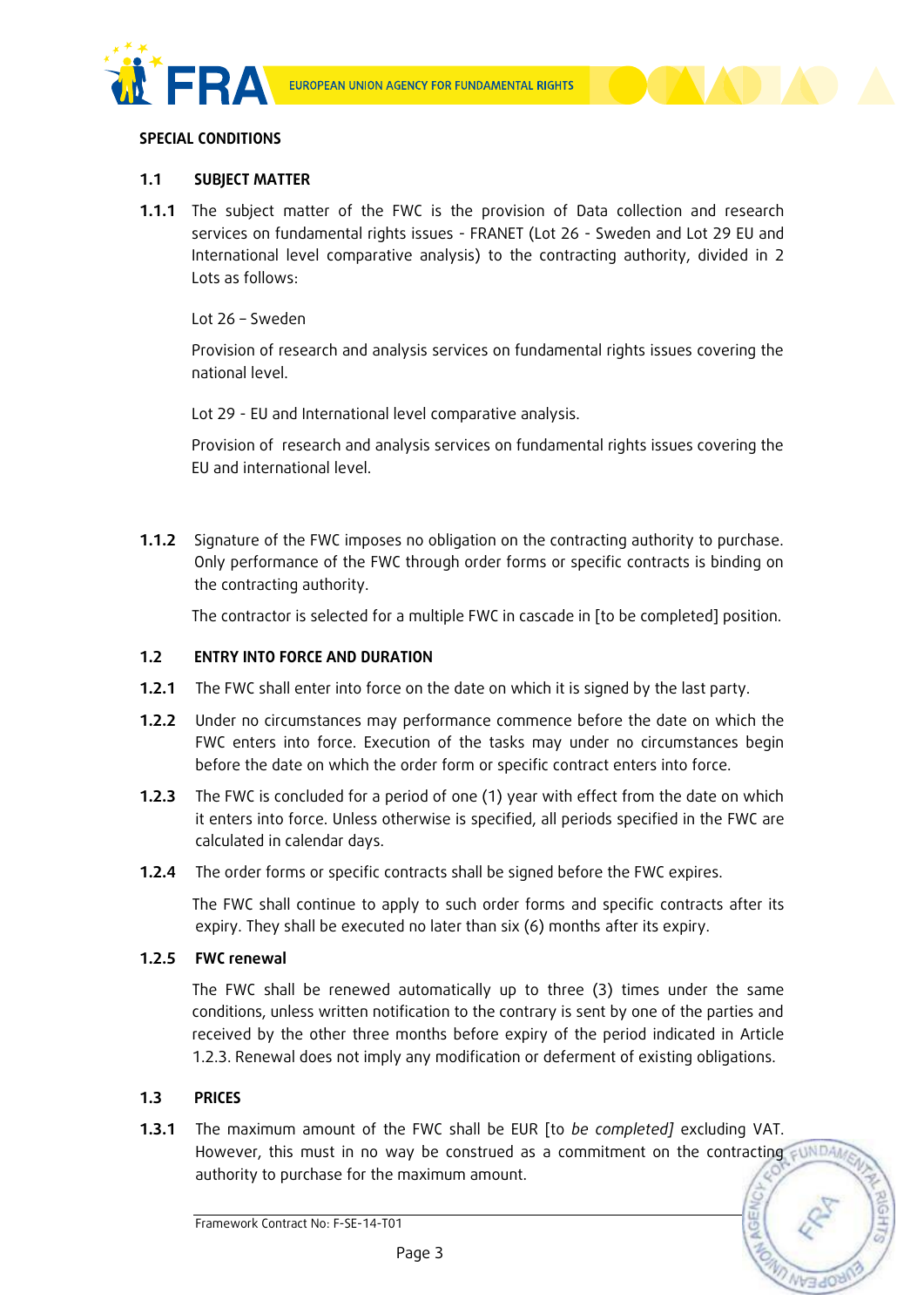

The maximum prices of the services shall be as listed in Annex II.

# **1.3.2 Price revision**

Prices shall be fixed and not subject to revision during the first year of duration of the FWC.

At the beginning of the second year and every following year of the FWC, 80% of each price may be revised upwards or downwards, if such revision is requested by one of the parties in writing no later than three months before the anniversary of the date on which it was signed. The other party shall acknowledge receipt within 15 days of reception of the request. The new prices shall be communicated as soon as the final index is available. The contracting authority shall purchase on the basis of the prices in force on the date on which order forms or specific contracts are signed by both parties. Such prices shall not be subject to revision.

This revision shall be determined by the trend in the harmonised consumer price index (HICP) MUICP published for the first time by the Eurostat monthly 'Data in focus' publication at http://www.ec.europa.eu/eurostat/.

Revision shall be calculated in accordance with the following formula:

$$
\begin{array}{c}\n \text{lr} \\
\text{Pr} = \text{Po} (0.2 + 0.8 - ) \\
\text{lo}\n \end{array}
$$

where

Pr = revised price;

Po = price in the original tender;

Io = index for the month corresponding to the final date for submission of tenders;

Ir = index for the month corresponding to the date of receipt of the request to revise prices.

# **1.4 PAYMENT ARRANGEMENTS AND PERFORMANCE OF THE FRAMEWORK CONTRACT**

#### **1.4.1 Multiple framework contract in cascade**

Within five working days of an order form or a request for services being sent by the contracting authority to the contractor, the contracting authority shall receive the completed order form or a specific tender back, duly signed and dated.

Should the contractor be unavailable, it shall give reasons for refusal within the same period and the contracting authority shall be entitled to send the order form or request for services to the next contractor on the list. In the event of failure to observe this deadline, the contractor shall be considered unavailable.

Within seven working days of a specific contract being sent by the contracting authority to the contractor, the contracting authority shall receive it back, duly signed and dated. In the event of failure to observe this deadline, the contractor shall be considered unavailable.

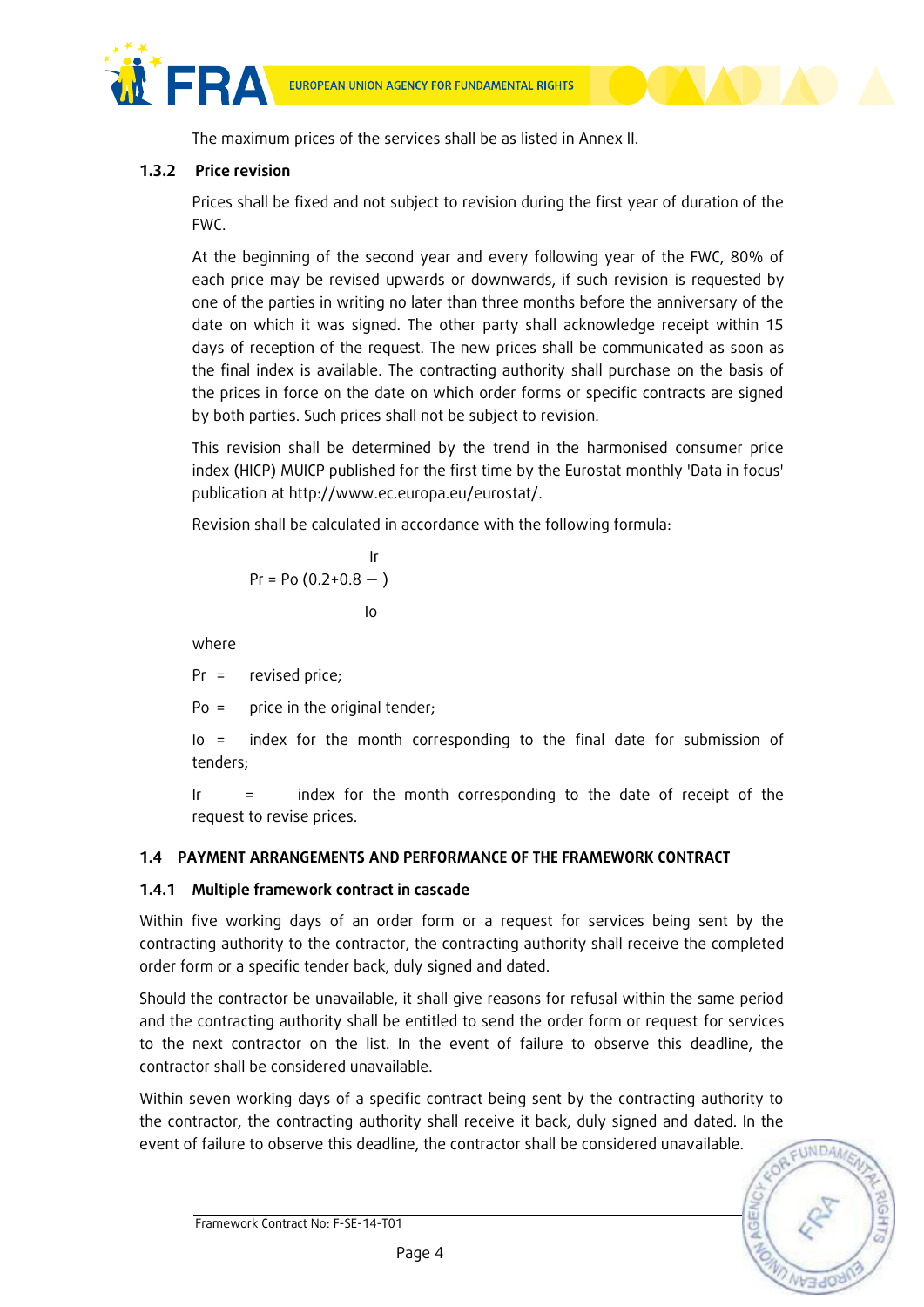

The period allowed for the execution of the tasks shall start to run on the date the last party signs the specific contract/order form, unless a different date is indicated on the form or in the specific contract.

# **1.4.2** Pre-financing

For specific contracts of an amount greater than EUR 25,000 and following signature of the specific contract by the last party and its receipt by the contracting authority, a pre-financing payment of 30% of the total price of the specific contract shall be made within thirty (30) days of the receipt of an invoice [and the receipt by the contracting authority of a duly constituted financial guarantee equal to at least 30% of the total price of the specific contract]<sup>1</sup>. The contracting authority may refuse to make payments where the award procedure or performance of the specific contract prove to have been subject to substantial errors, irregularities or fraud attributable to the contractor.

# **1.4.3 Interim payment**

For specific contracts of an amount greater than EUR 60,000 and where the implementation allows so, the contracting authority may consider interim payments. In these cases, the contractor shall submit an invoice for an interim payment equal to 40% of the total price refrerred to in the relevant order form or specific contract.

Invoices for interim payments shall be accompanied by a progress report or any other document in accordance with the relevant specific contract. The contracting authority shall make the payment within sixty (60) days from receipt of the invoice. The contractor shall have ten (10) days in which to submit additional information or corrections, a new progress report or other documents if it is required by the contracting authority.

# **1.4.4 Payment of the balance**

The contractor shall submit an invoice for payment of the balance. The invoice shall be accompanied by the final progress report or any other document in accordance with the relevant specific contract. The contracting authority shall make the payment within sixty (60) days from receipt of the invoice. The contractor shall have ten (10) days in which to submit additional information or corrections, a new final progress report or other documents if it is required by the contracting authority.

*[Where VAT is due in Belgium, the provisions of the contract constitute a request for VAT exemption No 450, Article 42, paragraph 3.3 of the VAT code (circular 2/1978), provided the contractor includes the following statement in the invoice(s): 'Exonération de la TVA, Article 42, paragraphe 3.3 du code de la TVA (circulaire 2/1978)' or an equivalent statement in the Dutch or German language.]*

*[Where VAT is due in Luxembourg, the contractor shall include the following statement in the invoices: 'Commande destinée à l'usage officiel de l'Union européenne. Exonération de la TVA Article 43 § 1 k 2ième tiret de la loi modifiée du 12.02.79.' In case of intra-Community purchases, the statement to be included in the invoices is: 'For the official use of the* 

Framework Contract No: F-SE-14-T01

-

<sup>1</sup> If duly justified by a risk assessment, the contracting authority **may** require a pre-financing guarantee for specific contracts over EUR 60,000.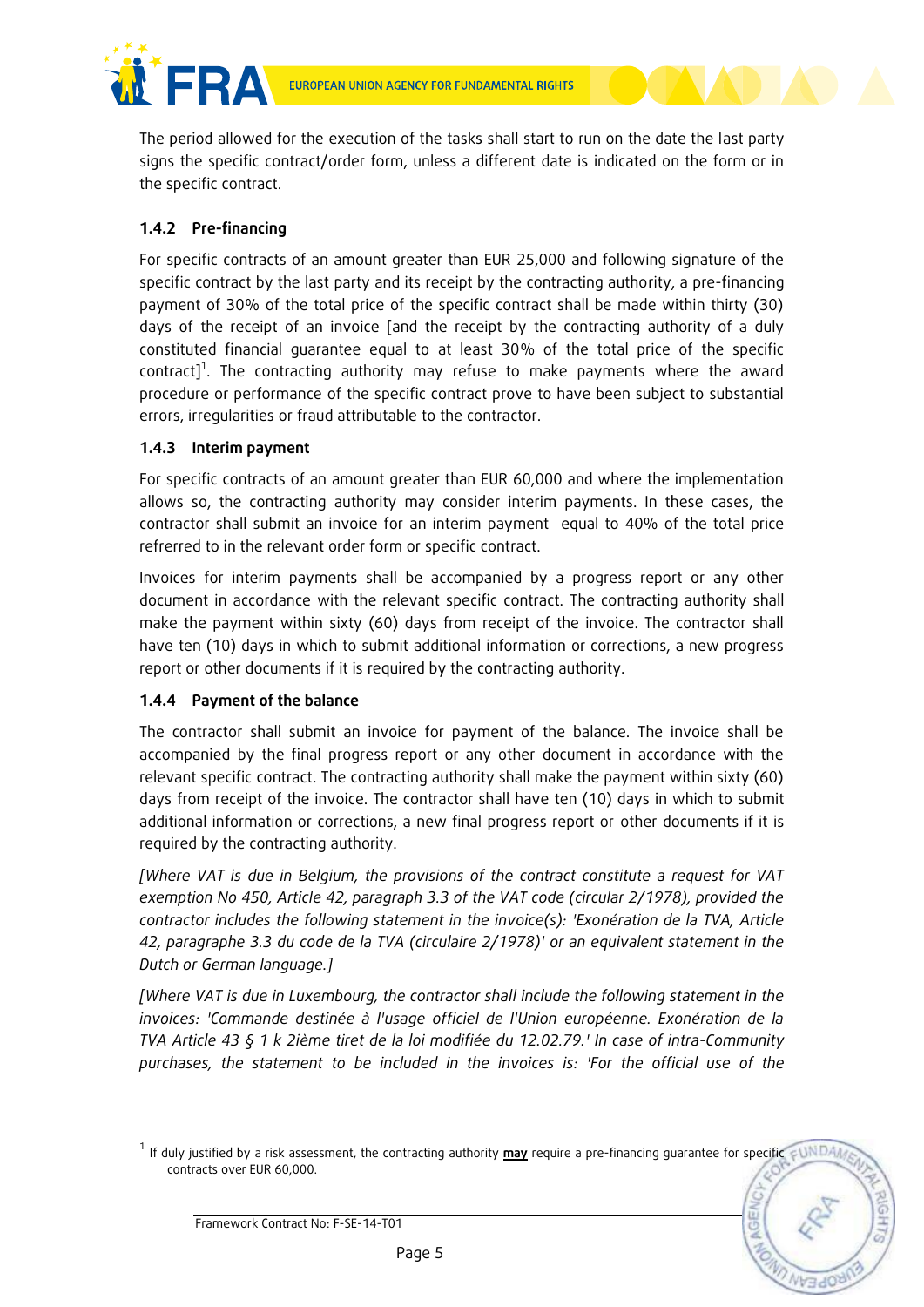

*European Union. VAT Exemption / European Union/ Article 151 of Council Directive 2006/112/EC.']*

# **1.5 Bank account**

Payments shall be made to the contractor's bank account denominated in euro, identified as follows:

Name of bank: [to *be completed]*

Full address of branch: [ to *be completed]*

Exact designation of account holder: [ to *be completed]*

Full account number including bank codes: [ to *be completed]*

IBAN code: [ to *be completed]*

BIC code: [ to *be completed]*

# **1.6 COMMUNICATION DETAILS AND DATA CONTROLLER**

For the purpose of Article 2.6, the data controller shall be the European Union Fundamental Rights Agency.

Communications shall be sent to the following addresses:

Contracting authority:

European Union Agency for Fundamental Rights to the attention of Mr Constantinos Manolopoulos Schwarzenbergplatz 11, Vienna 1040, Austria E-mail: procurement@fra.europa.eu

Contractor:

Mr/Mrs/Ms *[complete]*

[Function]

[Company *name]*

[*Official address in full]*

[Email]

# **1.7 APPLICABLE LAW AND SETTLEMENT OF DISPUTES**

- **1.7.1** The FWC shall be governed by Union Law, complemented, where necessary, by the national law of Austria.
- **1.7.2** Any dispute between the parties in relation to the interpretation, application or validity of the FWC which cannot be settled amicably shall be brought before the Court of Justice of the European Union.

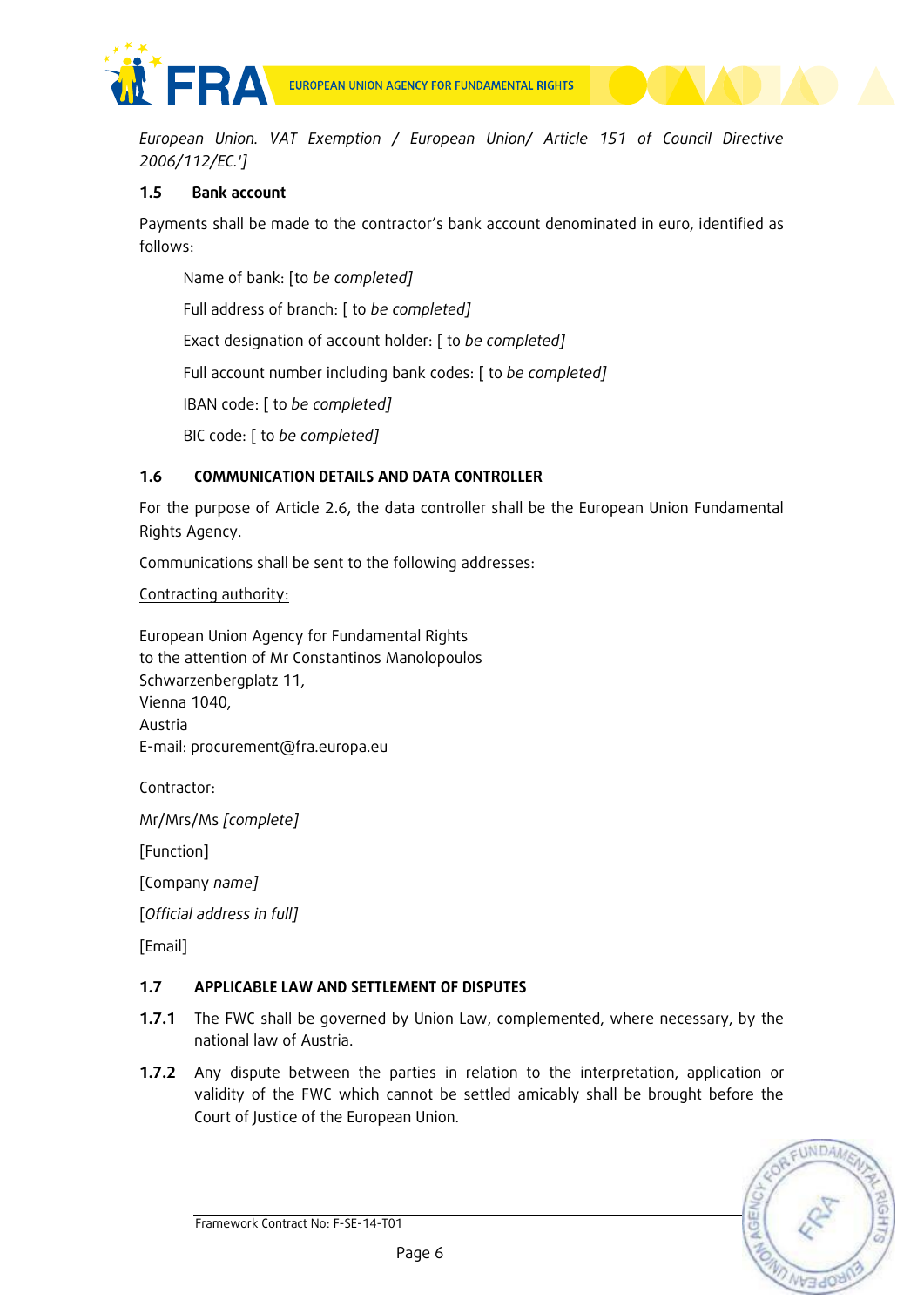

#### **1.8 EXPLOITATION OF THE RESULTS OF THE FWC**

#### **1.8.1 Modes of exploitation**

In accordance with Article 2.10.2 whereby the contracting authority acquires ownership of the results as defined in the tender specifications (Annex I), these results may be used for any of the following purposes:

- (a) use for its own purposes:
	- (i) making available to the staff of the contracting authority

(ii) making available to the persons and entities working for the contracting authority or cooperating with it, including contractors, subcontractors whether legal or natural persons, Union institutions, agencies and bodies, Member States' institutions

- (iii) installing, uploading, processing
- (iv) arranging, compiling, combining, retrieving
- (v) copying, reproducing in whole or in part and in unlimited number of copies

(b) distribution to the public:

- (i) publishing in hard copies
- (ii) publishing in electronic or digital format
- (iii) publishing on the internet as a downloadable/non-downloadable file
- (iv) broadcasting by any kind of technique of transmission
- (v) public presentation or display
- (vi) communication through press information services
- (vii) inclusion in widely accessible databases or indexes
- (viii) otherwise in any form and by any method

(c) modifications by the contracting authority or by a third party in the name of the contracting authority:

- (i) shortening
- (ii) summarising
- (iii) modifying of the content
- (iv) making technical changes to the content:
	- necessary correction of technical errors
	- adding new parts or functionalities
	- changing functionalities

- providing third parties with additional information concerning the result (e.g. source code) with a view of making modifications

(v) addition of new elements, paragraphs titles, leads, bolds, legend, table of content, FUNDA summary, graphics, subtitles, sound, etc.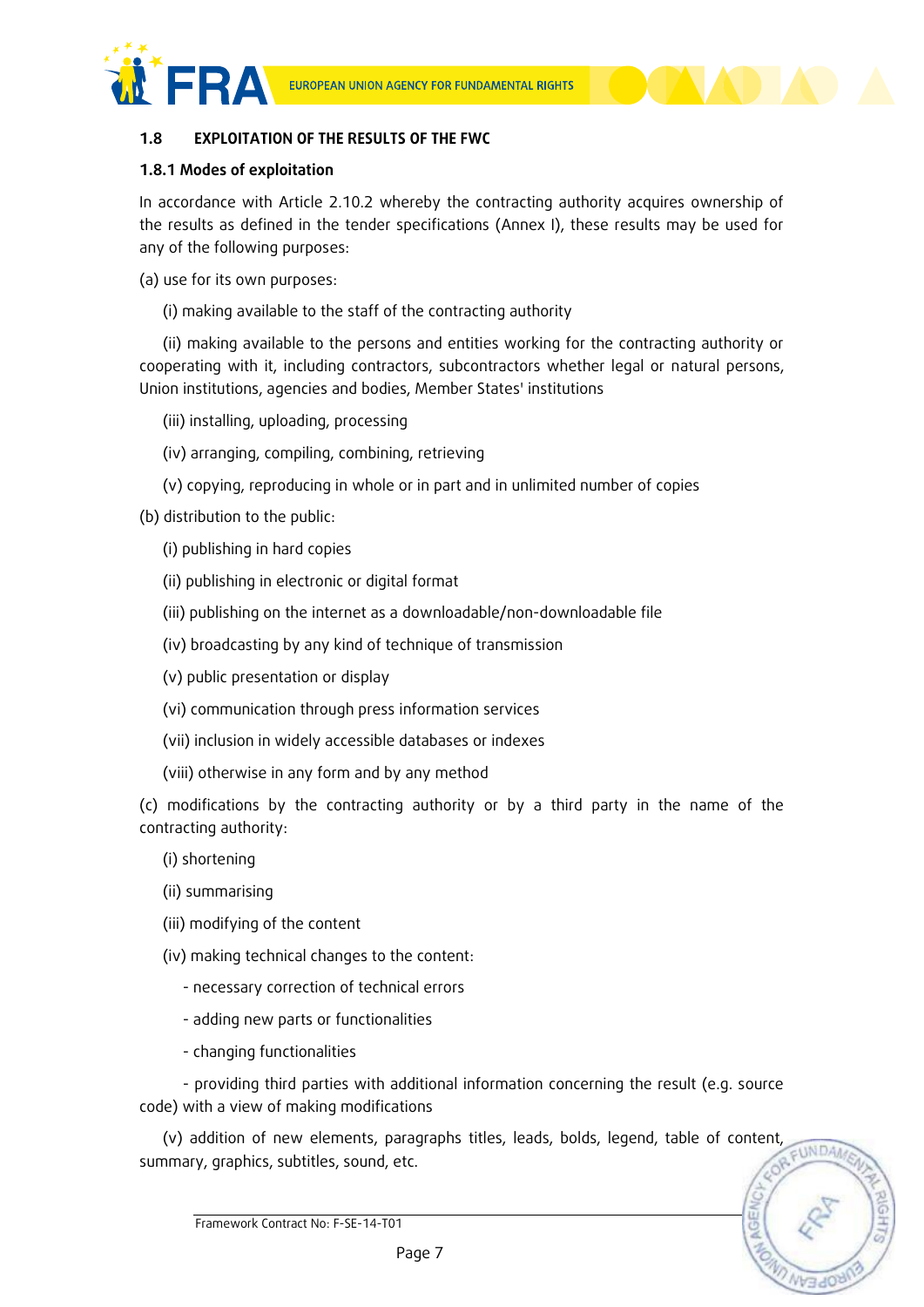

- (vii) extracting a part or dividing into parts
- (viii) use of a concept or preparation of a derivative work
- (ix) digitisation or converting the format for storage or usage purposes
- (x) modifying dimensions
- (xi) translating, inserting subtitles, dubbing in different language versions:
	- English, French, German
	- all official languages of EU
	- languages of candidate countries
- (d) the modes of exploitation listed in article 2.10.4

(e) rights to authorise, license, or sub-license in case of licensed pre-existing rights, the modes of exploitation set out in any of the points (a) to (c ) to third parties.

This list may be further specified in the specific contracts.

Where the contracting authority becomes aware that the scope of modifications exceeds that envisaged in the FWC, specific contract or order form the contracting authority shall consult the contractor. Where necessary, the contractor shall in turn seek the agreement of any creator or other right holder. The contractor shall reply to the contracting authority within one month and shall provide its agreement, including any suggestions of modifications, free of charge. The creator may refuse the intended modification only when it may harm his honour, reputation or distort integrity of the work.

# **1.8.2 Pre-existing rights, intermediaries, creators' rights**

All pre-existing rights shall be licensed to the contracting authority in accordance with Article 2.10.3, if applicable.

The contractor shall provide to the contracting authority a list of pre-existing rights and third parties' rights including its personnel, creators or other right holders as provided for in Article 2.10.5, if applicable.

# **1.9 TERMINATION BY EITHER PARTY**

Either party may, unilaterally and without being required to pay compensation, terminate either the FWC or the FWC and order forms or specific contracts by formally notifying the other party and by giving one month's notice. Should the contracting authority terminate the FWC, order forms or specific contracts, the contractor shall only be entitled to payment corresponding to the part-performance of the services ordered before the termination date. The first paragraph of Article 2.14.3 shall apply.

#### **1.10 FISCAL PROVISIONS**

The contracting authority is in respect of its financial interest in this FWC exempt from all duties and taxes, including value added tax.

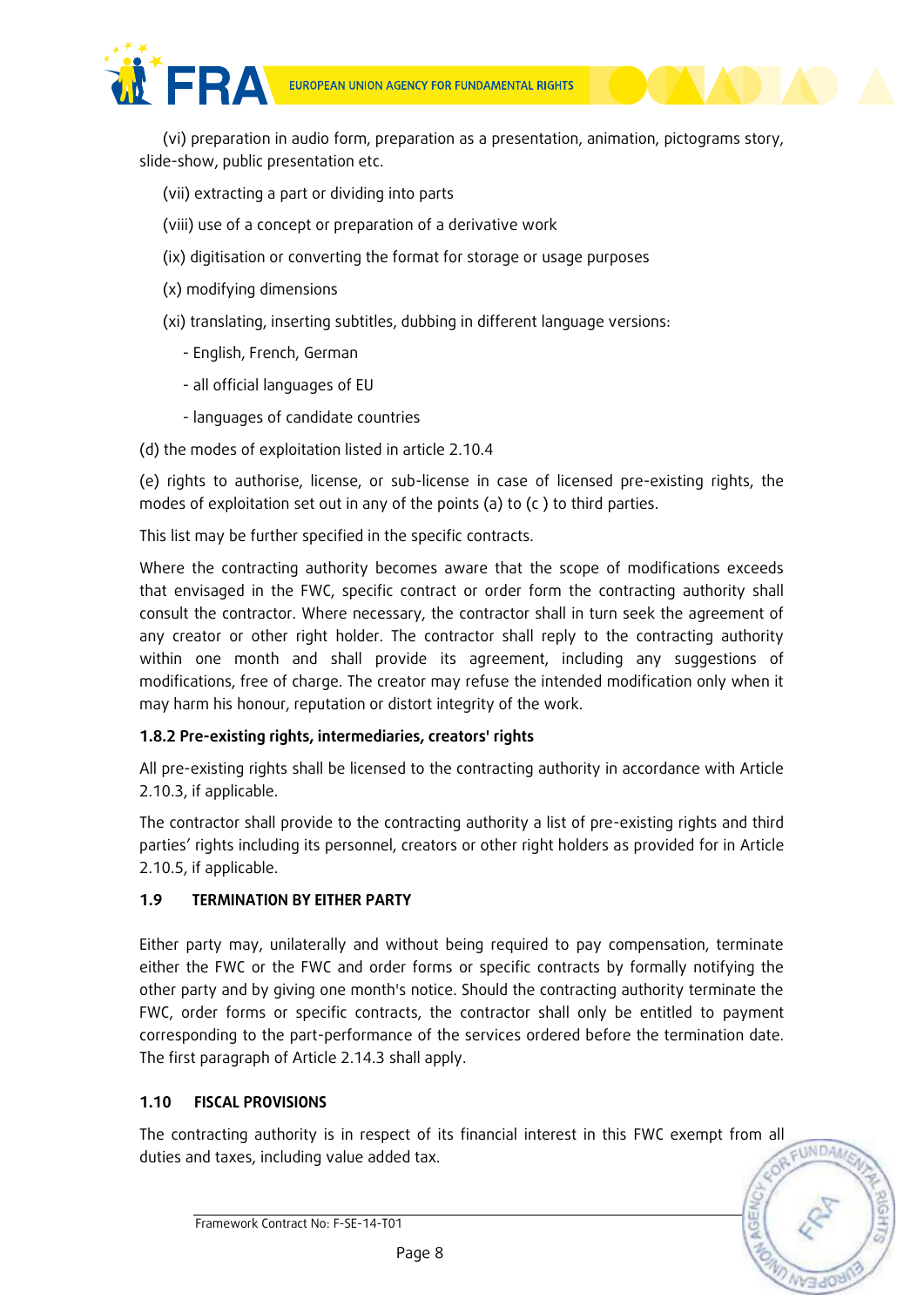

The contractor is subject to Value Added Tax. The Value Added Tax registration No. of the contractor is: [to be completed].

If the contractor is not exempt from Value Added and other Taxes, he shall make available to the contracting authority, upon request, all supporting documents which the contracting authority might need in order to apply to the tax authorities for the reimbursement pursuant to Articles 3 and 4 of the Protocol on the Privileges and Immunities of the European Union of any duties and taxes paid in the course of the performance of this FWC.

Where the contractor is exempt from Value Added Tax, he is required to submit proof from to this effect from his tax authorities or by a professional, who enjoys special public trust (certified accountant, attorney).

If the FWC is subject to VAT outside Austria, but within the scope of application of Council Directive 2006/112/EC, the contractor declares to accept (for submission to the relevant tax authorities) the duly completed form according to Art. 151 of the specified directive, and to invoice the contracting authority the net price of the contract i.e. excluding VAT. In this case, the contracting authority will only pay the net price of the FWC.

### **SIGNATURES**

| For the contractor,                                                                                            | For the contracting authority, |
|----------------------------------------------------------------------------------------------------------------|--------------------------------|
| [name]                                                                                                         | [name]                         |
| [function]                                                                                                     | [function]                     |
|                                                                                                                |                                |
| signature[s]: Note that the same state of the state of the state of the state of the state of the state of the | signature[s]:_________________ |
| Done at date:                                                                                                  | Done at Vienna date:           |
| In duplicate in English.                                                                                       |                                |
|                                                                                                                |                                |

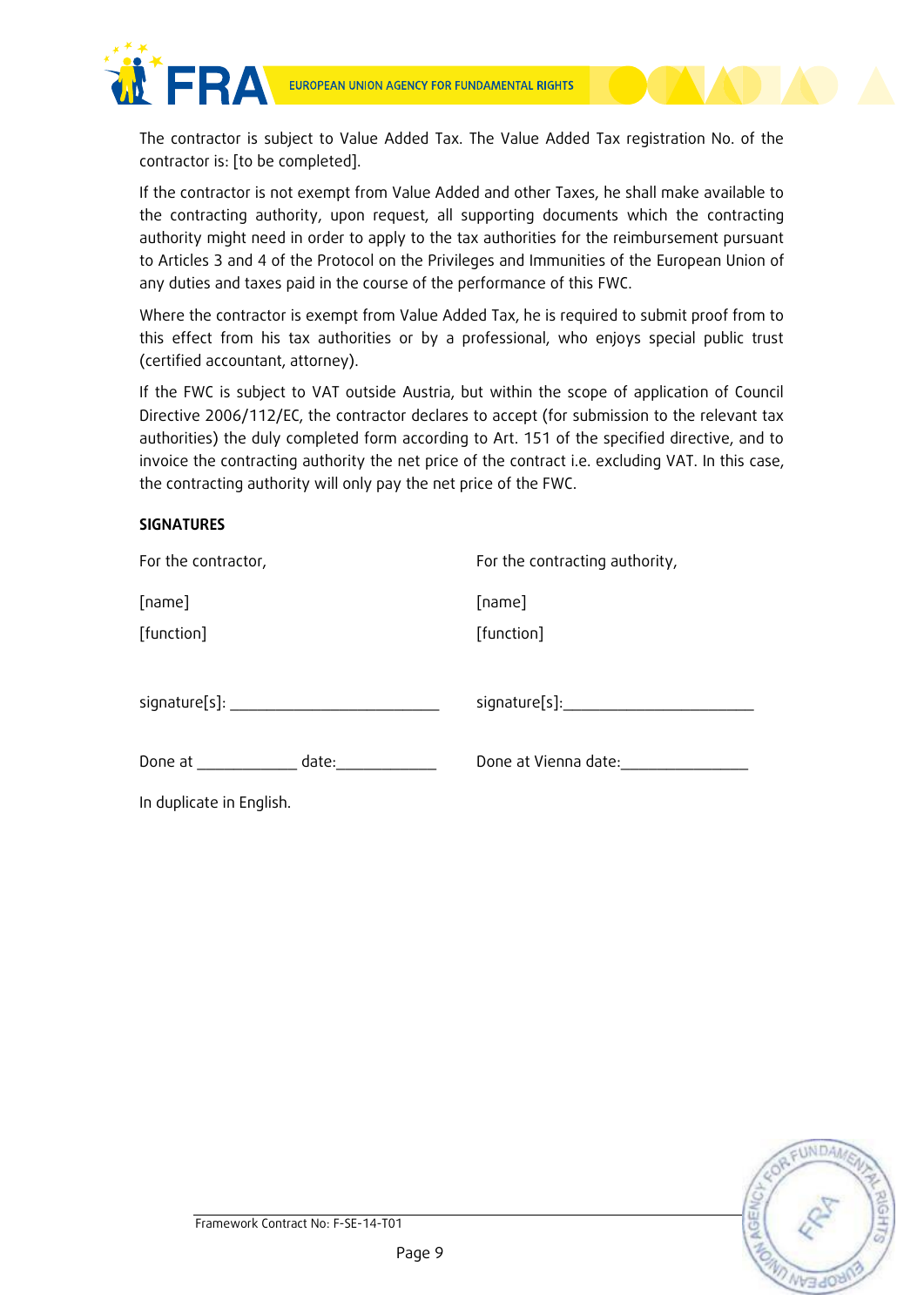



### **2 GENERAL CONDITIONS FOR SERVICE FRAMEWORK CONTRACTS**

#### **2.1 PERFORMANCE OF THE FWC**

- **2.1.1** The contractor shall perform the FWC to the highest professional standards.
- **2.1.2** The contractor shall be solely responsible for taking the necessary steps to obtain any permit or licence required for performance of the FWC under the laws and regulations in force at the place where the tasks assigned to him are to be executed.
- **2.1.3** Without prejudice to Article 2.4 any reference made to the contractor's personnel in the FWC shall relate exclusively to individuals involved in the performance of the FWC.
- **2.1.4** The contractor must ensure that the personnel performing the FWC possesses the professional qualifications and experience required for the execution of the tasks assigned to it.
- **2.1.5** The contractor shall neither represent the contracting authority nor behave in any way that would give such an impression. The contractor shall inform third parties that it does not belong to the European public service.
- **2.1.6** The contractor shall be solely responsible for the personnel who executes the tasks assigned to him.

The contractor shall stipulate the following employment or service relationships with its personnel:

- personnel executing the tasks assigned to the contractor may not be given orders directly by the contracting authority;
- the contracting authority may not under any circumstances be considered to be the employer of the personnel referred to in point (a) and the personnel shall undertake not to invoke against the contracting authority any right arising from the contractual relationship between the contracting authority and the contractor.
- **2.1.7** In the event of disruption resulting from the action of one of the contractor's personnel working on the contracting authority's premises or in the event that the expertise of one of the contractor's personnel fails to correspond to the profile required by the FWC, the contractor shall replace him without delay. The contracting authority shall have the right to make a reasoned request for the replacement of any such personnel. The replacement personnel must have the necessary qualifications and be capable of performing the FWC under the same contractual conditions. The contractor shall be responsible for any delay in the execution of the tasks assigned to him resulting from the replacement of personnel.

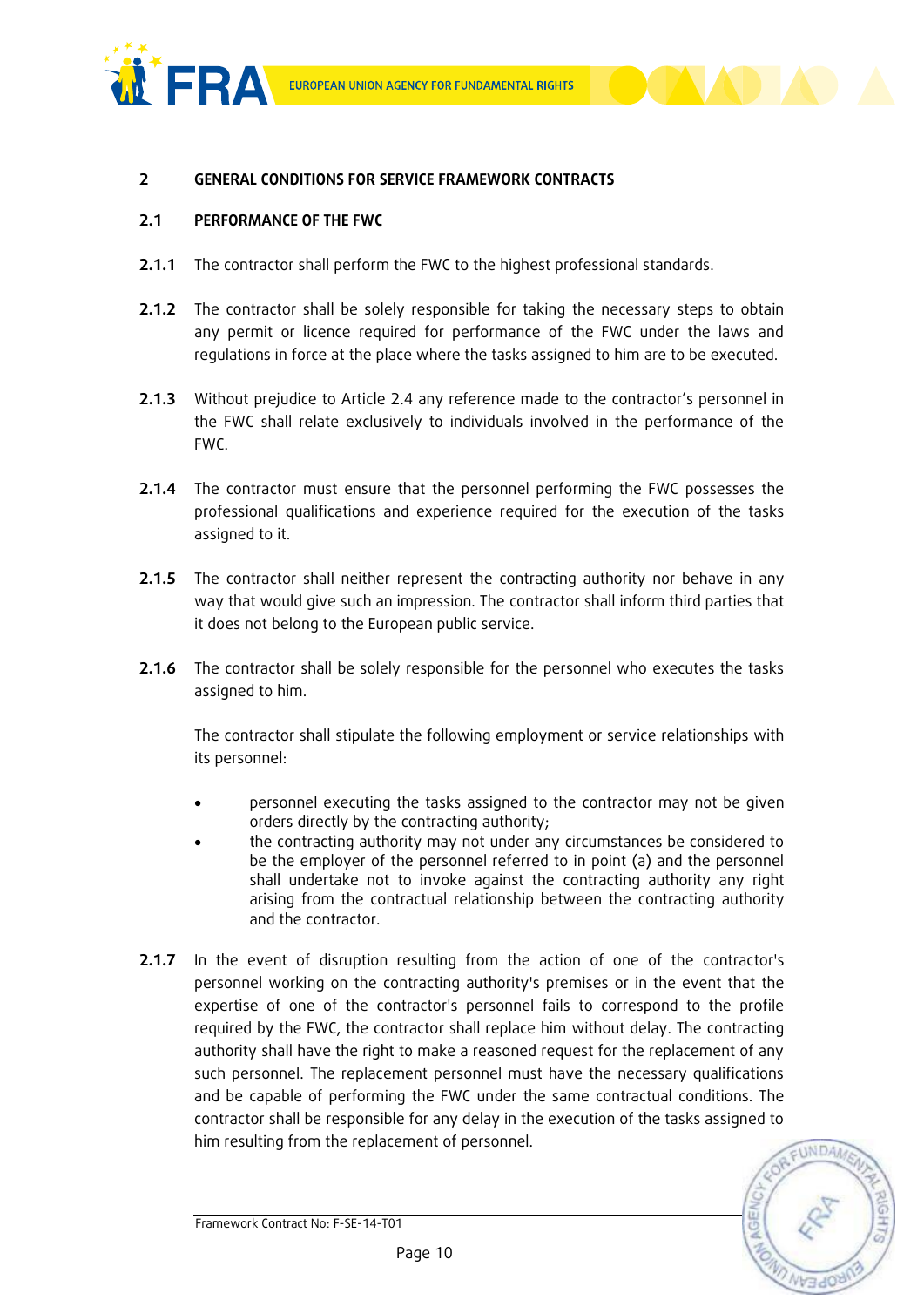

- **2.1.8** Should the execution of the tasks be directly or indirectly hampered, either partially or totally, by any unforeseen event, action or omission, the contractor shall immediately and on its own initiative record it and report it to the contracting authority. The report shall include a description of the problem and an indication of the date on which it started and of the remedial action taken by the contractor to ensure full compliance with its obligations under this FWC. In such an event the contractor shall give priority to solving the problem rather than determining liability.
- **2.1.9** Should the contractor fail to perform its obligations under the FWC or order form or specific contract, the contracting authority may - without prejudice to its right to terminate the FWC order form or specific contract or - reduce or recover payments in proportion to the scale of the unperformed obligations. In addition, the contracting authority may claim compensation or impose liquidated damages in accordance with Article 2.12.

# **2.2 MEANS OF COMMUNICATION**

- **2.2.1** Any communication relating to the FWC or to its performance shall be made in writing and shall bear the FWC number, and if applicable the order form or specific contract number. Any communication is deemed to have been made when it is received by the receiving party unless otherwise provided for in this FWC.
- **2.2.2** Electronic communication shall be deemed to have been received by the parties on the day of dispatch of that communication provided it is sent to the addressees listed in Article 1.6. Without prejudice to the preceding, if the sending party receives a message of non-delivery to or of absence of the addressee, it shall make every effort to ensure the actual receipt of such communication by the other party.

Electronic communication shall be confirmed by an original signed paper version of that communication if requested by any of the parties provided that this request is submitted without unjustified delay. The sender shall send the original signed paper version without unjustified delay.

**2.2.3** Mail sent using the postal services is deemed to have been received by the contracting authority on the date on which it is registered by the department responsible referred to in Article 1.6.

Any formal notification shall be made by registered mail with return receipt or equivalent, or by equivalent electronic means.

# **2.3 LIABILITY**

- **2.3.1** The contractor shall be solely responsible for complying with any legal obligations incumbent on it.
- **2.3.2** The contracting authority shall not be held liable for any damage caused or sustained by the contractor, including any damage caused by the contractor to third parties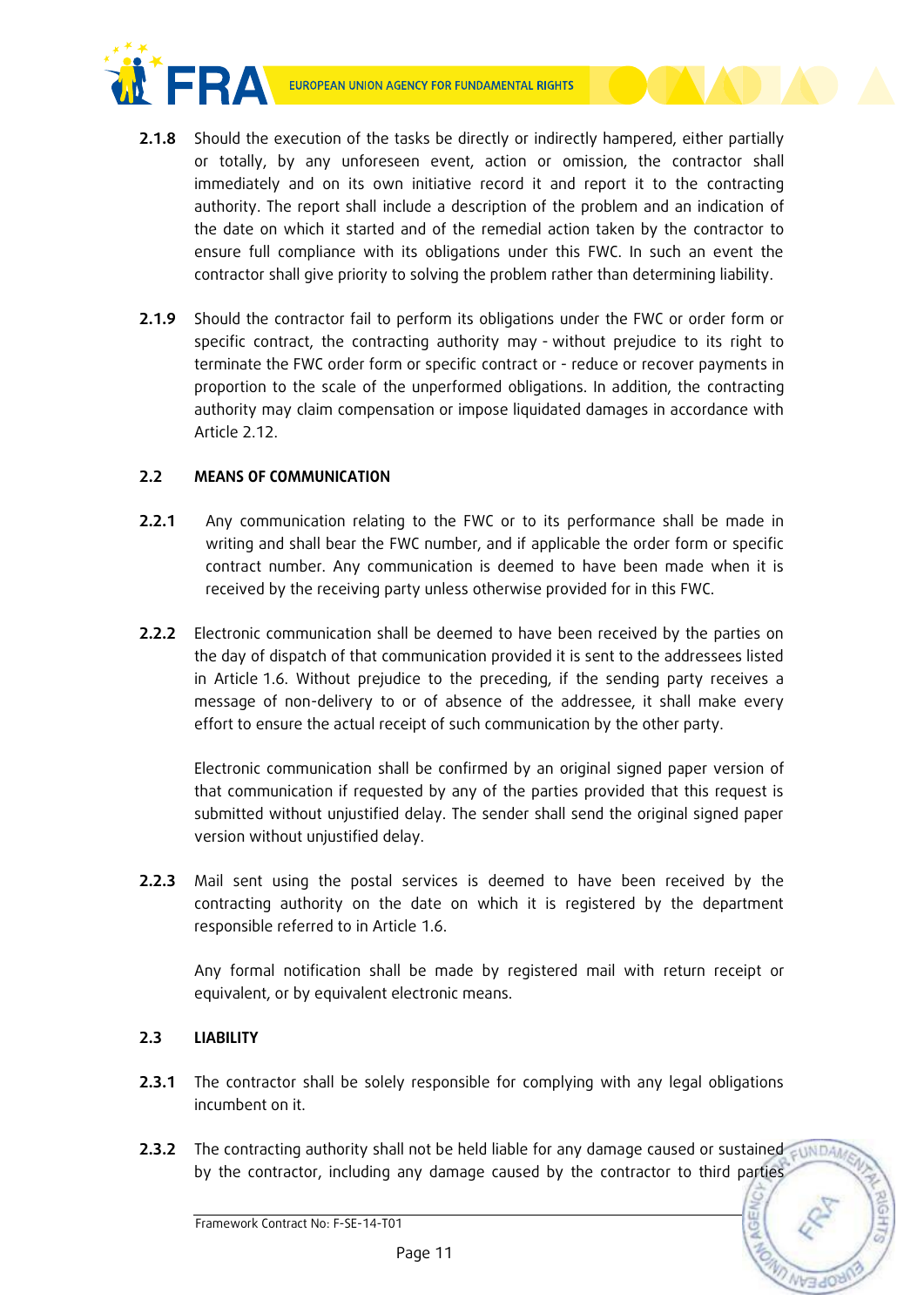

during or as a consequence of performance of the FWC, except in the event of wilful misconduct or gross negligence on the part of the contracting authority.

- **2.3.3** The contractor shall be held liable for any loss or damage sustained by the contracting authority in performance of the FWC, including in the event of subcontracting, and for any claim by a third party, but only to an amount not exceeding three times the total amount of the relevant order form or specific contract. Nevertheless, if the damage or loss is caused by the gross negligence or wilful misconduct of the contractor or of its personnel or subcontractors, the contractor shall have unlimited liability for the amount of the damage or loss.
- **2.3.4** The contractor shall indemnify and hold the Union harmless for all damages and costs incurred due to any claim. The contractor shall provide compensation in the event of any action, claim or proceeding brought against the contracting authority by a third party as a result of damage caused by the contractor during the performance of the FWC. In the event of any action brought by a third party against the contracting authority in connection with the performance of the FWC including any alleged breach of intellectual property rights, the contractor shall assist the contracting authority. Such expenditure incurred by the contractor may be borne by the contracting authority.
- **2.3.5** The contractor shall take out an insurance policy against risks and damage relating to the performance of the FWC if required by the relevant applicable legislation. It shall take out supplementary insurance as reasonably required by standard practice in the industry. A copy of all the relevant insurance contracts shall be sent to the contracting authority should it so request.

# **2.4 CONFLICT OF INTERESTS**

- **2.4.1** The contractor shall take all the necessary measures to prevent any situation of conflict of interest. Such situation arises where the impartial and objective performance of the FWC is compromised for reasons involving economic interest, political or national affinity, family or emotional ties, or any other shared interest.
- **2.4.2** Any situation constituting or likely to lead to a conflict of interest during the performance of the FWC shall be notified to the contracting authority in writing without delay. The contractor shall immediately take all the necessary steps to rectify the situation. The contracting authority reserves the right to verify that the steps taken are appropriate and may require that additional steps be taken within a specified deadline.
- **2.4.3** The contractor declares that it has not granted and will not grant, has not sought and will not seek, has not attempted and will not attempt to obtain and has not accepted and will not accept, any advantage, financial or in kind, to or from any party whatsoever, when such advantage constitutes an illegal practice or involves corruption, either directly or indirectly, in so far as it serves as an incentive or reward suNDA relating to the performance of the FWC.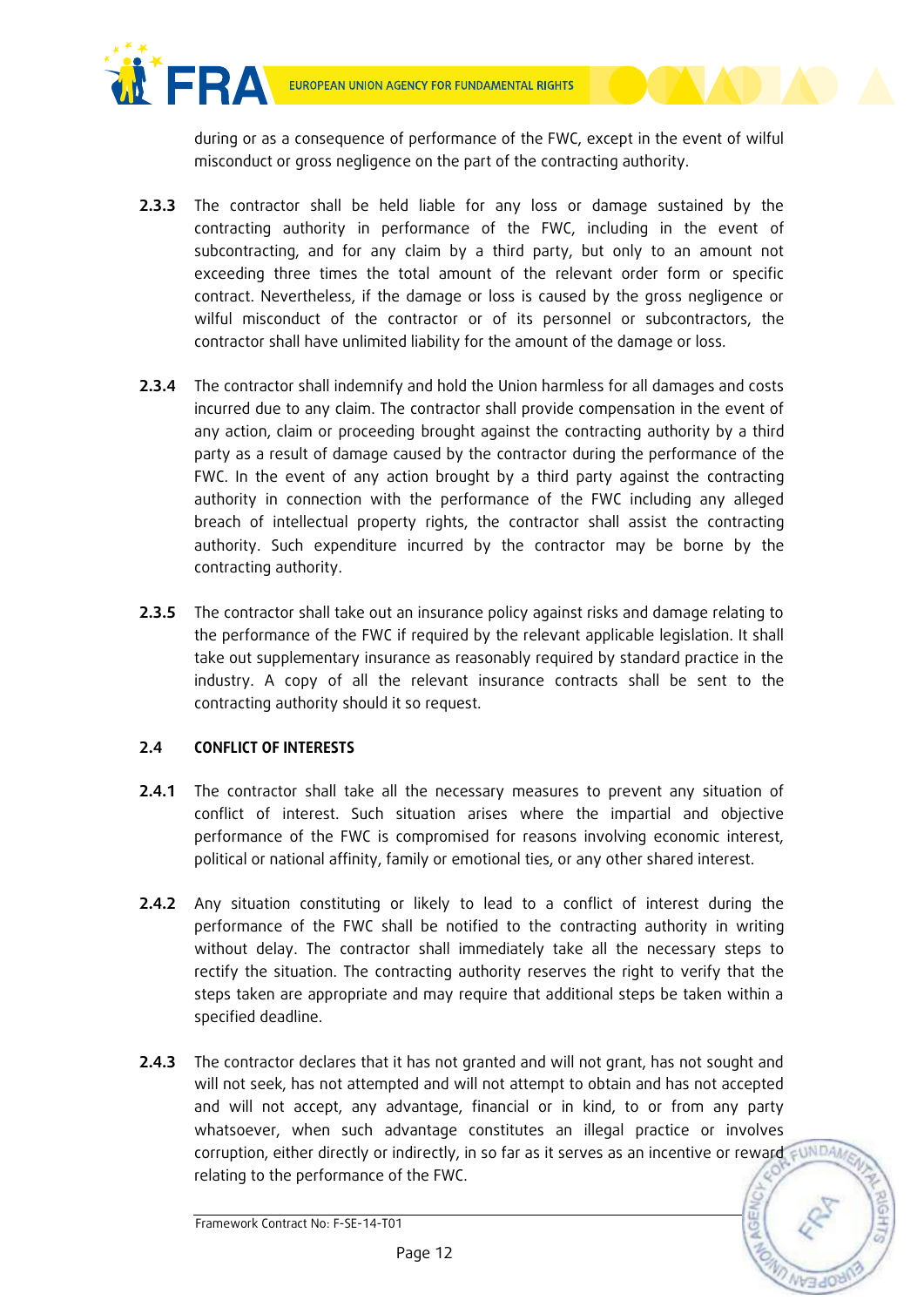



**2.4.4** The contractor shall pass on all the relevant obligations in writing to its personnel and to any natural person with the power to represent it or take decisions on its behalf and ensure that it is not placed in a situation which could give rise to conflicts of interest. The contractor shall also pass on all the relevant obligations in writing to third parties involved in the performance of the FWC including subcontractors.

# **2.5 CONFIDENTIALITY**

**2.5.1.** The contracting authority and the contractor shall treat with confidentiality any information and documents, in any form, disclosed in writing or orally in relation to the performance of the FWC and identified in writing as confidential.

The contractor shall:

- (a) not use confidential information and documents for any purpose other than fulfilling its obligations under the FWC, order form or specific contract without prior written agreement of the contracting authority;
- (b) ensure the protection of such confidential information and documents with the same level of protection it uses to protect its own confidential information, but in no case any less than reasonable care;
- (c) not disclose directly or indirectly confidential information and documents to third parties without prior written agreement of the contracting authority.
- **2.5.2** The confidentiality obligation set out in Article 2.5.1 shall be binding on the contracting authority and the contractor during the performance of the FWC and for five years starting from the date of the payment of the balance unless:
	- (a) the disclosing party agrees to release the other party from the confidentiality obligation earlier;
	- (b) the confidential information becomes public through other means than in breach of the confidentiality obligation, through disclosure by the party bound by that obligation;
	- (c) the disclosure of the confidential information is required by law.
- **2.5.3** The contractor shall obtain from any natural person with the power to represent it or take decisions on its behalf, as well as from third parties involved in the performance of the FWC, order form or specific contract an undertaking that they will comply with the confidentiality obligation set out in Article 2.5.1.

# **2.6 PROCESSING OF PERSONAL DATA**

**2.6.1** Any personal data included in the FWC shall be processed pursuant to Regulation (EC) **EDNDA** 45/2001 of the European Parliament and of the Council of 18 December 2000 on the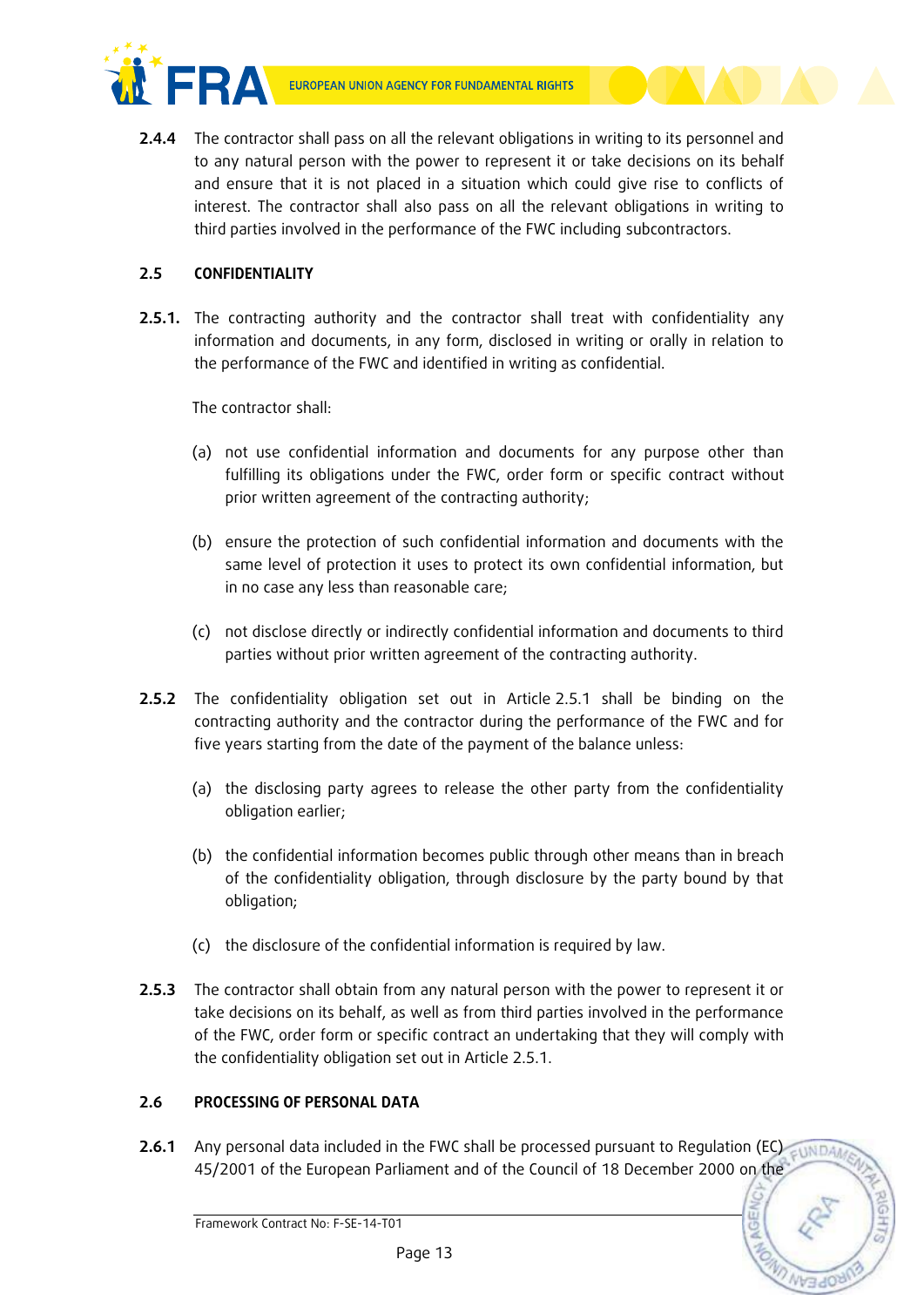

protection of individuals with regard to the processing of personal data by the Community institutions and bodies and on the free movement of such data. Such data shall be processed by the data controller solely for the purposes of the performance, management and monitoring of the FWC without prejudice to its possible transmission to the bodies charged with monitoring or inspection tasks in application of Union law.

- **2.6.2** The contractor shall have the right to access its personal data and the right to rectify any such data. The contractor should address any queries concerning the processing of its personal data to the data controller.
- **2.6.3** The contractor shall have right of recourse at any time to the European Data Protection Supervisor.
- **2.6.4** Where the FWC requires the processing of personal data by the contractor, the contractor may act only under the supervision of the data controller, in particular with regard to the purposes of the processing, the categories of data which may be processed, the recipients of the data and the means by which the data subject may exercise his rights.
- **2.6.5** The contractor shall grant personnel access to the data to the extent strictly necessary for the performance, management and monitoring of the FWC.
- **2.6.6** The contractor undertakes to adopt appropriate technical and organisational security measures having regard to the risks inherent in the processing and to the nature of the personal data concerned in order to:
	- (a) prevent any unauthorised person from gaining access to computer systems processing personal data, and especially:
		- i. unauthorised reading, copying, alteration or removal of storage media;
		- ii. unauthorised data input, as well as any unauthorised disclosure, alteration or erasure of stored personal data;
		- iii. unauthorised use of data-processing systems by means of data transmission facilities;
	- (b) ensure that authorised users of a data-processing system can access only the personal data to which their access right refers;
	- (c) record which personal data have been communicated, when and to whom;
	- (d) ensure that personal data being processed on behalf of third parties can be processed only in the manner prescribed by the contracting authority;
	- (e) ensure that, during communication of personal data and transport of storage media, the data cannot be read, copied or erased without authorisation;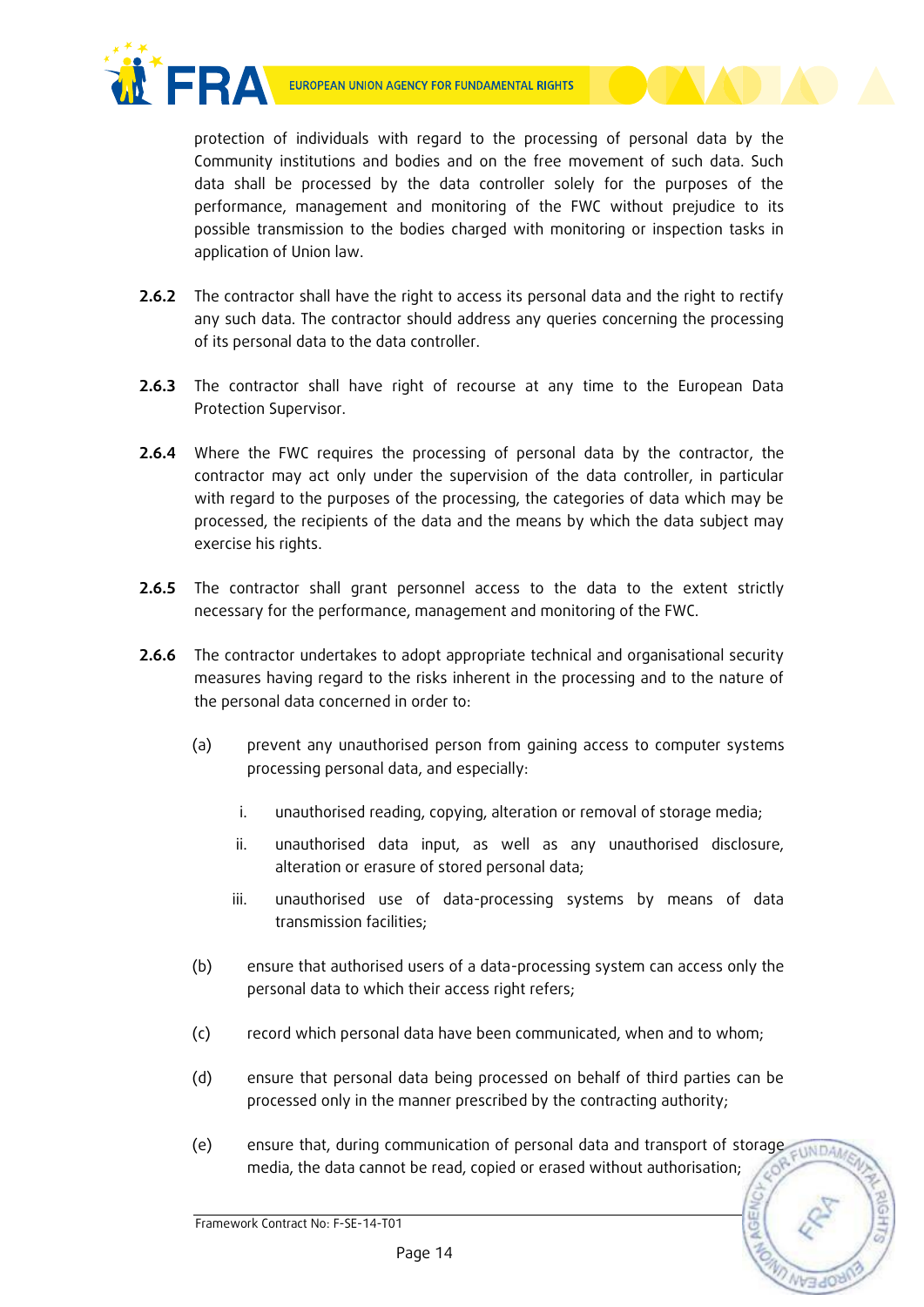

(f) design its organisational structure in such a way that it meets data protection requirements.

#### **2.7 SUBCONTRACTING**

- **2.7.1** The contractor shall not subcontract without prior written authorisation from the contracting authority nor cause the FWC to be de facto performed by third parties.
- **2.7.2** Even where the contracting authority authorises the contractor to subcontract to third parties, it shall nevertheless remain bound by its contractual obligations and shall be solely responsible for the proper performance of this FWC.
- **2.7.3** The contractor shall make sure that the subcontract does not affect rights and guarantees granted to the contracting authority by virtue of this FWC, notably by Article 2.18.

### **2.8 AMENDMENTS**

- **2.8.1** Any amendment to the FWC or order form or specific contract shall be made in writing before fulfilment of all contractual obligations. An order form or a specific contract may not be deemed to constitute an amendment to the FWC.
- **2.8.2** The amendment may not have the purpose or the effect of making changes to the FWC or to order forms or specific contracts which might call into question the decision awarding the FWC, order form or specific contract or result in unequal treatment of tenderers or contractors.

# **2.9 ASSIGNMENT**

- **2.9.1** The contractor shall not assign the rights, including claims for payments, and obligations arising from the FWC, in whole or in part, without prior written authorisation from the contracting authority.
- **2.9.2** In the absence of such authorisation, or in the event of failure to observe the terms thereof, the assignment of rights or obligations by the contractor shall not be enforceable against the contracting authority and shall have no effect on it.

#### **2.10 OWNERSHIP OF THE RESULTS - INTELLECTUAL AND INDUSTRIAL PROPERTY**

#### **2.10.1 Definitions**

In this FWC the following definitions apply:

- (1) 'results' means any intended outcome of the performance of the FWC which is delivered and finally accepted by the contracting authority.
- (2) 'creator' means any natural person who contributed to the production of the result and includes personnel of the contracting authority or a third party.

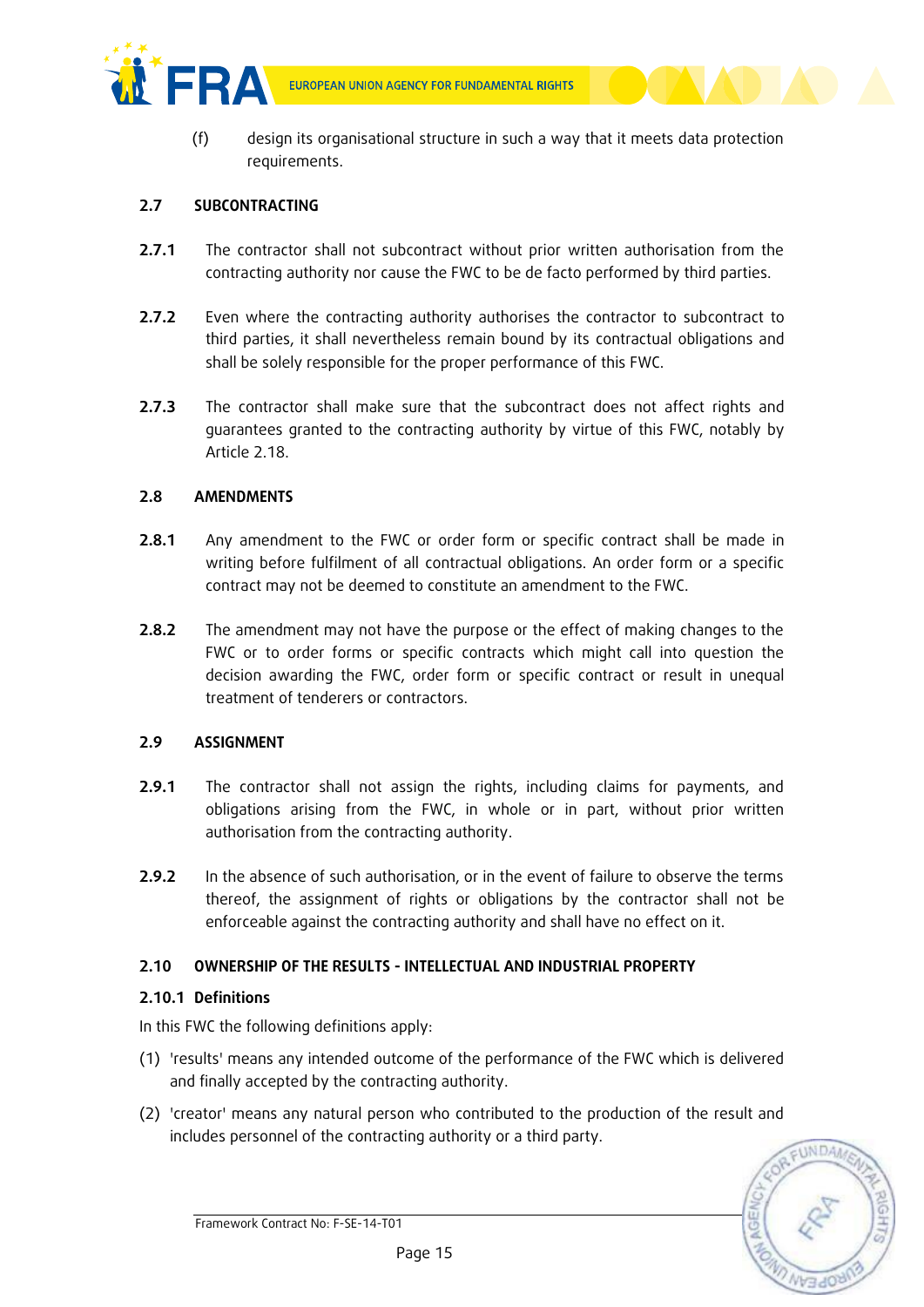

(3) 'pre-existing rights' means any industrial and intellectual property rights, including background technology, which exist prior to the contracting authority or the contractor ordering them for the purpose of the FWC performance and include rights of ownership and use by the contractor, the creator, the contracting authority and any other third parties.

# **2.10.2 Ownership of the results**

The ownership of the results shall be fully and irrevocably acquired by the contracting authority under the FWC including any rights in any of the results listed in the FWC and order forms or specific contracts, including copyright and other intellectual or industrial property rights, and all technological solutions and information contained therein, produced in performance of the FWC. The contracting authority may exploit them as stipulated in this FWC or order forms or specific contracts. All the rights shall be acquired by the contracting authority from the moment the results are delivered by the contractor and accepted by the contracting authority. Such delivery and acceptance are deemed to constitute an effective assignment of rights from the contractor to the contracting authority.

The payment of the price as set out in the order forms or specific contracts is deemed to include any fees payable to the contractor in relation to the acquisition of ownership of rights by the contracting authority including all forms of use of the results.

The acquisition of ownership of rights by the contracting authority under this FWC covers all territories worldwide.

Any intermediary sub-result, raw data, intermediary analysis made available by the contractor cannot be used by the contracting authority without the written consent of the contractor, unless the FWC or specific contract or order form explicitly provides for it to be treated as a self-contained result.

# **2.10.3 Licensing of pre-existing rights**

The contracting authority shall not acquire ownership of the pre-existing rights.

The contractor shall license the pre-existing rights on a royalty-free, non-exclusive and irrevocable basis to the contracting authority which may use the pre-existing right as foreseen in Article 1.8.1 or in order forms or specific contracts. All the pre-existing rights shall be licensed to the contracting authority from the moment the results were delivered and accepted by the contracting authority.

The licensing of pre-existing rights to the contracting authority under this FWC covers all territories worldwide and is valid for the whole duration of intellectual property rights protection.

# **2.10.4 Modes of exploitation**

The contracting authority shall acquire ownership of each of the results produced as an  $\epsilon$  wide outcome of the FWC which may be used for any of the following purposes:

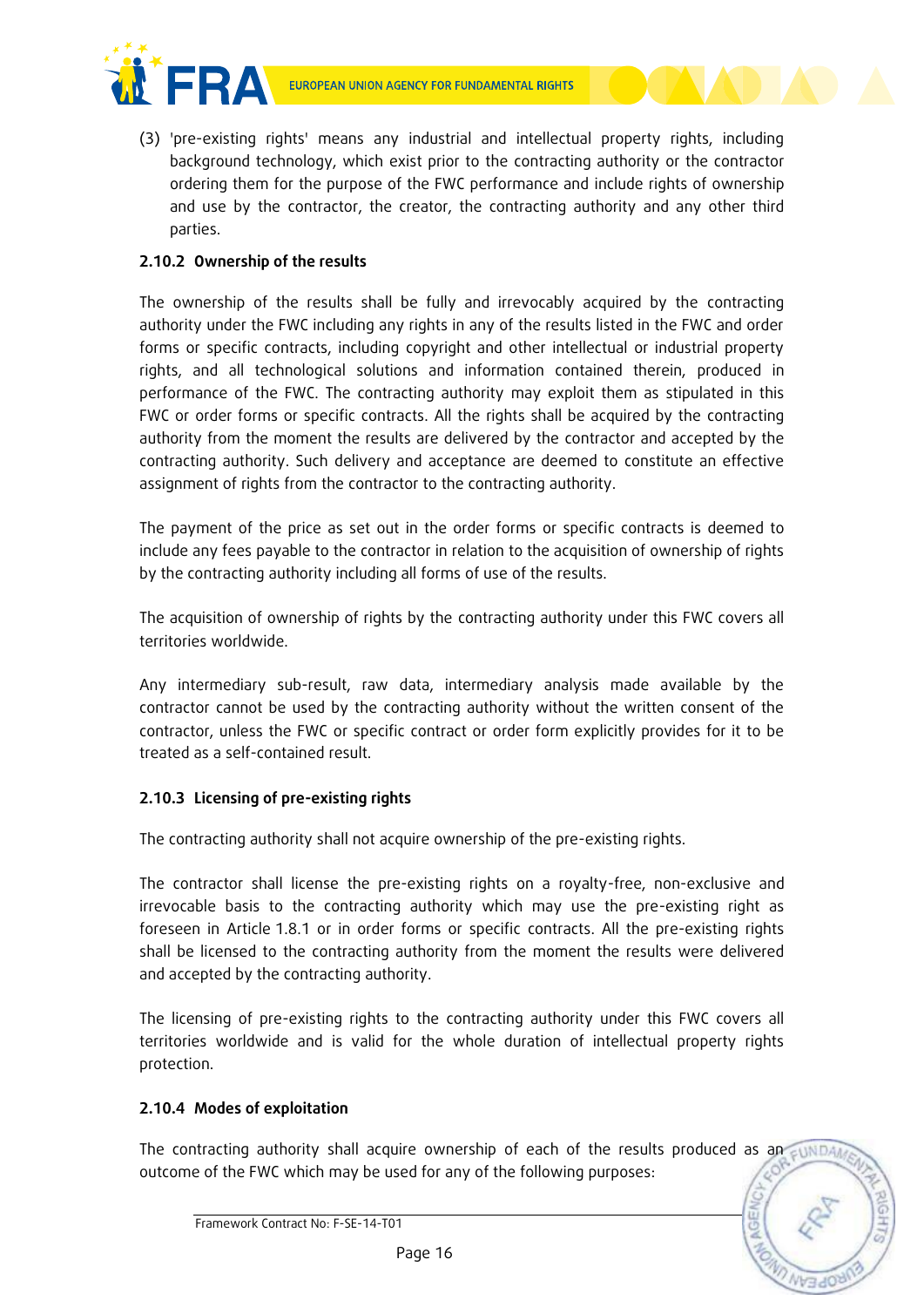

- (1) giving access upon individual requests without the right to reproduce or exploit, as provided for by Regulation 1049/2001 of the European Parliament and of the Council of 30 May 2001 regarding public access to European Parliament, Council and Commission documents;
- (2) storage of the original and copies made in accordance with this FWC or specific contract or order form;
- (3) archiving in line with the document management rules applicable to the contracting authority.
- **2.10.5 Identification and evidence of granting of pre-existing rights and rights of third parties**

When delivering the results, the contractor shall warrant that they are free of rights or claims from creators and third parties including in relation to pre-existing rights, for any use envisaged by the contracting authority. This does not concern the moral rights of natural persons.

The contractor shall establish to that effect a list of all pre-existing rights and rights of creators and third parties on the results of this FWC or parts thereof. This list shall be provided no later than the date of delivery of the final results.

In the result the contractor shall clearly point out all quotations of existing textual works. The complete reference should include as appropriate: name of the author, title of the work, date and place of publication, date of creation, address of publication on internet, number, volume and other information which allows the origin to be easily identified.

Upon request by the contracting authority, the contractor shall provide evidence of ownership or rights to use all the listed pre-existing rights and rights of third parties except for the rights owned by the contracting authority.

This evidence may refer, inter alia, to rights to: parts of other documents, images, graphs, tables, data, software, technical inventions, know-how etc. (delivered in paper, electronic or other form), IT development tools, routines, subroutines and/or other programs ("background technology"), concepts, designs, installations or pieces of art, data, source or background materials or any other parts of external origin.

The evidence shall include, as appropriate:

- (a) the name and version number of a software product;
- (b) the full identification of the work and its author, developer, creator, translator, data entry person, graphic designer, publisher, editor, photographer, producer;
- (c) a copy of the licence to use the product or of the agreement granting the relevant rights to the contractor or a reference to this licence;
- (d) a copy of the agreement or extract from the employment contract granting the relevant rights to the contractor where parts of the results were created by its personnel;

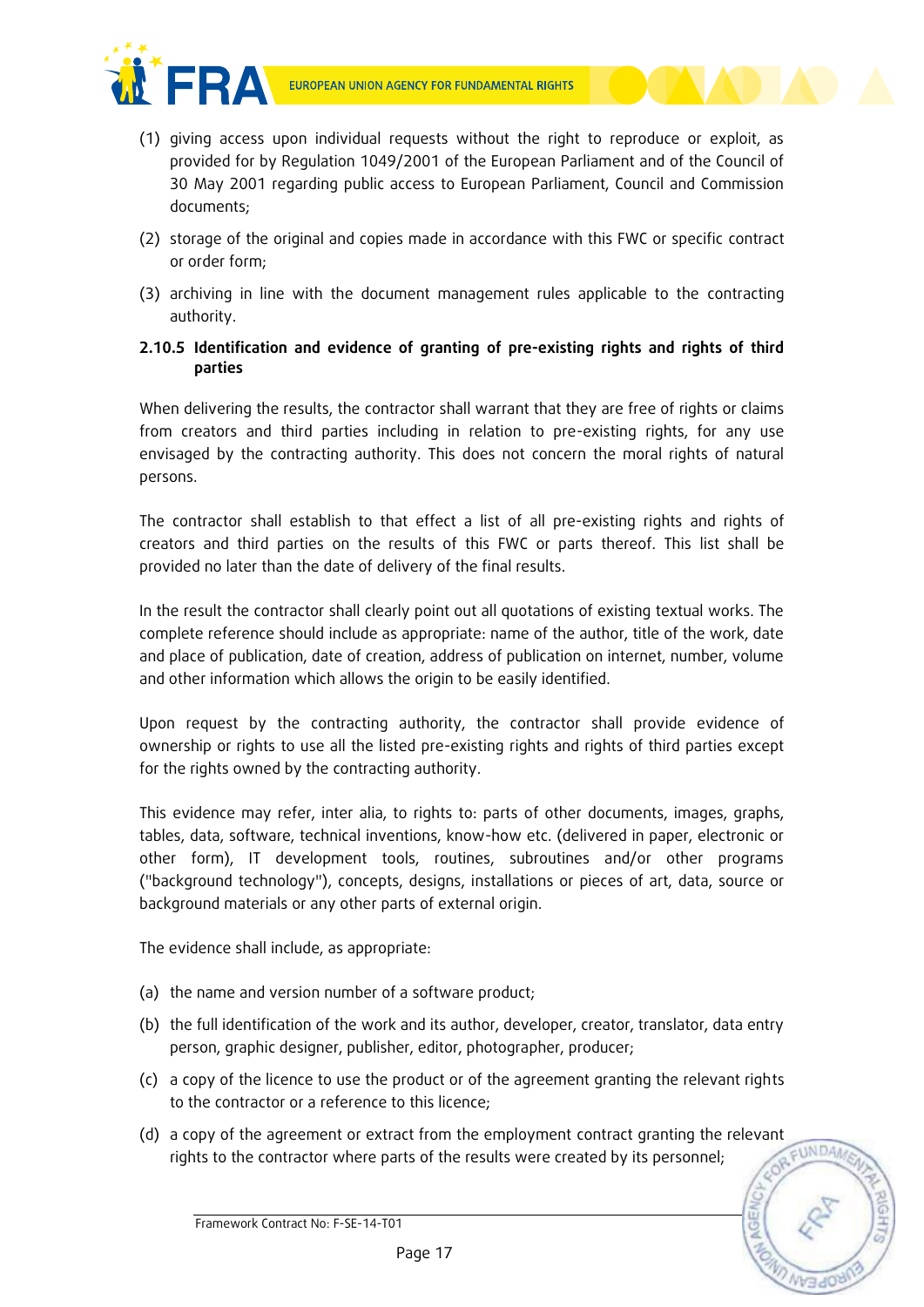



Provision of evidence does not release the contractor from its responsibilities in case it is found that it does not hold the necessary rights, regardless of when and by whom this fact was revealed.

The contractor also warrants that it possesses the relevant rights or powers to execute the transfer and that it has paid or has verified payment of all due fees including fees due to collecting societies, related to the final results.

# **2.10.6 Creators**

By delivering the results the contractor warrants that the creators undertake not to oppose that their names be recalled when the results are presented to the public and confirms that the results can be divulged. Names of authors shall be recalled on request in the manner communicated by the contractor to the contracting authority.

The contractor shall obtain the consent of creators regarding the granting of the relevant rights and be ready to provide documentary evidence upon request.

# **2.10.7 Persons appearing in photographs or films**

If natural, recognisable persons appear in a result or their voice is recorded the contractor shall submit a statement of these persons (or of the persons exercising parental authority in case of minors) where they give their permission for the described use of their image or voice on request by the contracting authority. This does not apply to persons whose permission is not required in line with the law of the country where photographs were taken, films shot or audio records made.

# **2.10.8 Copyright for pre-existing rights**

When the contractor retains pre**-**existing rights on parts of the results, reference shall be inserted to that effect when the result is used as set out in Article 1.8.1 with the following disclaimer: © - year – European Union Agency for Fundamental Rights. All rights reserved. Certain parts are licensed under conditions to the European Union Agency for Fundamental Rights.

#### **2.10.9 Visibility of Union funding and disclaimer**

When making use of the results, the contractor shall declare that they have been produced within a contract with the Union and that the opinions expressed are those of the contractor only and do not represent the contracting authority's official position. The contracting authority may waive this obligation in writing.

### **2.11 FORCE MAJEURE**

**2.11.1** 'Force majeure' means any unforeseeable and exceptional situation or event FUND beyond the parties' control which prevents either of them from fulfilling any of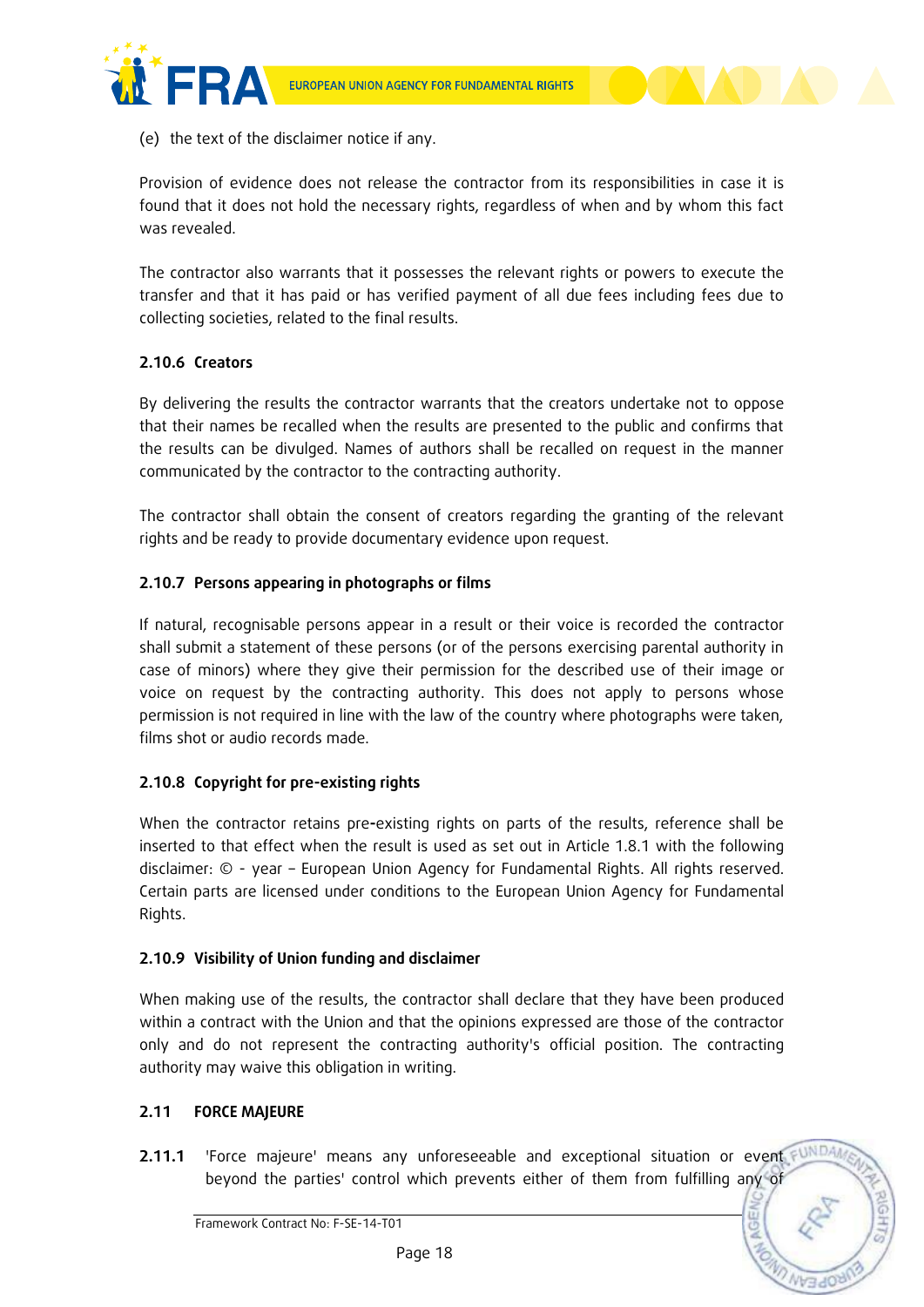

their obligations under the FWC, which was not attributable to error or negligence on their part or on the part of subcontractors and which proves to be inevitable in spite of exercising due diligence. Any default of a service, defect in equipment or material or delays in making them available, unless they stem directly from a relevant case of force majeure, as well as labour disputes, strikes or financial difficulties, cannot be invoked as force majeure.

- **2.11.2** A party faced with force majeure shall formally notify the other party without delay, stating the nature, likely duration and foreseeable effects.
- **2.11.3** The party faced with force majeure shall not be held in breach of its contractual obligations if it has been prevented from fulfilling them by force majeure. Where the contractor is unable to fulfil its contractual obligations owing to force majeure, it shall have the right to remuneration only for the tasks actually executed.
- **2.11.4** The parties shall take all the necessary measures to limit any damage due to force majeure.

# **2.12 LIQUIDATED DAMAGES**

The contracting authority may impose liquidated damages should the contractor fail to complete its contractual obligations, also with regard to the required quality level, according to the tender specifications.

Should the contractor fail to perform its contractual obligations within the time limits set by the FWC or the relevant order form or specific contract, then, without prejudice to the contractor's actual or potential liability or to the contracting authority's right to terminate the FWC or the relevant order form or specific contract, the contracting authority may impose liquidated damages for each and every calendar day of delay according to the following formula:

# 0.3 x (*V/d*)

*V* is the price of the relevant purchase;

*d* is the duration specified in the relevant order form or specific contract or, failing that, the period between the date specified in Article 2.4.1 and the date of delivery or performance specified in the relevant order form or specific contract, expressed in calendar days

The contractor may submit arguments against this decision within 30 days of receipt of the formal notification. In the absence of a reaction on its part or of written withdrawal by the contracting authority within 30 days of the receipt of such arguments, the decision imposing the liquidated damages shall become enforceable.

The parties expressly acknowledge and agree that any sums payable under this article are in  $\epsilon$ uNDA the nature of liquidated damages and not penalties, and represent a reasonable estimate of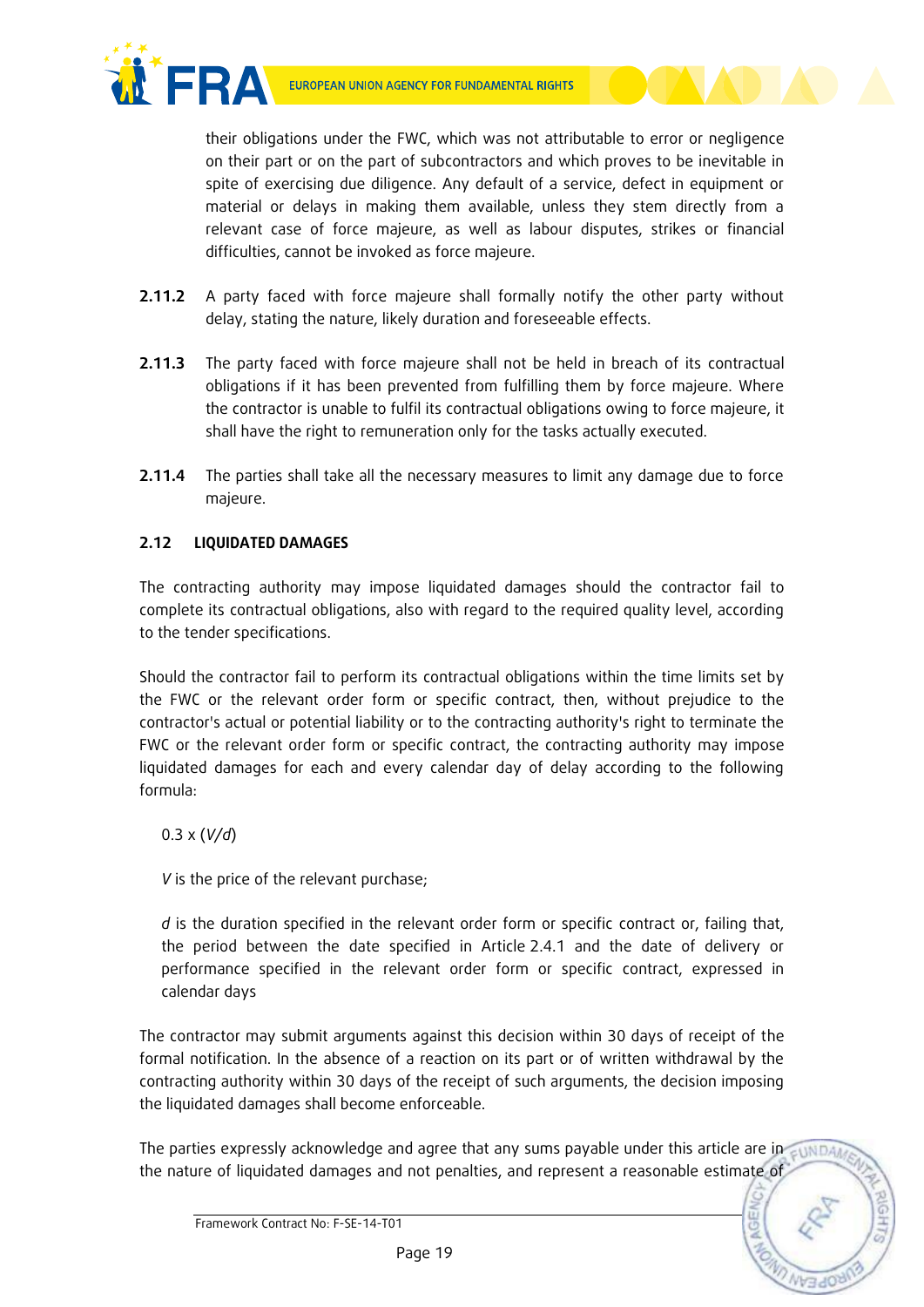

fair compensation for the losses incurred due to failure to fulfil obligations which may be reasonably anticipated.

# **2.13 SUSPENSION OF THE CONTRACT**

#### **2.13.1 Suspension by the contractor**

The contractor may suspend the performance of the FWC or order form or specific contract or any part thereof if a case of force majeure makes such performance impossible or excessively difficult. The contractor shall inform the contracting authority about the suspension without delay, giving all the necessary reasons and details and the envisaged date for resuming the performance of the FWC, order form or specific contract.

Once the circumstances allow resuming performance, the contractor shall inform the contracting authority immediately, unless the contracting authority has already terminated the FWC, order form or specific contract.

### **2.13.2 Suspension by the contracting authority**

The contracting authority may suspend the performance of the FWC or order form or specific contract or any part thereof:

- (a) if the FWC or order form or specific contract award procedure or the performance of the FWC prove to have been subject to substantial errors, irregularities or fraud;
- (b) in order to verify whether presumed substantial errors, irregularities or fraud have actually occurred.

Suspension shall take effect on the day the contractor receives formal notification, or at a later date where the notification so provides. The contracting authority shall as soon as possible give notice to the contractor to resume the service suspended or inform the contractor that it is proceeding with termination of the FWC or order form or specific contract. The contractor shall not be entitled to claim compensation on account of suspension of the FWC or order form or specific contract or of part thereof.

### **2.14 TERMINATION BY THE CONTRACTING AUTHORITY**

#### **2.14.1 Grounds for termination**

The contracting authority may terminate the FWC, an order form or a specific contract respectively in the following circumstances:

- (a) if a change to the contractor's legal, financial, technical or organisational or ownership situation is likely to affect the performance of the FWC or order form or specific contract substantially or call into question the decision to award the FWC;
- (b) if execution of the tasks under a pending order form or a specific contract has not actually commenced within 15 days of the date foreseen, and the new date CUNDAN

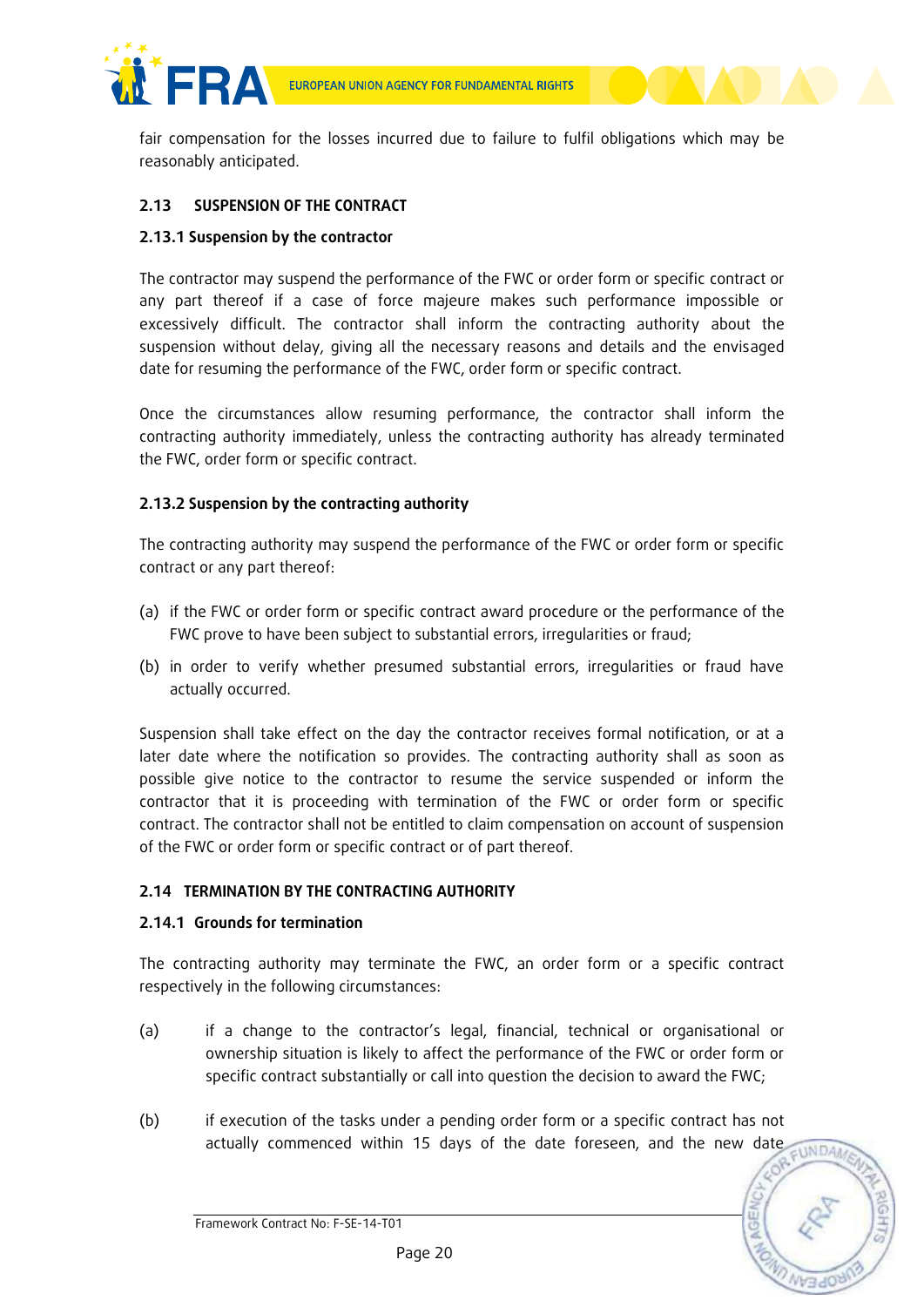proposed, if any, is considered unacceptable by the contracting authority, taking into account article 2.8.2;

- (c) if the contractor does not perform the FWC or an order form or specific contract as established in the tender specifications or request for service or fails to fulfil another substantial contractual obligation; termination of three of more order forms or specific contracts on this ground shall constitute ground for termination of the FWC;
- (d) in the event of force majeure notified in accordance with article 2.11 or if the performance of the FWC or order form or specific contract has been suspended by the contractor as a result of force majeure, notified in accordance with article 2.13, where either resuming performance is impossible or the modifications to the FWC or order form or specific contract might call into question the decision awarding the FWC or order form or specific contract, or result in unequal treatment of tenderers or contractors;
- (e) if the contractor is declared bankrupt, is being wound up, is having its affairs administered by the courts, has entered into an arrangement with creditors, has suspended business activities, is the subject of proceedings concerning those matters, or is in any analogous situation arising from a similar procedure provided for in national legislation or regulations;
- (f) if the contractor or any natural person with the power to represent it or take decisions on its behalf has been found guilty of professional misconduct proven by any means;
- (g) if the contractor is not in compliance with its obligations relating to the payment of social security contributions or the payment of taxes in accordance with the legal provisions of the country in which it is established or with those of the country of the applicable law of this FWC or those of the country where the FWC is to be performed;
- (h) if the contracting authority has evidence that the contractor or any natural persons with the power to represent it or take decisions on its behalf have committed fraud, corruption, or are involved in a criminal organisation, money laundering or any other illegal activity detrimental to the Union's financial interests;
- (i) if the contracting authority has evidence that the contractor or any natural persons with the power to represent it or take decisions on its behalf have committed substantial errors, irregularities or fraud in the award procedure or the performance of the FWC, including in the event of submission of false information;
- (j) if the contractor is unable, through its own fault, to obtain any permit or licence required for performance of the FWC or order form or specific contract;

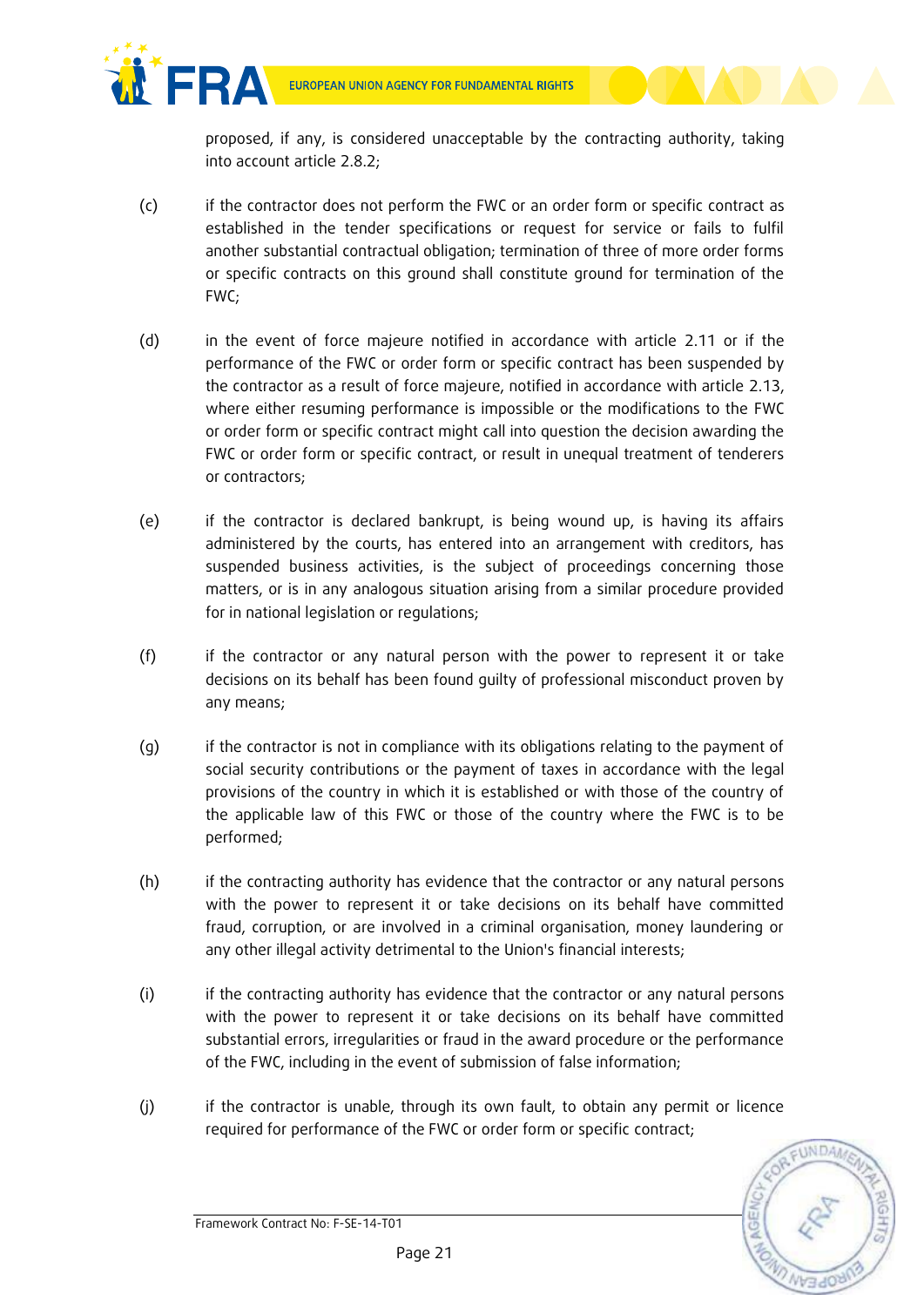



- (k) if the needs of the contracting authority change and it no longer requires new services under the FWC;
- (l) when due to the termination of the FWC with one or more of the contractors there is no minimum required competition within the multiple framework contract with reopening of competition.

# **2.14.2 Procedure for termination**

When the contracting authority intends to terminate the FWC or order form or specific contract it shall formally notify the contractor of its intention specifying the grounds thereof. The contracting authority shall invite the contractor to make any observations and, in the case of point (c) of Article 2.14.1, to inform the contracting authority about the measures taken to continue the fulfilment of its contractual obligations, within 30 days from receipt of the notification.

If the contracting authority does not confirm acceptance of these observations by giving written approval within 30 days of receipt, the termination procedure shall proceed. In any case of termination the contracting authority shall formally notify the contractor about its decision to terminate the FWC or order form or specific contract. In the cases referred to in points (a), (b), (c), (e), (g), (j), (k) and (l) of Article 2.14.1 the formal notification shall specify the date on which the termination takes effect. In the cases referred to in points (d), (f), (h), and (i) of Article 2.14.1 the termination shall take effect on the day following the date on which notification of termination is received by the contractor.

# **2.14.3 Effects of termination**

In the event of termination, the contractor shall waive any claim for consequential damages, including any loss of anticipated profits for uncompleted work. On receipt of the notification of termination, the contractor shall take all the appropriate measures to minimise costs, prevent damages, and cancel or reduce its commitments. The contractor shall have 60 days from the date of termination to draw up the documents required by the special conditions or order forms or specific contracts for the tasks already executed on the date of termination and produce an invoice if necessary. The contracting authority may recover any amounts paid under the FWC.

The contracting authority may claim compensation for any damage suffered in the event of termination.

On termination the contracting authority may engage any other contractor to execute or complete the services. The contracting authority shall be entitled to claim from the contractor all extra costs incurred in this regard, without prejudice to any other rights or guarantees it may have under the FWC.

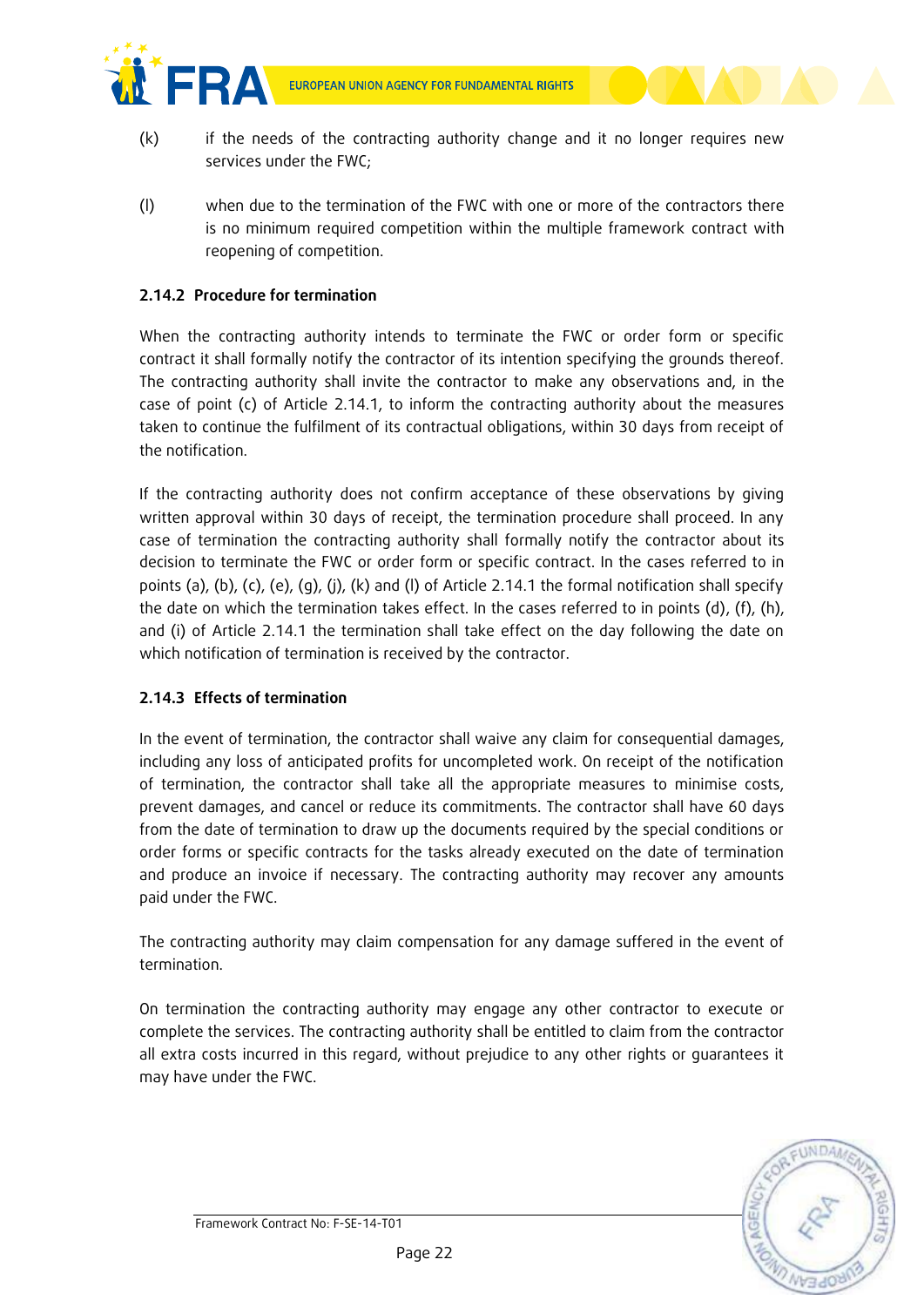



# **2.15 REPORTING AND PAYMENTS**

# **2.15.1 Date of payment**

Payments shall be deemed to be effected on the date when they are debited to the contracting authority's account.

### **2.15.2 Currency**

The FWC shall be in euros.

Payments shall be executed in euros or in the local currency as provided for in Article 1.5.

Conversion between the euro and another currency shall be made according to the daily euro exchange rate published in the *Official Journal of the European Union* or, failing that, at the monthly accounting exchange rate established by the European Commission and published on its website, applicable on the day on which the payment order is issued by the contracting authority.

# **2.15.3 Costs of transfer**

The costs of the transfer shall be borne in the following way:

- (a) costs of dispatch charged by the bank of the contracting authority shall be borne by the contracting authority,
- (b) cost of receipt charged by the bank of the contractor shall be borne by the contractor,
- (c) costs for repeated transfer caused by one of the parties shall be borne by the party causing repetition of the transfer.

#### **2.15.4 Invoices and Value Added Tax**

Invoices shall contain the contractor's identification, the amount, the currency and the date, as well as the FWC reference and reference to the order form or specific contract.

Invoices shall indicate the place of taxation of the contractor for value added tax (VAT) purposes and shall specify separately the amounts not including VAT and the amounts including VAT.

The contracting authority is, as a rule, exempt from all taxes and duties, including VAT, pursuant to the provisions of Articles 3 and 4 of the Protocol on the Privileges and Immunities of the European Union.

The contractor shall accordingly complete the necessary formalities with the relevant authorities to ensure that the supplies and services required for performance of the FWC are exempt from taxes and duties, including VAT exemption.

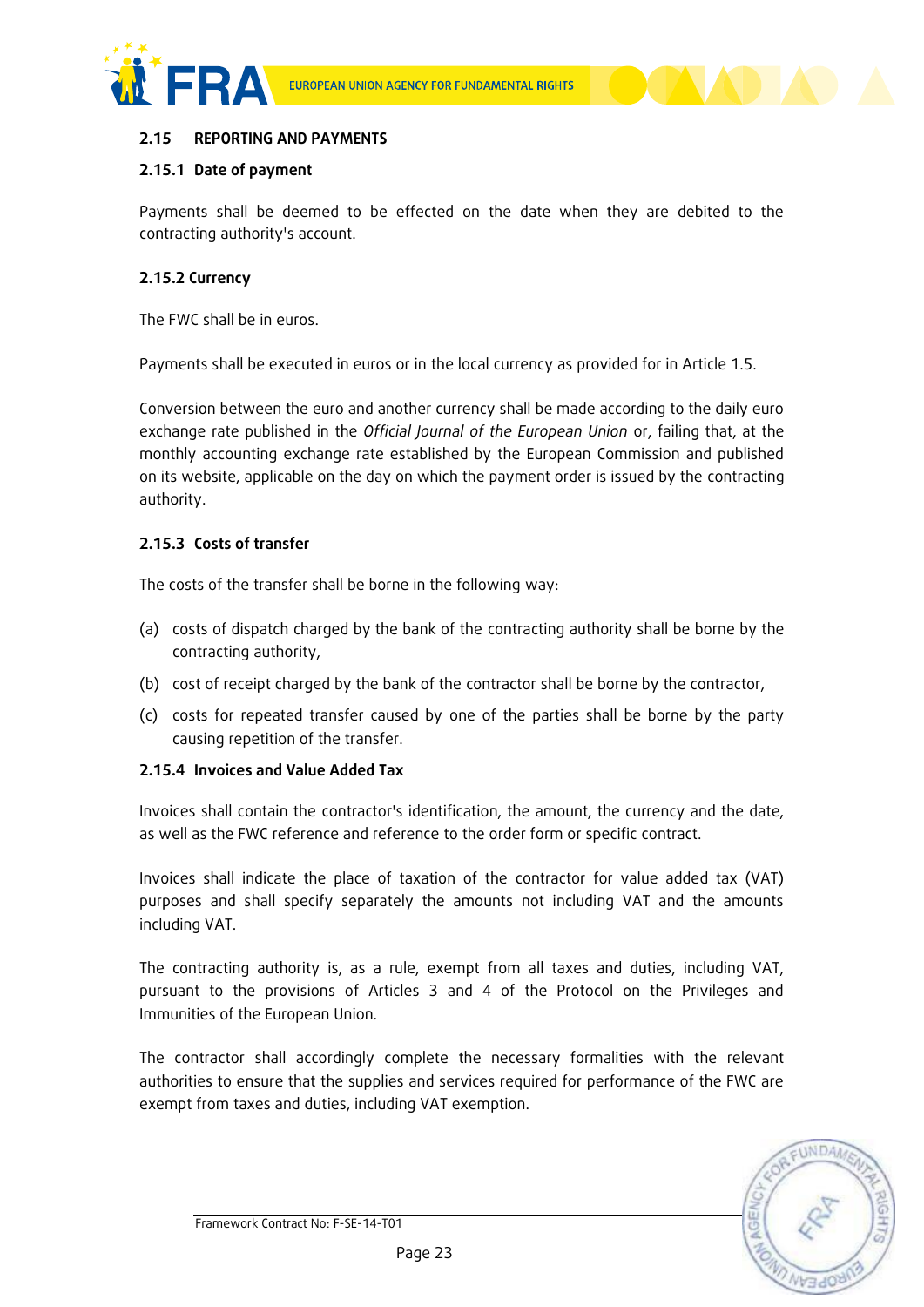

#### **2.15.5 Pre-financing and performance guarantees**

Pre-financing guarantees shall remain in force until the pre-financing is cleared against interim payments or payment of the balance and, in case the latter takes the form of a debit note, three months after the debit note is notified to the contractor. The contracting authority shall release the guarantee within the following month.

Performance guarantees shall cover performance of the service in accordance with the terms set out in the request for services until its final acceptance by the contracting authority. The amount of the performance guarantee shall not exceed the total price of the order form or specific contract. The guarantee shall provide that it remains in force until final acceptance. The contracting authority shall release the guarantee within a month following the date of final acceptance.

Where, in accordance with Article 1.4*,* a financial guarantee is required for the payment of pre-financing, or as performance guarantee, it shall fulfil the following conditions:

- (a) the financial guarantee is provided by a bank or an approved financial institution or, at the request of the contractor and agreement by the contracting authority, by a third party;
- (b) the guarantor stands as first-call guarantor and does not require the contracting authority to have recourse against the principal debtor (the contractor).

The cost of providing such guarantee shall be borne by the contractor.

# **2.15.6 Interim payments and payment of the balance**

The contractor shall submit an invoice for interim payment upon delivery of intermediary results, accompanied by a progress report or any other documents, as provided for in Article 1.4 or in the tender specifications or in the order form or specific contract.

The contractor shall submit an invoice for payment of the balance within 60 days following the end of the period referred to in Article 1.2.2, accompanied by a final progress report or any other documents provided for in Article 1.4 or in the tender specifications or in the order form or specific contract.

Upon receipt, the contracting authority shall pay the amount due as interim or final payment, within the periods specified in Article 1.4, provided the invoice and documents have been approved and without prejudice to Article 2.15.7. Approval of the invoice and documents shall not imply recognition of the regularity or of the authenticity, completeness and correctness of the declarations and information they contain.

Payment of the balance may take the form of recovery.

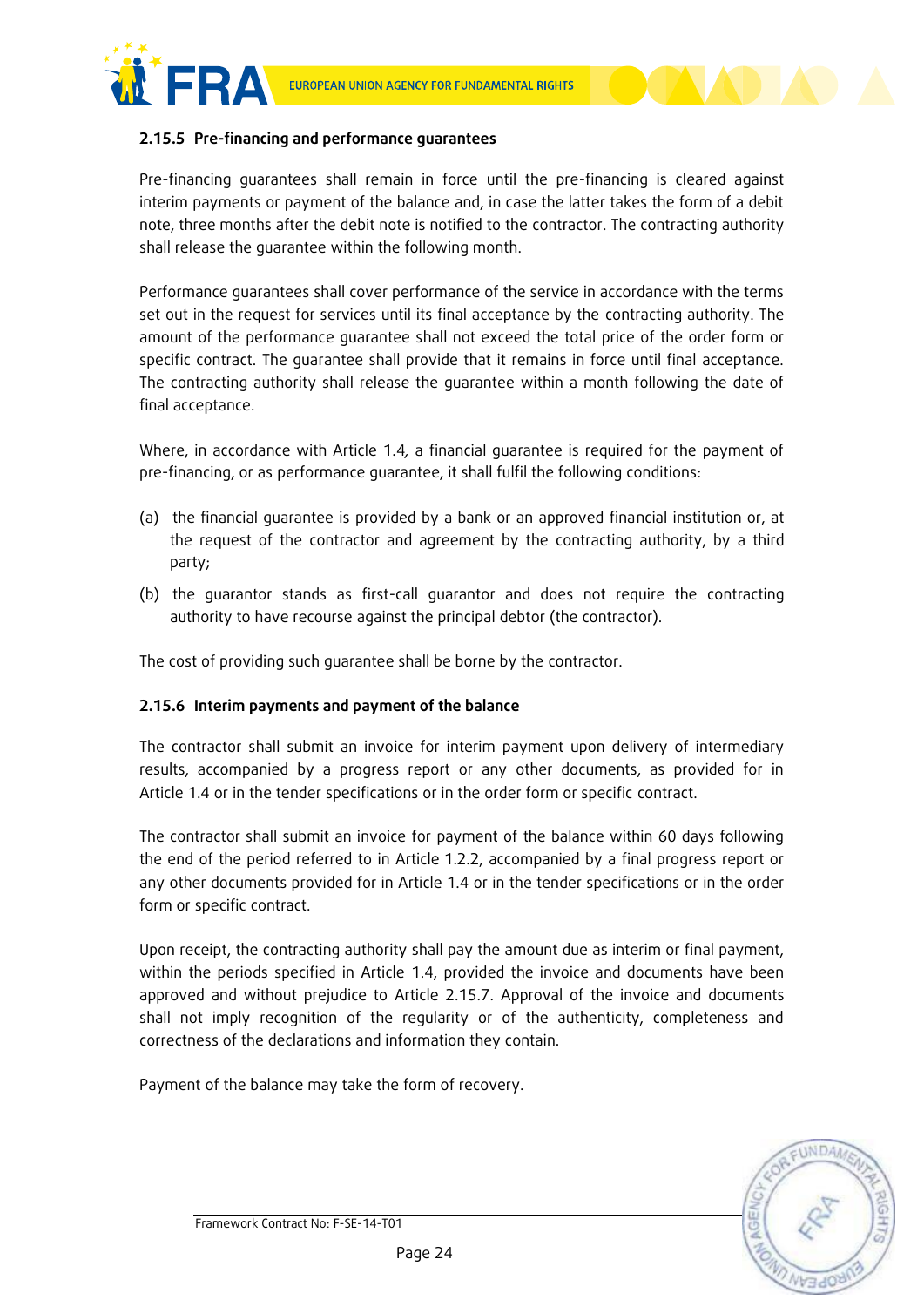

### **2.15.7 Suspension of the time allowed for payment**

The contracting authority may suspend the payment periods specified in Article 1.4 at any time by notifying the contractor that its invoice cannot be processed, either because it does not comply with the provisions of the FWC, or because the appropriate documents have not been produced.

The contracting authority shall inform the contractor in writing as soon as possible of any such suspension, giving the reasons for it.

Suspension shall take effect on the date the notification is sent by the contracting authority. The remaining payment period shall start to run again from the date on which the requested information or revised documents are received or the necessary further verification, including on-the-spot checks, is carried out. Where the suspension period exceeds two months, the contractor may request the contracting authority to justify the continued suspension.

Where the payment periods have been suspended following rejection of a document referred to in the first paragraph and the new document produced is also rejected, the contracting authority reserves the right to terminate the order form or specific contract in accordance with Article 2.14.1(c)*.*

# **2.15.8 Interest on late payment**

On expiry of the payment periods specified in Article 1.4, and without prejudice to Article 2.15.7, the contractor is entitled to interest on late payment at the rate applied by the European Central Bank for its main refinancing operations in Euros (the reference rate) plus eight points. The reference rate shall be the rate in force on the first day of the month in which the payment period ends, as published in the C series of the *Official Journal of the European Union*.

The suspension of the payment period in accordance with Article 2.15.7 may not be considered as a late payment.

Interest on late payment shall cover the period running from the day following the due date for payment up to and including the date of actual payment as defined in Article 2.15.1.

However, when the calculated interest is lower than or equal to EUR 200, it shall be paid to the contractor only upon request submitted within two months of receiving late payment.

#### **2.16 REIMBURSEMENTS**

**2.16.1** Where provided by the special conditions or by the tender specifications, the contracting authority shall reimburse the expenses that are directly connected with execution of the tasks on production of original supporting documents, including receipts and used tickets, or failing that, on production of copies or scanned **CUNDAN** originals, or on the basis of flat rates.

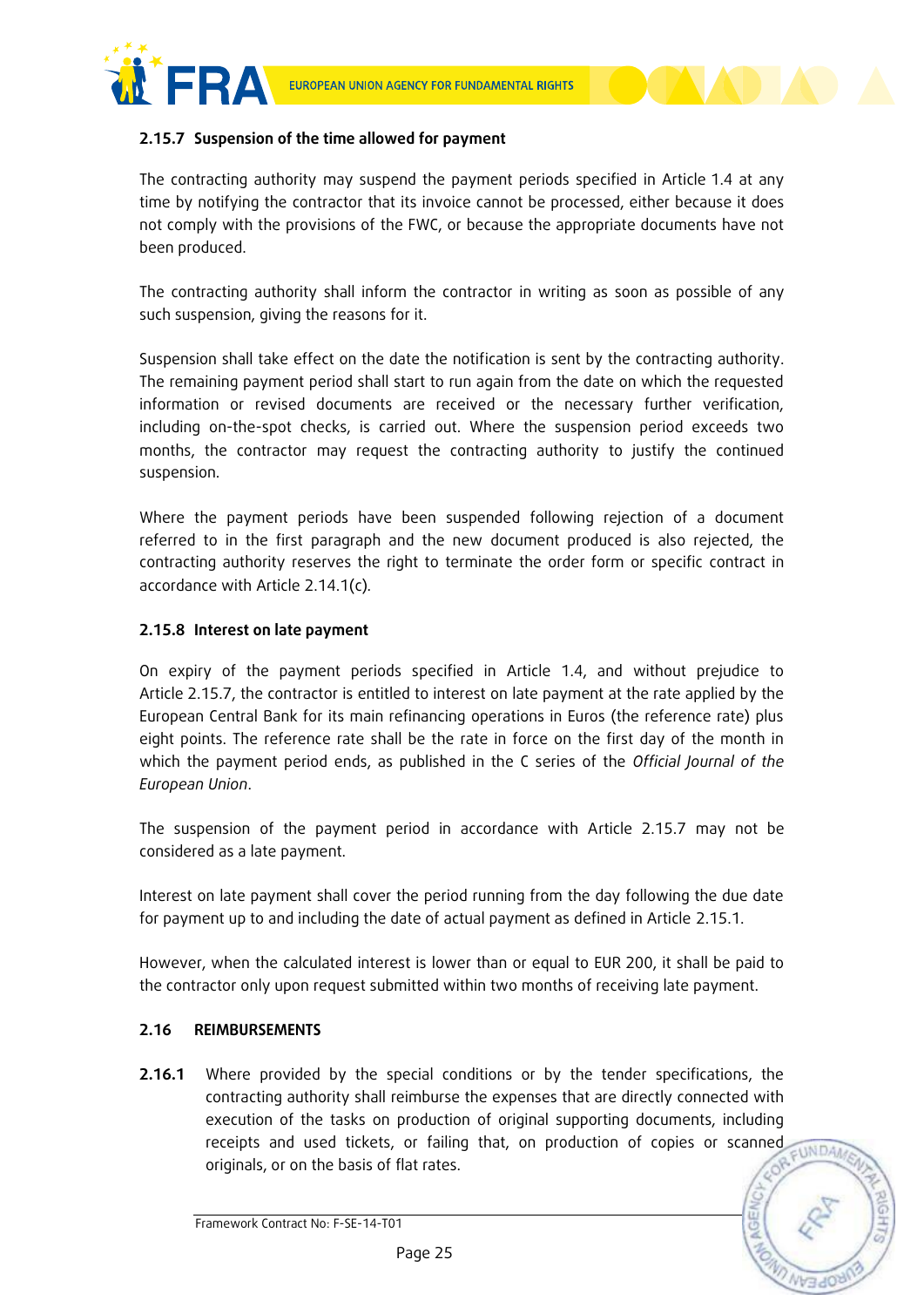

- **2.16.2** Travel and subsistence expenses shall be reimbursed, where appropriate, on the basis of the shortest itinerary and the minimum number of nights necessary for overnight stay at the destination.
- **2.16.3** Travel expenses shall be reimbursed as follows:
- (a) travel by air shall be reimbursed up to the maximum cost of an economy class ticket at the time of the reservation;
- (b) travel by boat or rail shall be reimbursed up to the maximum cost of a first class ticket;
- (c) travel by car shall be reimbursed at the rate of one first class rail ticket for the same journey and on the same day;

In addition, travel outside Union territory shall be reimbursed provided the contracting authority has given its prior written consent.

- **2.16.4** Subsistence expenses shall be reimbursed on the basis of a daily subsistence allowance as follows:
- (a) for journeys of less than 200 km for a return trip, no subsistence allowance shall be payable;
- (b) daily subsistence allowance shall be payable only on receipt of supporting documents proving that the person concerned was present at the destination;
- (c) daily subsistence allowance shall take the form of a flat-rate payment to cover all subsistence expenses, including meals, local transport which includes transport to and from the airport or station, insurance and sundries;
- (d) daily subsistence allowance shall be reimbursed at the flat rates specified in Article 1.3;
- (e) accommodation shall be reimbursed on receipt of supporting documents proving the necessary overnight stay at the destination, up to the flat-rate ceilings specified in Article 1.3.
- **2.16.5** The cost of shipment of equipment or unaccompanied luggage shall be reimbursed provided the contracting authority has given prior written authorisation.
- **2.16.6.** Conversion between the euro and another currency shall be made as specified in Article 2.15.2.

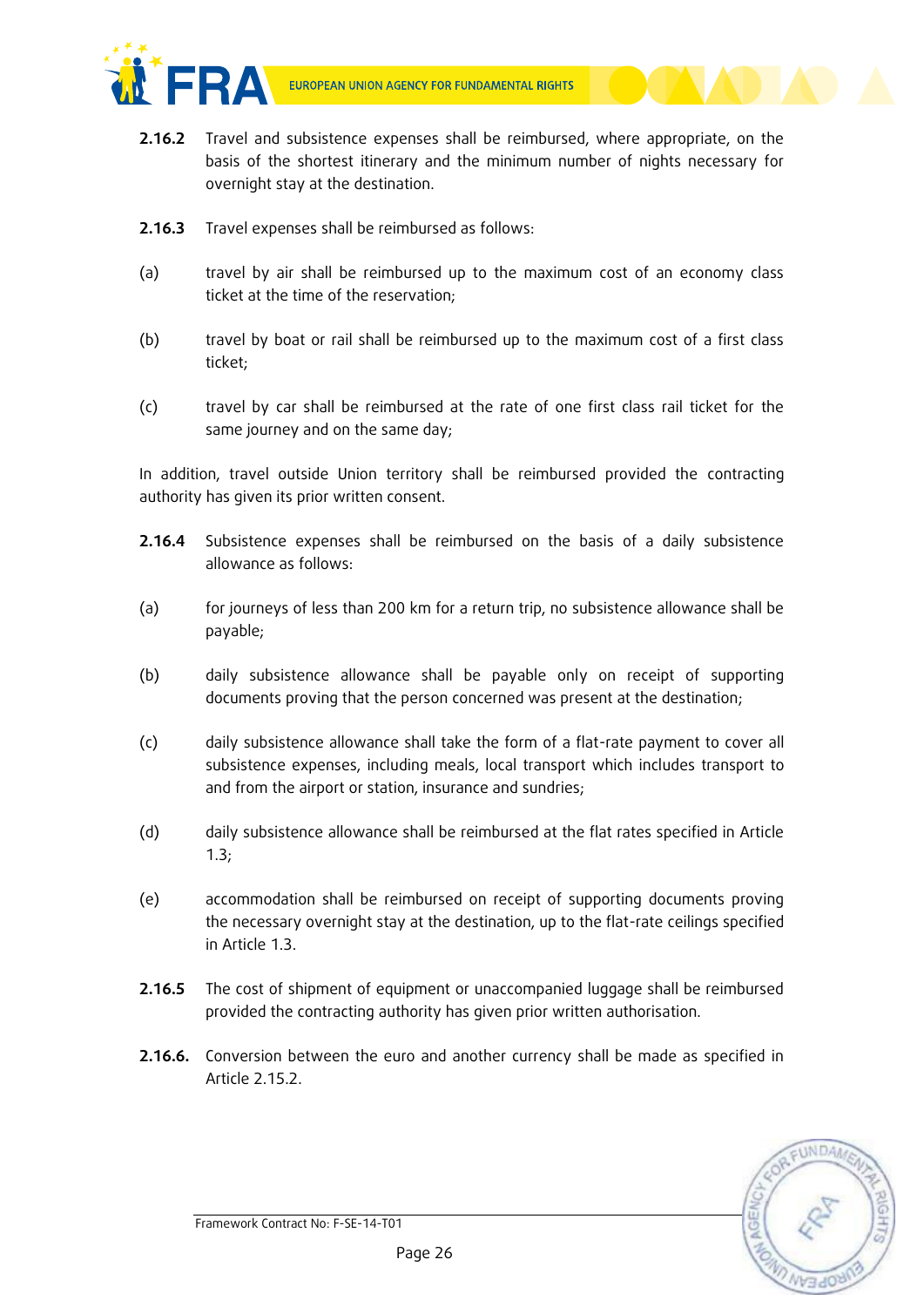

# **2.17 RECOVERY**

- **2.17.1** If an amount is to be recovered under the terms of the FWC, the contractor shall repay the contracting authority the amount in question according to the terms and by the date specified in the debit note.
- **2.17.2** If the obligation to pay the amount due is not honoured by the date set by the contracting authority in the debit note, the amount due shall bear interest at the rate indicated in Article 2.15.8. Interest on late payments shall cover the period from the day following the due date for payment up to and including the date when the contracting authority receives the full amount owed.

Any partial payment shall first be entered against charges and interest on late payment and then against the principal amount.

**2.17.3** If payment has not been made by the due date, the contracting authority may, after informing the contractor in writing, recover the amounts due by offsetting them against any amounts owed to the contractor by the Union or by the European Atomic Energy Community or by calling in the financial guarantee, where provided for in Article 1.4 or in the specific contract.

### **2.18 CHECKS AND AUDITS**

**2.18.1** The contracting authority and the European Anti-Fraud Office may check or have an audit on the performance of the FWC. It may be carried out either directly by its own staff or by any other outside body authorised to do so on its behalf.

> Such checks and audits may be initiated during the performance of the FWC and during a period of five years which starts running from the date of expiry of the FWC.

> The audit procedure shall be deemed to be initiated on the date of receipt of the relevant letter sent by the contracting authority. Audits shall be carried out on a confidential basis.

- **2.18.2** The contractor shall keep all original documents stored on any appropriate medium, including digitised originals when they are authorised by national law and under the conditions laid down therein, for a period of five years which starts running from the date of expiry of the FWC.
- **2.18.3** The contractor shall allow the contracting authority's staff and outside personnel authorised by the contracting authority the appropriate right of access to sites and premises where the FWC is performed and to all the information, including information in electronic format, needed in order to conduct such checks and audits. The contractor shall ensure that the information is readily available at the moment of the check or audit and, if so requested, that information be handed over  $\epsilon$  UNDA in an appropriate form.

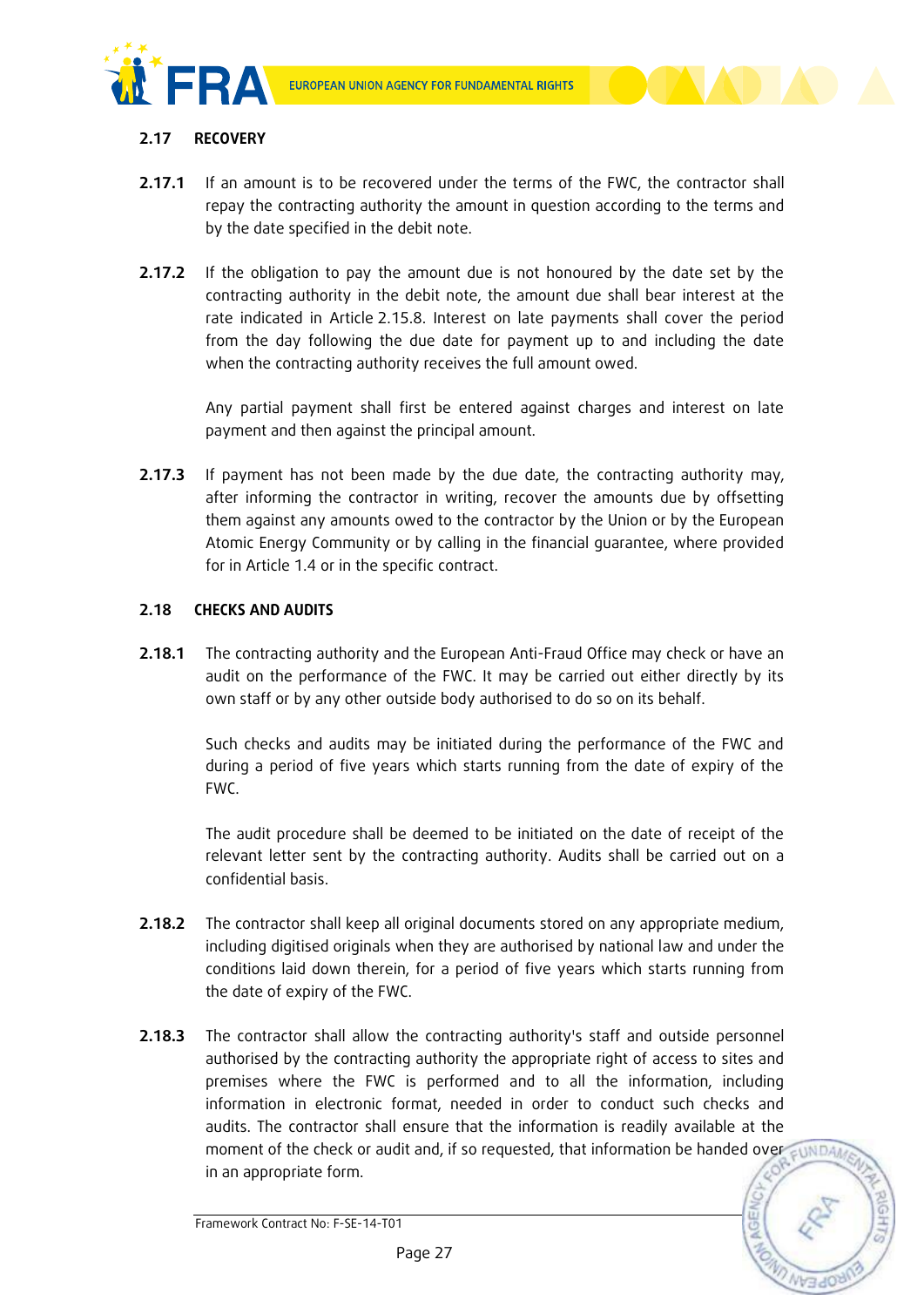



**2.18.4** On the basis of the findings made during the audit, a provisional report shall be drawn up. It shall be sent to the contractor, which shall have 30 days following the date of receipt to submit observations. The final report shall be sent to the contractor within 60 days following the expiry of that deadline.

> On the basis of the final audit findings, the contracting authority may recover all or part of the payments made and may take any other measures which it considers necessary.

- **2.18.5** By virtue of Council Regulation (Euratom, EC) No 2185/96 of 11 November 1996 concerning on-the-spot checks and inspection carried out by the Commission in order to protect the European Communities' financial interests against fraud and other irregularities and Regulation (EC) No 1073/1999 of the European Parliament and the Council of 25 May 1999 concerning investigation conducted by the European Anti-Fraud Office (OLAF), the OLAF may also carry out on-the-spot checks and inspections in accordance with the procedures laid down by Union law for the protection of the financial interests of the Union against fraud and other irregularities. Where appropriate, the findings may lead to recovery by the contracting authority.
- **2.18.6** The Court of Auditors shall have the same rights as the contracting authority, notably right of access, for the purpose of checks and audits.

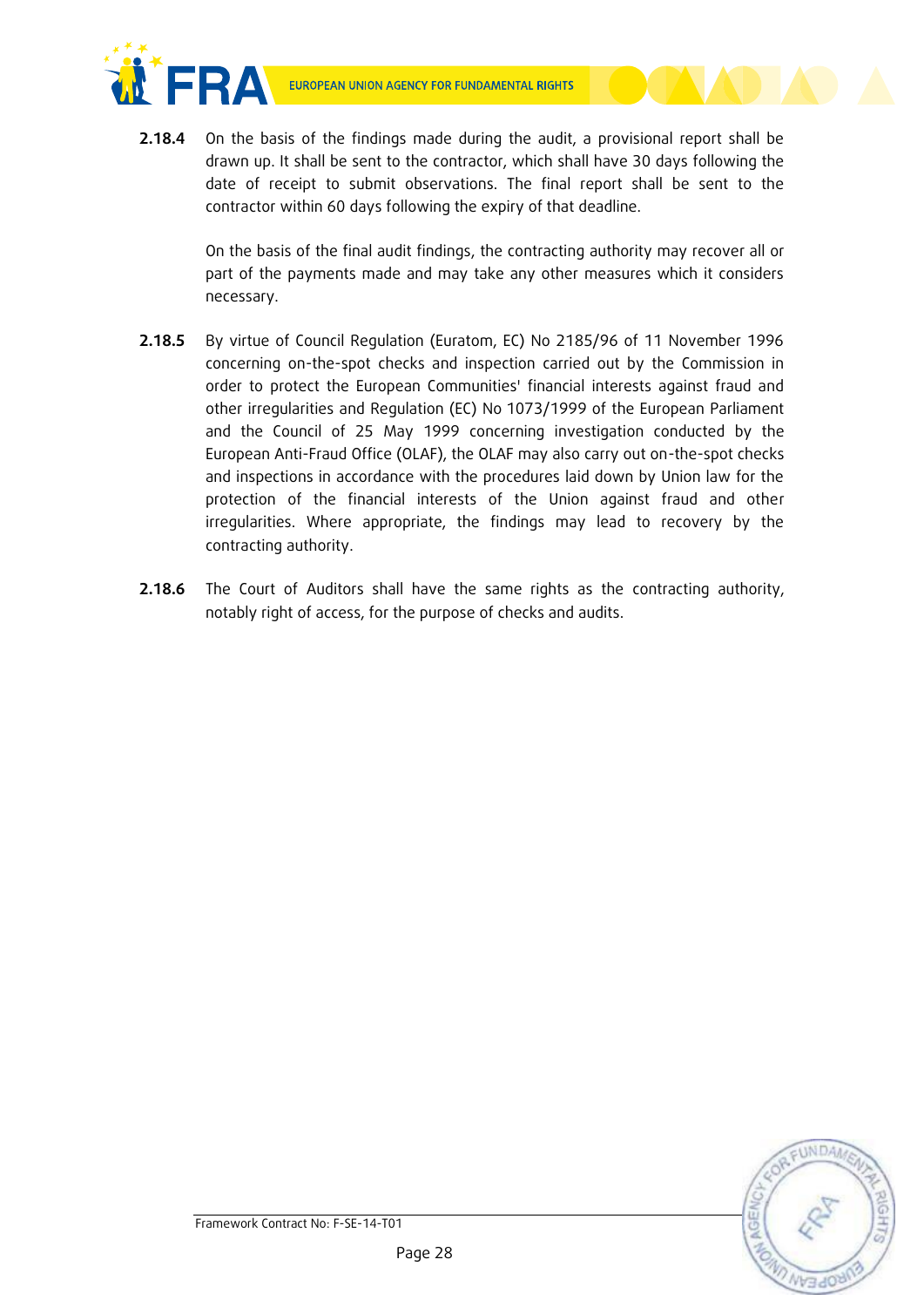

# **3. FIXED PRICE DRAFT SPECIFIC CONTRACT No [to be completed] Implementing Framework Contract No [to be completed]**

The European Union Agency for Fundamental Rights (hereinafter referred to as 'the contracting authority'), with its seat at Schwarzenbergplatz 11, Vienna 1040, Austria, which is represented for the purposes of the signature of this contract by [forename, surname and function]

of the one part

### **[official name in full]**

[official legal form]

[statutory registration number]

[official address in full]

[VAT registration number]

[(hereinafter referred to as 'the contractor'), [represented for the purposes of the signature of this specific contract by [forename, surname and function]

[The parties identified above and collectively referred to as 'the contractor' shall be jointly and severally liable vis-à-vis the contracting authority for the performance of this specific contract']

of the other part

# **HAVE AGREED**

# **3.1 SUBJECT MATTER**

- 3.1.1 This specific contract implements framework contract (FWC) No [complete] signed by the contracting authority and the contractor on [complete date].
- 3.1.2 The subject matter of this specific contract is [short description of subject]. [This specific contract relates to lot [complete] of the FWC.]
- 3.1.3 The contractor undertakes, in accordance with the terms set out in the FWC and in this specific contract and the annex[es] thereto, which form an integral part thereof, to perform the tasks specified in Annex I.

# **3.2 ENTRY INTO FORCE AND DURATION**

- 3.2.1 This specific contract shall enter into force on the date on which it is signed by the last party.
- 3.2.2 [The duration of the execution of the tasks shall not exceed [complete] [days/weeks/months].] [Execution of the tasks shall be completed before [to be competed].] Execution of the tasks shall start from the date of entry into force of this specific contract.

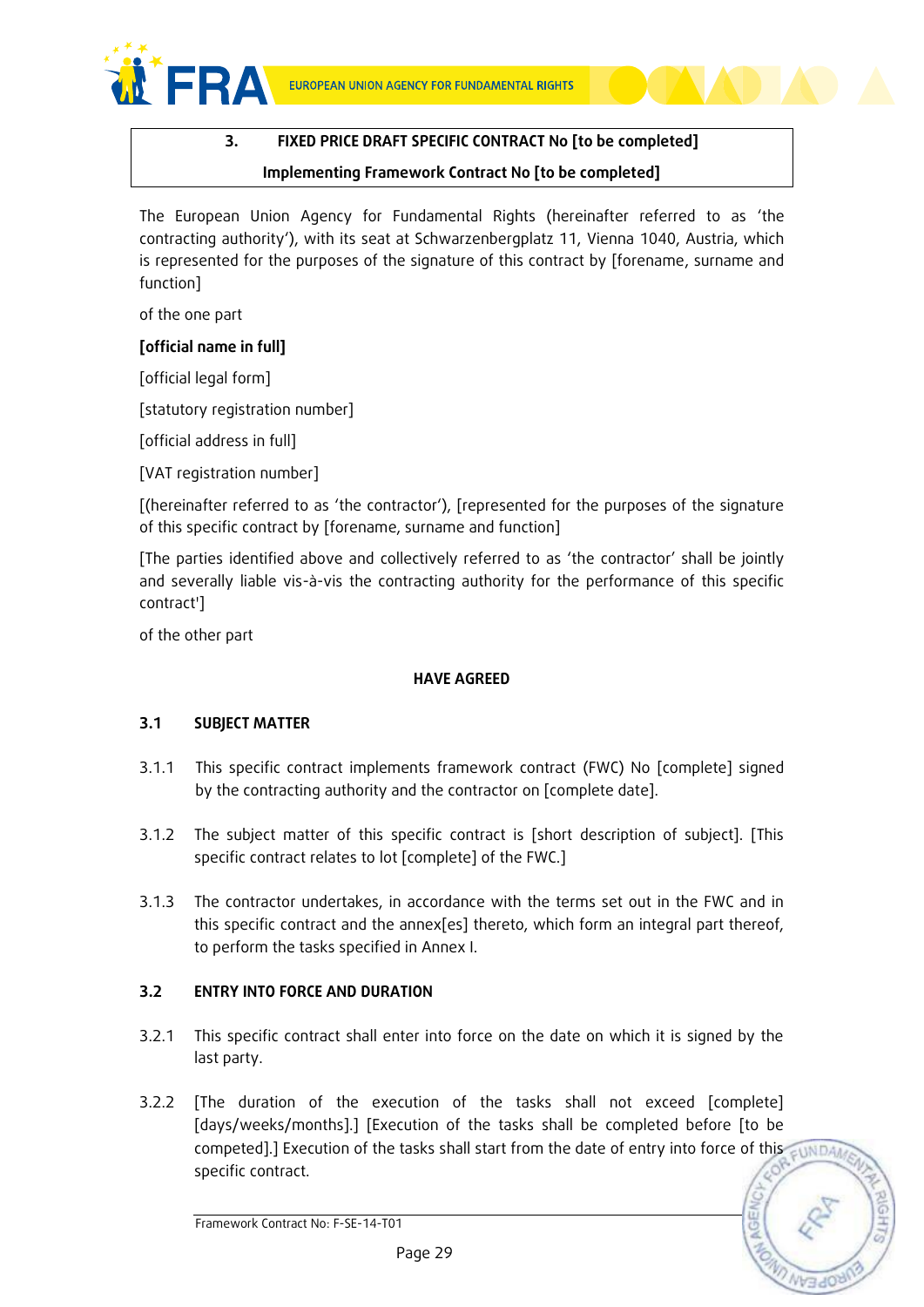

The period of execution of the tasks may be extended only with the express written agreement of the parties before such period elapses.

# **3.3 PERFORMANCE AND LOCATION**

3.3.1 The tasks performed by the contractor under this specific contract shall result in deliverables, defined according to the provisions of Annex I.

Signature by the contracting authority of the Task Acceptance Form attached in Annex III shall provide evidence of the work performed.

3.3.2 The tasks shall be performed at the contractor's premises, unless otherwise specified in Annex I.

# **3.4 PRICE AND PAYMENTS**

- 3.4.1 The maximum total price to be paid under this specific contract shall be EUR [amount in figures and in words] covering all tasks executed.
- 3.4.2 This amount shall cover all expenditure incurred by the contractor in performing this specific contract. No reimbursable expenses are foreseen.
- 3.4.3 In conformity with Articles 1.4 of the special conditions and 2.15 of the general conditions of the FWC, the invoicing procedures for the services, once accepted by the contracting authority, are as follows:

For specific contracts of a contract amount below EUR 25,000.00:

 100% on completion of the work, based on a Tasks Acceptance Form signed by the contracting authority in accordance with the form in Annex III (to be attached to the invoice)

For specific contracts of a contract amount between EUR 25,000.00 and EUR 60,000:

- a pre-financing payment of 30 % of the total price of the specific contract
- payment of the balance upon completion of the work, based on Tasks Acceptance Form signed by the contracting authority in accordance with the form in Annex III (to be attached to the invoice)

For specific contracts of a contract amount above EUR 60,000.00:

- a pre-financing payment of 30 % of the total price of the specific contract and the receipt by the contracting authority of a duly constituted financial guarantee equal to at least 30 % of the total price of the order form or the spcific contract
- Interim payment 40 % of the total price of the specific contract based on Tasks Acceptance Form (Annex III) signed by the contracting authority as proof of approval of a progress report or any other deliverable stated in the contract (to be attached to the invoice)

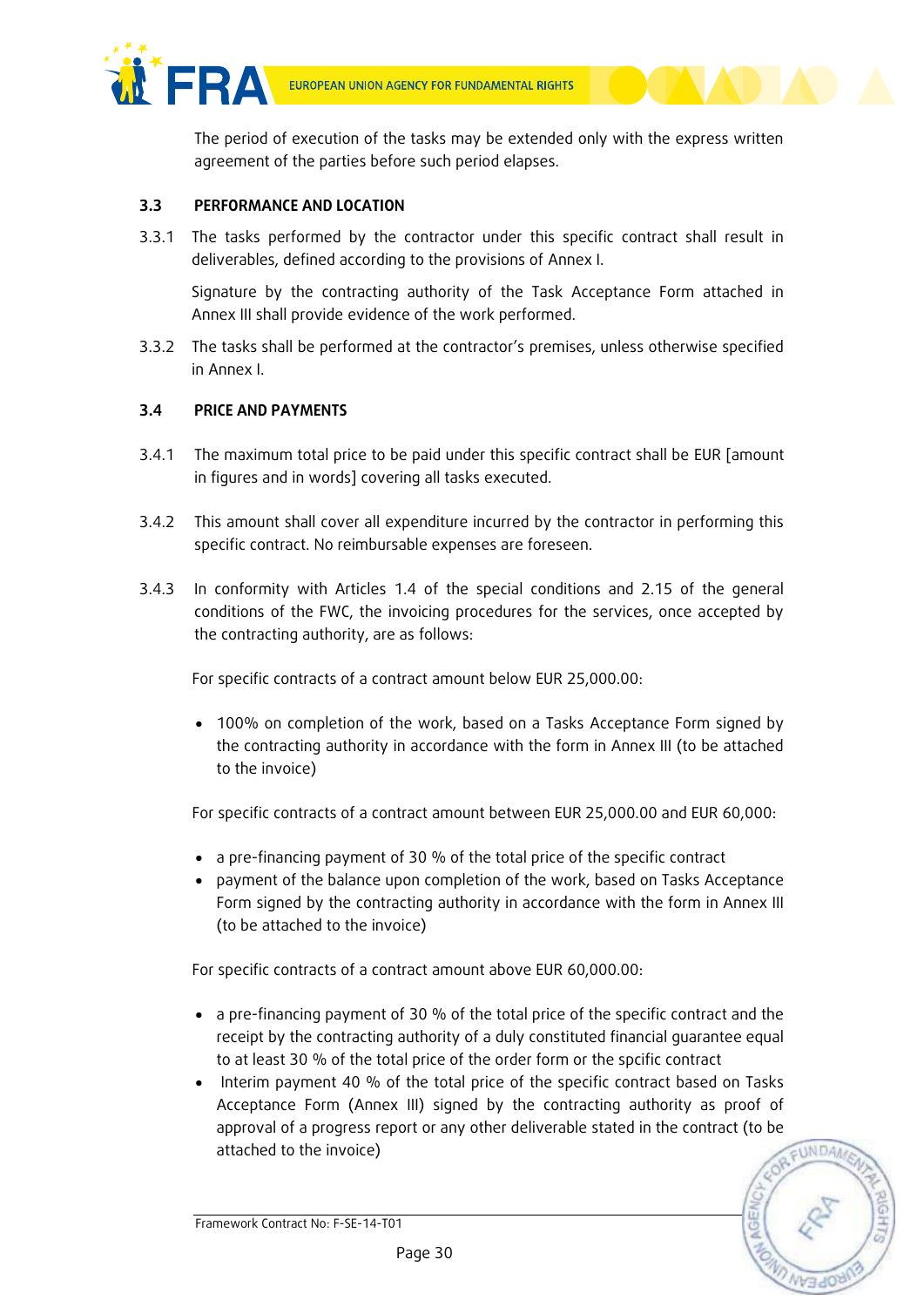

- payment of the balance upon completion of the work, based on Tasks Acceptance Form signed by the contracting authority in accordance with the form in Annex III (to be attached to the invoice)
- 3.4.4 Payments shall be made to account No [to be completed] held with [to be completed] on production of the invoice showing separately the amount of the services and the VAT applied and within no more than [30/60] calendar days from the date the invoice is received by the department indicated in article 3.4.5 below. Invoices presented by the contractor shall indicate his place of taxation for VAT purposes and shall specify separately the amounts not including VAT from those amounts including VAT. The payment shall be deemed to have been effected on the day the contracting authority's financial account is debited.
- $3.4.5$  The address for invoices is:

European Union Agency for Fundamental Rights to the attention of the Administration Department Schwarzenbergplatz 11, Vienna 1040, Austria

\*\*\*\*

[Option: for contractors for which VAT is due in Belgium]

[Where VAT is due in Belgium, the provisions of this specific contract constitute a request for VAT exemption No 450, Article 42, paragraph 3.3 of the VAT code (circular 2/1978), provided the contractor includes the following statement in the invoice(s): 'Exonération de la TVA, Article 42, paragraphe 3.3 du code de la TVA (circulaire 2/1978) ' or an equivalent statement in the Dutch or German language.]

[Option: for contractors for which VAT is due in Luxembourg]

[Where VAT is due in Luxembourg, the contractor shall include the following statement in the invoices: 'Commande destinée à l'usage officiel de l'Union européenne. Exonération de la TVA Article 43 § 1 k 2ième tiret de la loi modifiée du 12.02.79. ' In case of intra-Community purchases, the statement to be included in the invoices is: 'For the official use of the European Union. VAT Exemption / European Union/ Article 151 of Council Directive 2006/112/EC. ']

# **3.5 SUBCONTRACTING**

[Subcontracting is not allowed]

or

[In accordance with article 2.7 of the general conditions, the contractor has been permitted to subcontract.

Tasks stated in Annex I may be performed by the subcontractor [name subcontractor, F address], entirely at the risk of the contractor.

Framework Contract No: F-SE-14-T01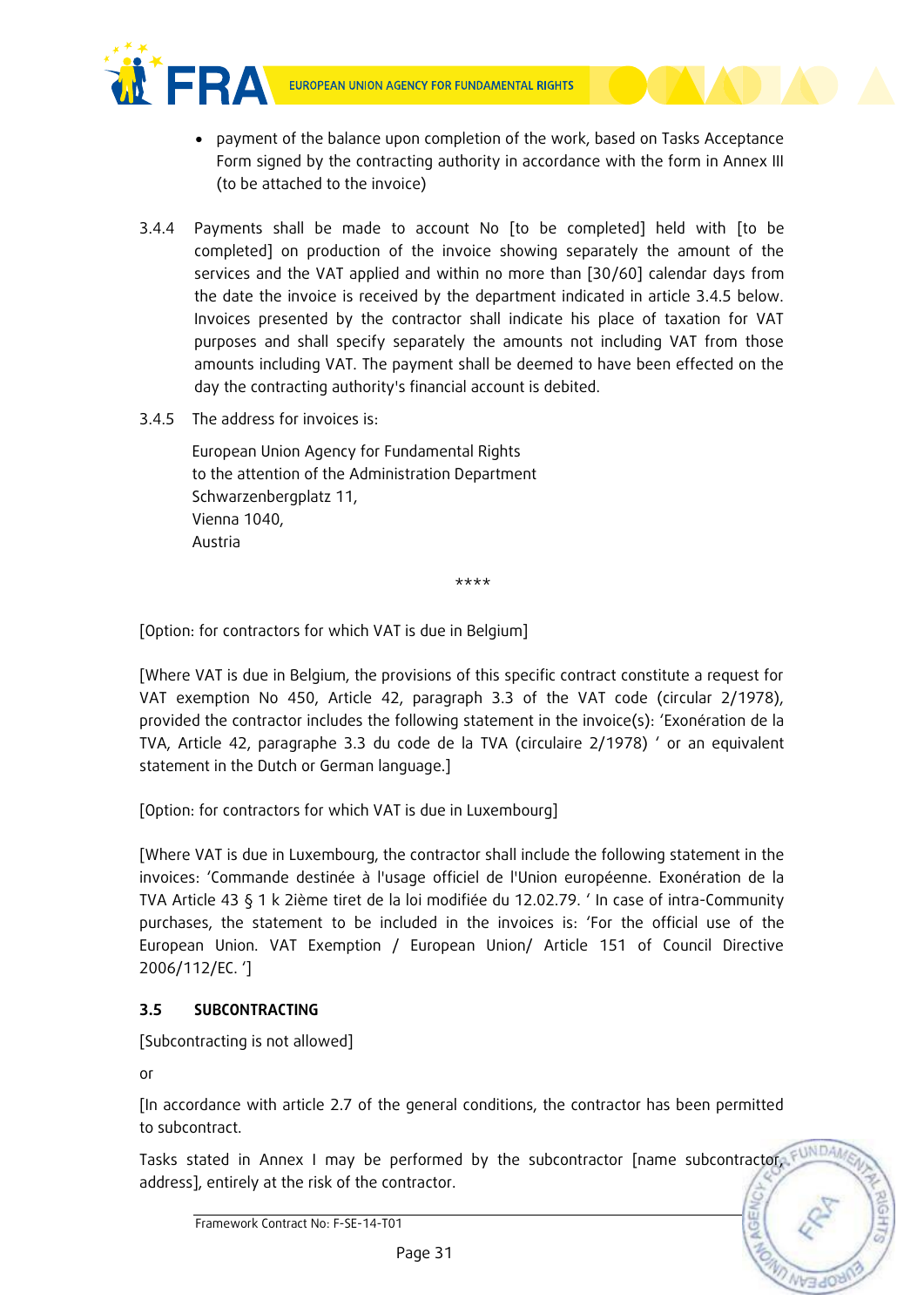

Without prejudice to the contracting authority's other rights under article 2.7 of the general conditions, if the contractor fails to meet his obligations, the specific contract with the contracting authority may be terminated in accordance with Article 2.14.1 c) of the general conditions. This clause applies throughout the terms of the specific contract.]

# **3.6 PERFORMANCE GUARANTEE**

No performance guarantee will be required.

# **3.7 USE OF RESULTS**

[Refer to article 1.8 of the framework contract.]

or

[Insert details on the intended use of results linked to the specific request for service supplementing or replacing clause 1.8 of the special conditions]

# **3.8 ADMINISTRATIVE PROVISIONS**

The persons responsible for implementing this specific contract are:

For the contracting authority:

Administrative matters: [name and telephone number]

Technical matters: [name and telephone number]

For the contractor: [name and telephone number]

Administrative matters: [name and telephone number]

Technical matters: [name and telephone number]

All communication relating to the implementation of this specific contract must be in the form of written correspondence and be sent to the appropriate responsible persons.

# **3.9 ANNEXES**

The following documents are annexed to the specific contract and form an integral part of it:

| Annex I:   | Technical Annex/Description of the Tasks               |
|------------|--------------------------------------------------------|
| Annex II:  | Contractor's specific tender of [date to be completed] |
| Annex III: | Task Acceptance Form                                   |

# **SIGNATURES**

For the contractor, The contracting authority, [name] [function] [name] [function]

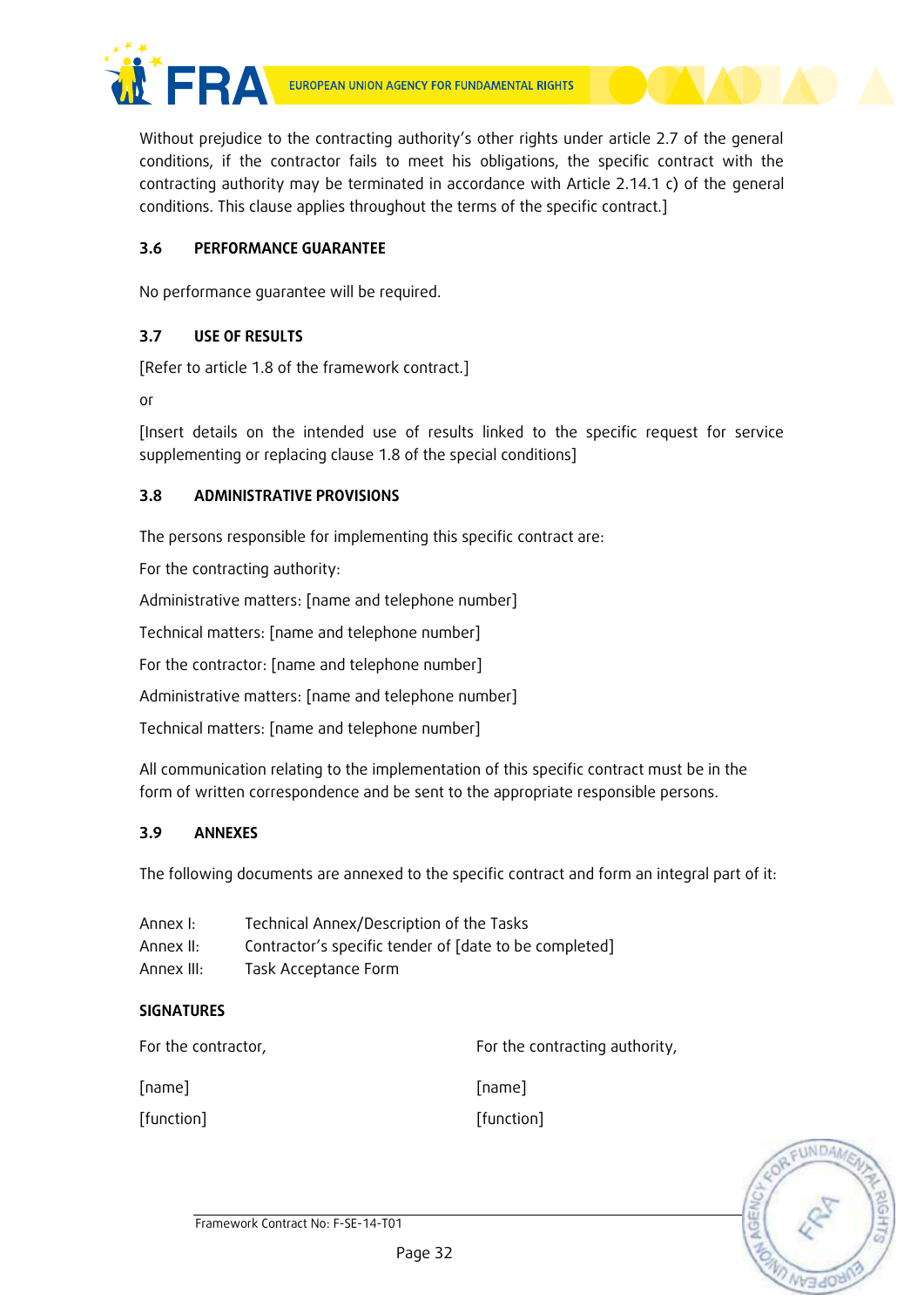



| signature[s]: |  |  |
|---------------|--|--|
|               |  |  |

signature[s]:\_\_\_\_\_\_\_\_\_\_\_\_\_\_\_\_\_\_\_\_\_

Done at \_\_\_\_\_\_\_\_\_\_\_ date:\_\_\_\_\_\_\_\_\_\_\_

Done at Vienna date:\_\_\_\_\_\_\_\_\_\_\_\_\_\_

In duplicate in English.

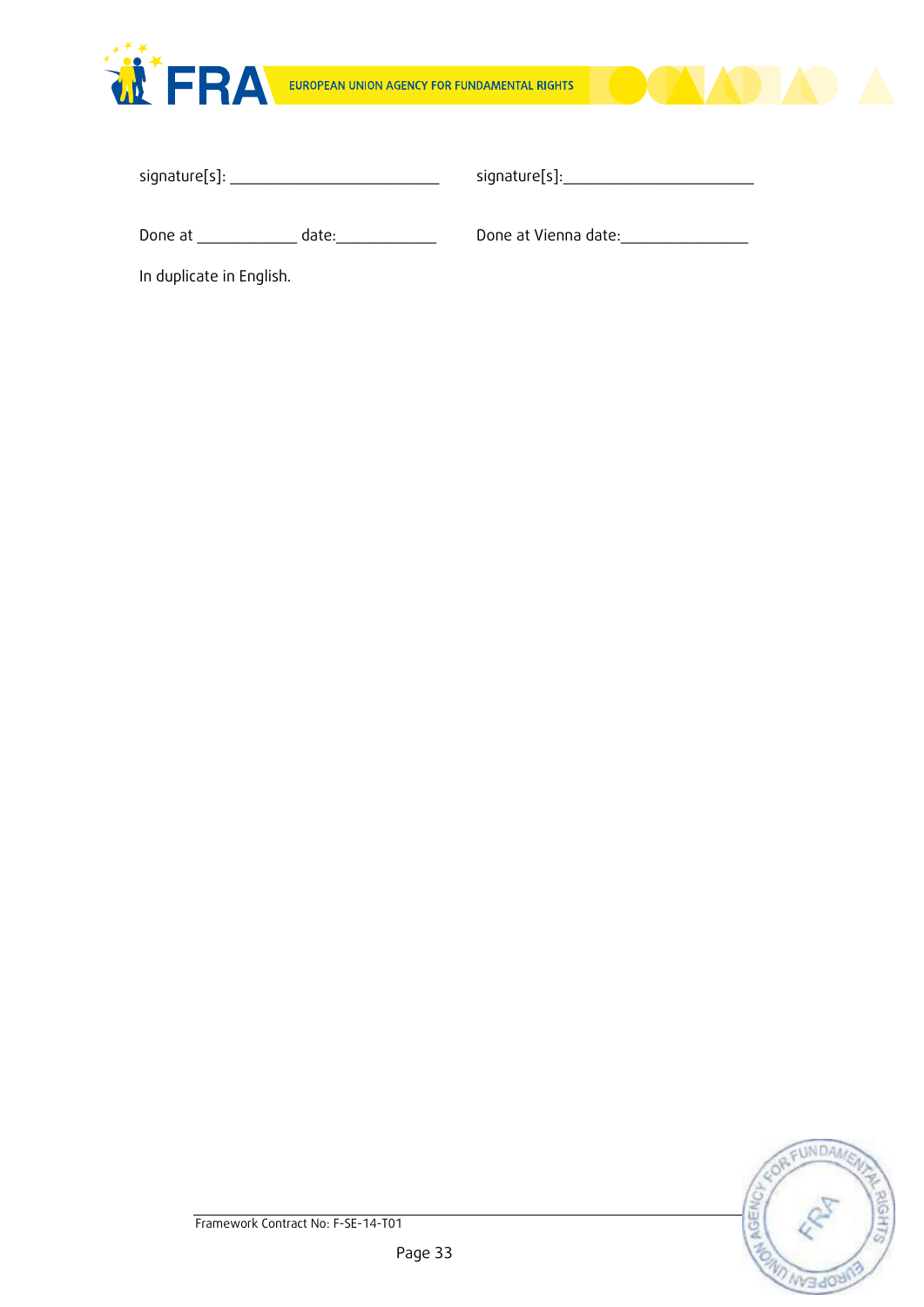



# **Technical Annex/Description of the Tasks**

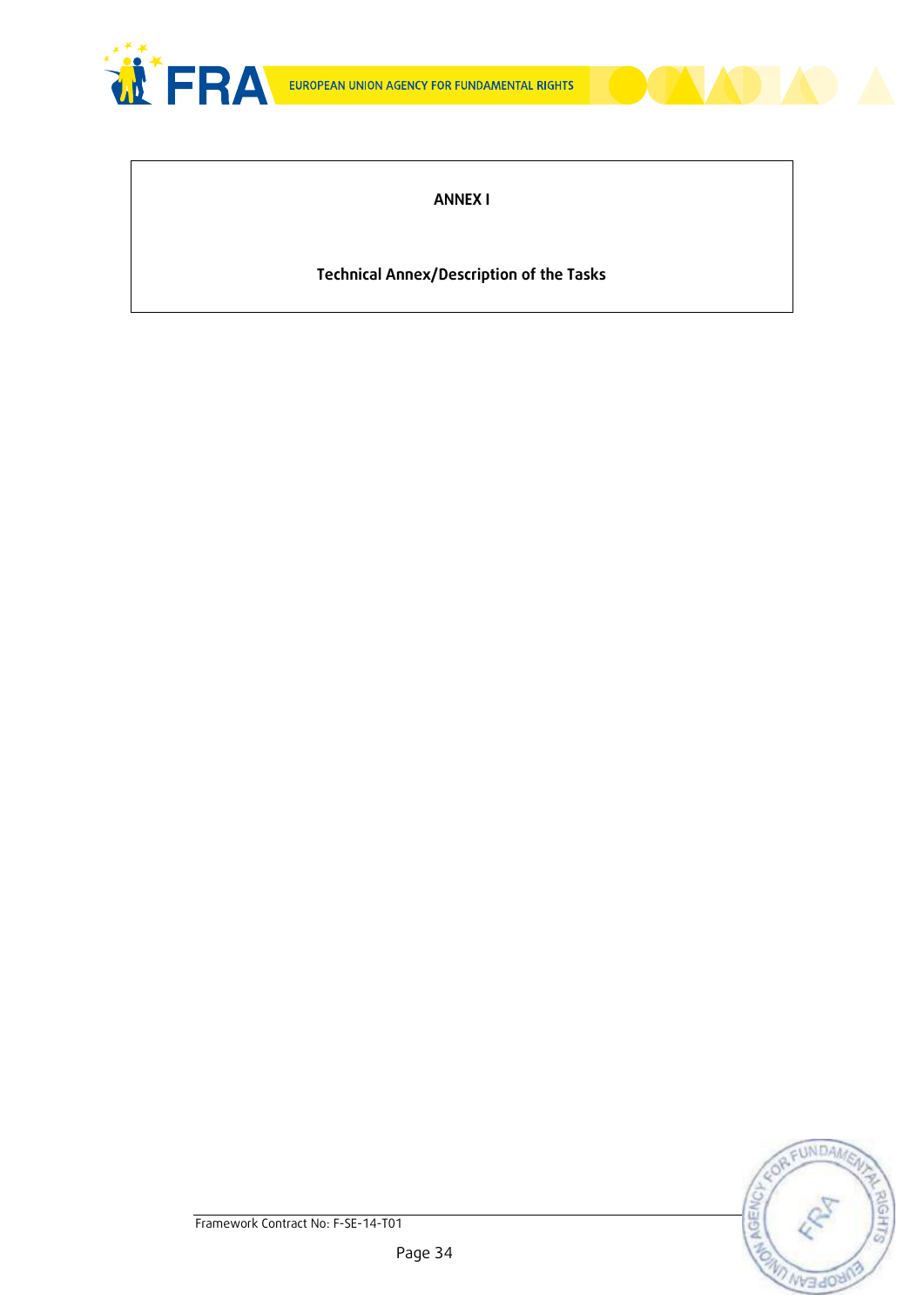



# **Contractor's specific tender**

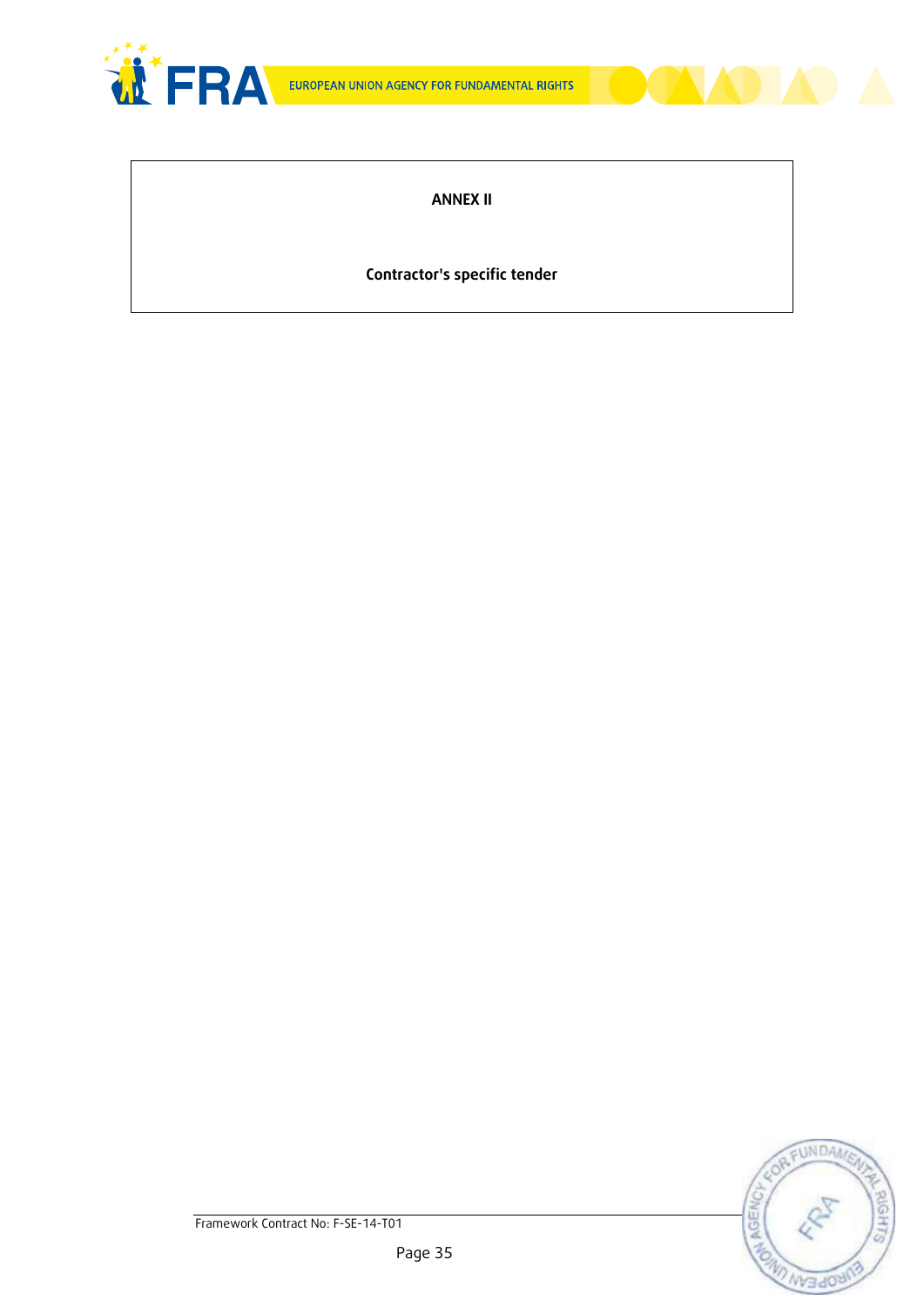



**Task Acceptance Form**

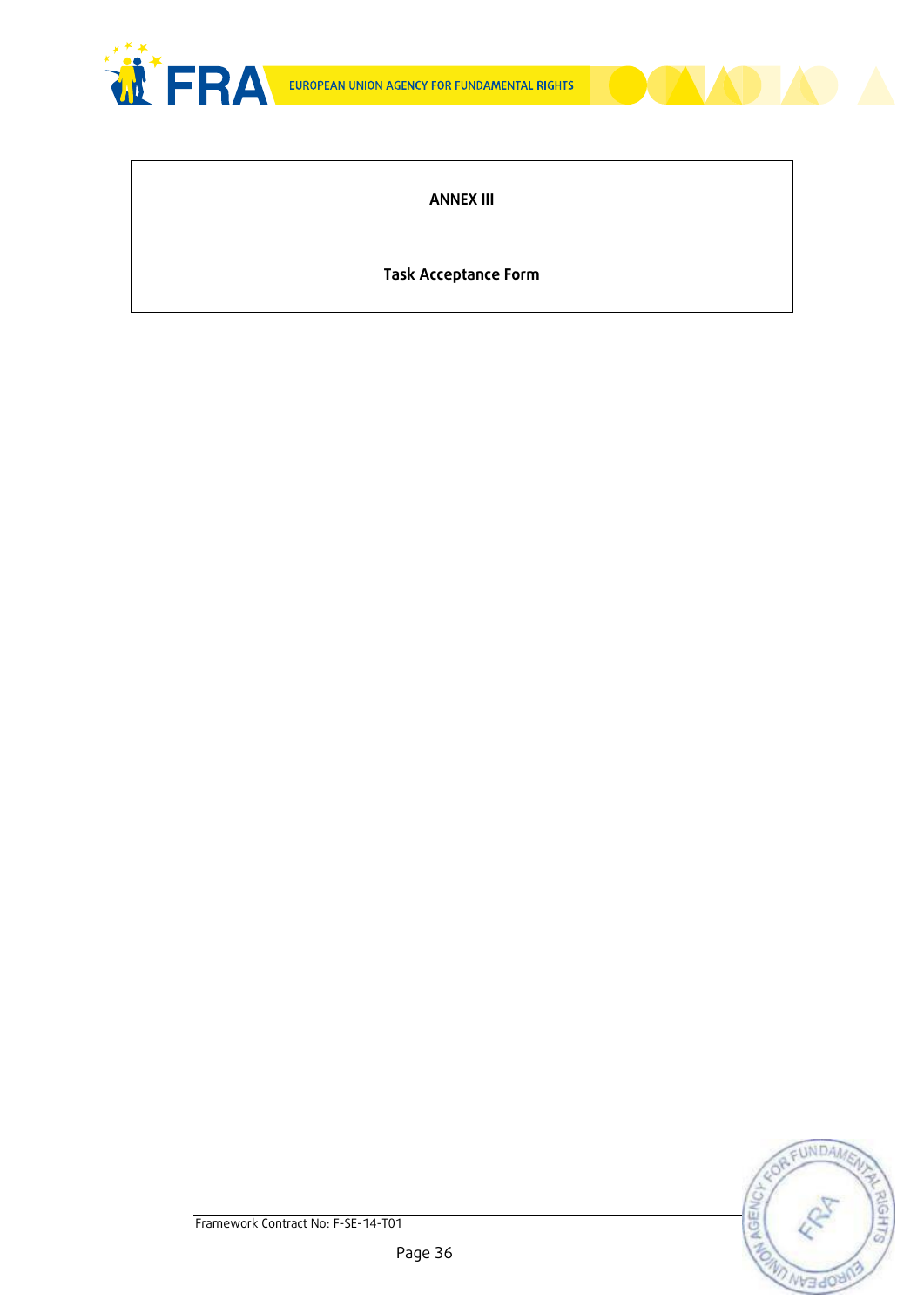



#### **FOR SPECIFIC CONTRACT No [to be completed]**

### **UNDER FRAMEWORK CONTRACT No [to be completed]**

One original - duly signed - to be attached to the invoice.

| Deliverable: |  |
|--------------|--|
|              |  |

### **SIGNING FOR WORK**

*To be filled in by the contractor and the contracting authority:*

|                                                                                | Contractor | Contracting<br>authority |
|--------------------------------------------------------------------------------|------------|--------------------------|
| Date of delivery/signing:                                                      |            |                          |
| Person responsible for checking compliance<br>with the SC (in block capitals): |            |                          |
| Comments:                                                                      |            |                          |
| Date and signature:                                                            |            |                          |

### **ACCEPTANCE OF WORK**

*To be filled in by the contracting authority:*

| Person responsible for accepting the work:                          |       |  |
|---------------------------------------------------------------------|-------|--|
| and<br>signature<br>denoting<br>  Date<br>acceptance and invoicing: | final |  |

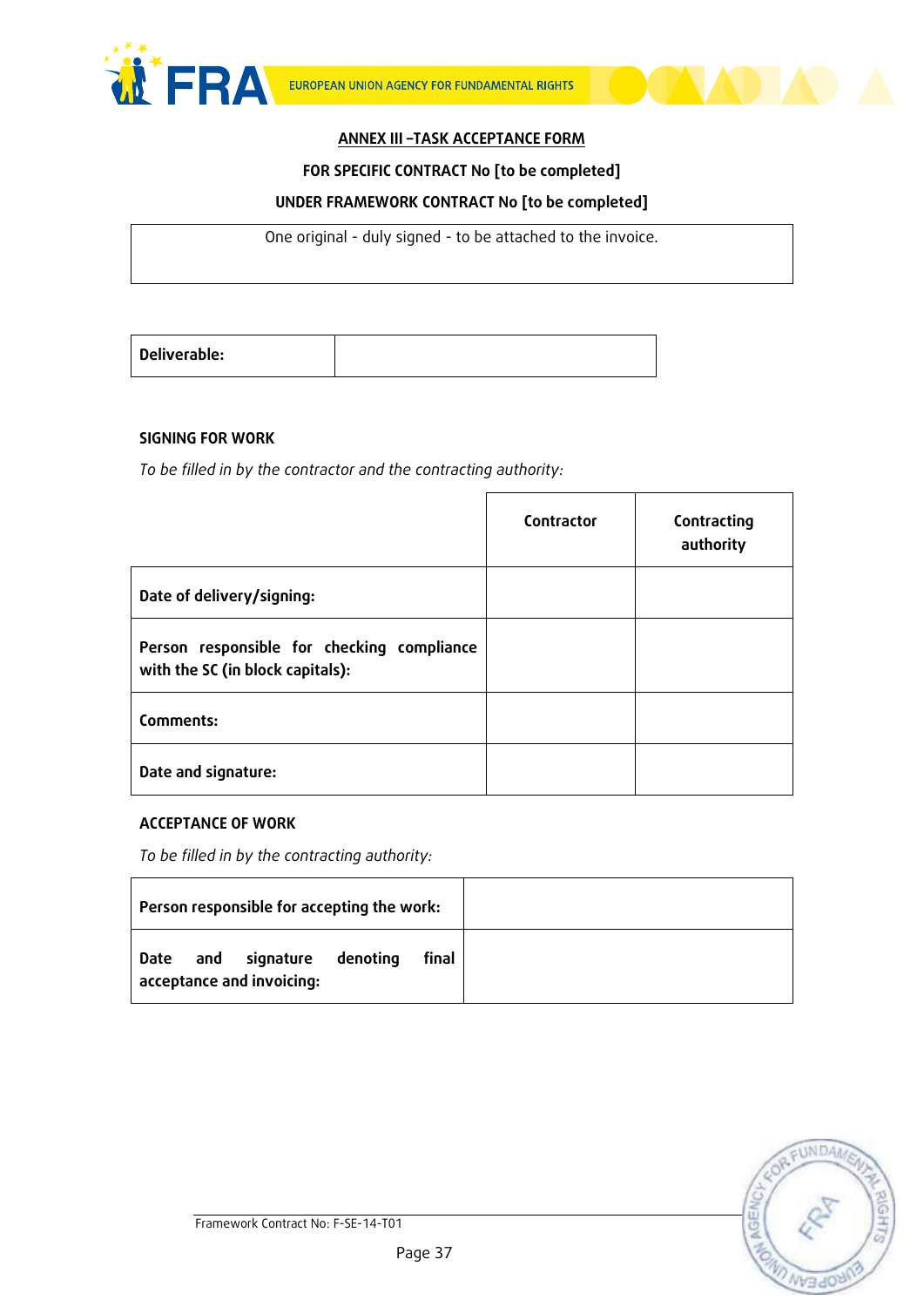



# **Implementing Framework Contract No [to be completed]**

The European Union Agency for Fundamental Rights (hereinafter referred to as 'the contracting authority'), with its seat at Schwarzenbergplatz 11, Vienna 1040, Austria, which is represented for the purposes of the signature of this contract by [forename, surname and function]

of the one part

# **[official name in full]**

[official legal form]

[statutory registration number]

[official address in full]

[VAT registration number]

[(hereinafter referred to as 'the contractor'), [represented for the purposes of the signature of specific contract by [forename, surname and function]

[The parties identified above and collectively referred to as 'the contractor' shall be jointly and severally liable vis-à-vis the contracting authority for the performance of this specific contract]

of the other part

# **HAVE AGREED**

# **3.1 SUBJECT MATTER**

- 3.1.1 This specific contract implements Framework Contract (FWC) No [complete] signed by the contracting authority and the contractor on [complete date].
- 3.1.2 The subject matter of this specific contract is [short description of subject]. [This specific contract relates to lot [complete] of the FWC.]
- 3.1.3 The contractor undertakes, in accordance with the terms set out in the FWC and in this specific contract and the annex[es] thereto, which form an integral part thereof, to perform the tasks specified in Annex I.

# **3.2 ENTRY INTO FORCE AND DURATION**

- 3.2.1 This specific contract shall enter into force on the date on which it is signed by the last party.
- 3.2.2 [The duration of the execution of the tasks shall not exceed [complete] [days/weeks/months].] [Execution of the tasks shall be completed before [to be sunDA

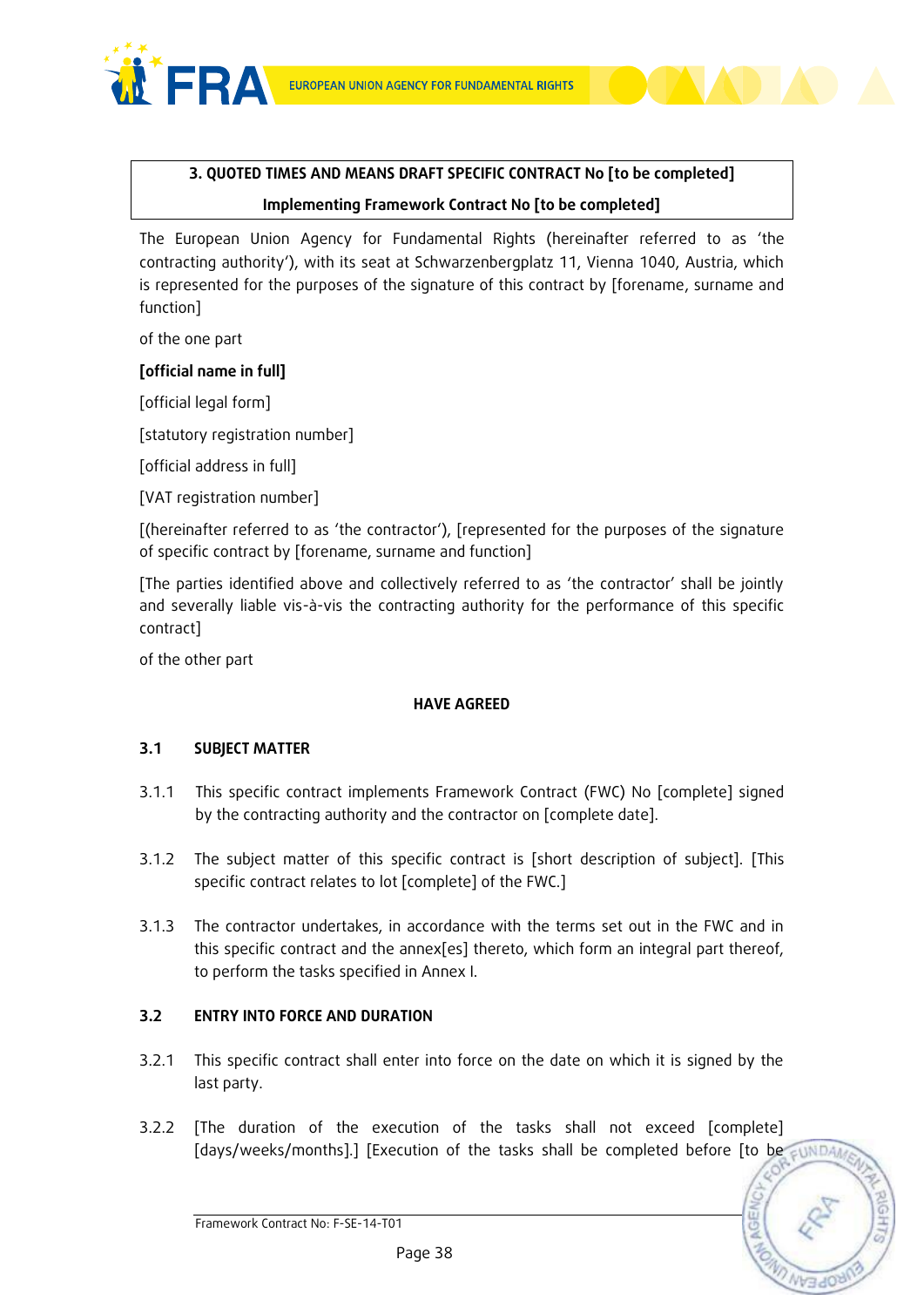

competed].] Execution of the tasks shall start from the date of entry into force of this specific contract.

The period of execution of the tasks may be extended only with the express written agreement of the parties before such period elapses.

# **3.3 PERFORMANCE AND LOCATION**

3.3.1 The tasks to be performed by the contractor under this specific contract are described in detail in Annex I**.** These tasks shall be executed on the basis of 'quotations' or 'subtasks' drawn up using the Form in Annex IV.

Within five (5) working days from the date on which the contracting authority sends the request by means of the form attached in Annex IV, the contractor shall return it to the contracting authority duly completed. If the contractor fails to meet the abovementioned deadline, liquidated damages according to Article 2.12 of the general conditions of the contract may apply.

The time estimated for the execution of the relevant sub-task shall be approved by the contracting authority within a maximum of 10 working days from the date on which the contracting authority received the estimate. If no approval has been sent by the end of the above-mentioned period, the contracting authority shall be deemed to have approved that estimate.

If the number of days agreed has not been fully taken up, the contracting authority shall not be obliged either to use or to pay for the days not worked and the contractor shall not be entitled to claim damages for them.

Signature by the contracting authority of the Task Acceptance Form attached in Annex III shall provide evidence of work performed.

3.3.2 The tasks shall be performed at the contractor's premises.

# **3.4 PRICE AND PAYMENTS**

- 3.4.1 The contracting authority undertakes to pay the Contractor, in consideration of the services actually rendered under the specific contract, in accordance with the breakdown included in Annex II.
- 3.4.2 The maximum total amount to be paid under this specific contract shall be EUR [to be completed] covering all tasks executed. This amount shall cover all expenditure incurred by the contractor in performing this specific contract. No reimbursable expenses are foreseen.
- 3.4.3 In conformity with Articles 1.4 of the special conditions and 2.15 of the general conditions of the FWC, the invoicing procedures for the services, once accepted by the contracting authority, are as follows:
	- at the end of each calendar quarter, on the basis of tasks acceptance forms duly completed and signed by both the contracting authority and the contractor using the form in Annex III (these forms must be attached to the invoice).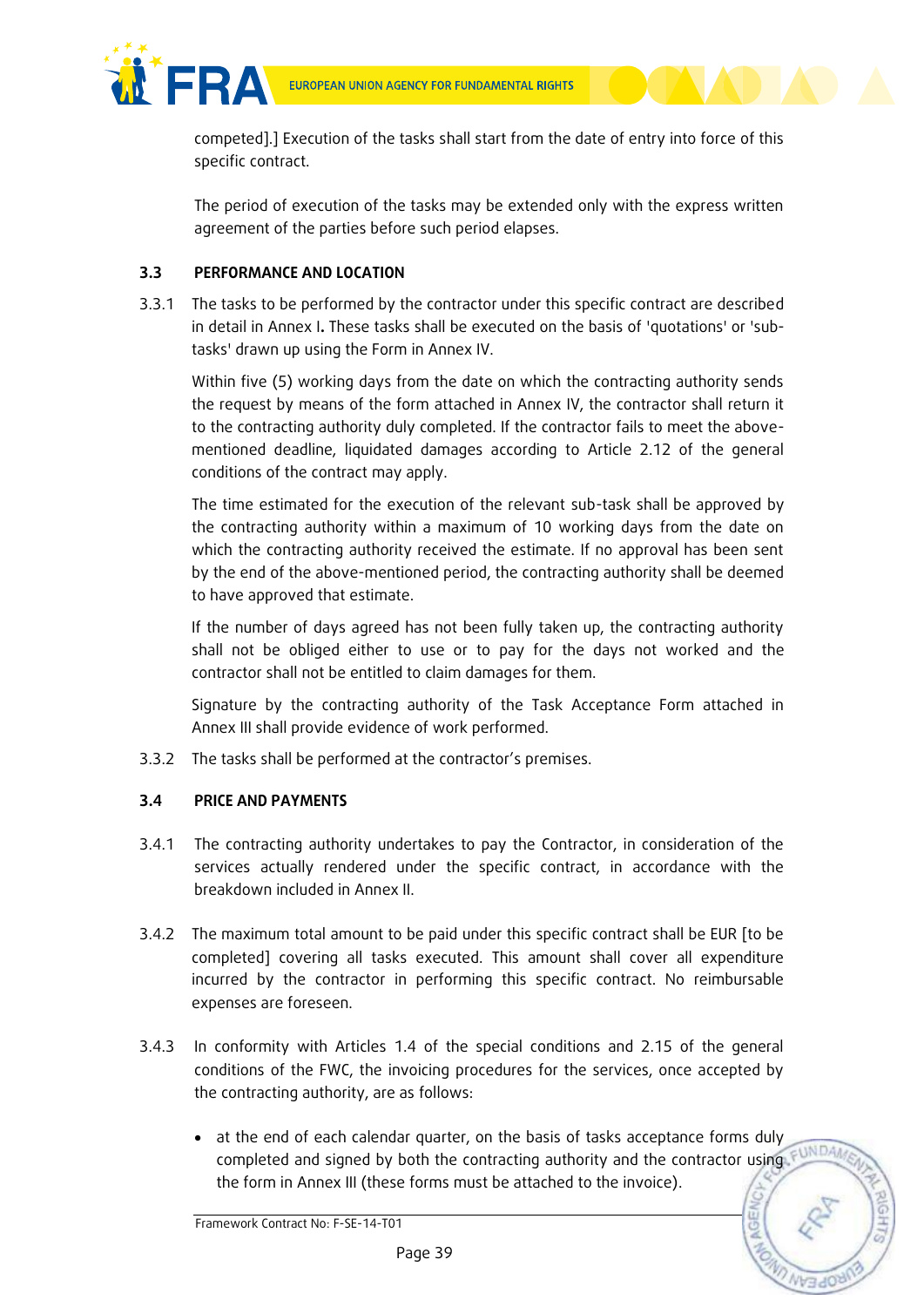



- 3.4.4 Payments shall be made to account No [to be completed] held with [to be completed] on production of the invoice showing separately the amount of the services and the VAT applied and within no more than [30] [60] calendar days from the date the invoice is received by the department indicated in article 3.4.5 below. Invoices presented by the contractor shall indicate his place of taxation for VAT purposes and shall specify separately the amounts not including VAT from those amounts including VAT. The payment shall be deemed to have been effected on the day the contracting authority's financial account is debited.
- 3.4.5 The address for invoices is:

European Union Agency for Fundamental Rights to the attention of the Administration Department Schwarzenbergplatz 11, Vienna 1040, Austria

\*\*\*\*

[Option: for contractors for which VAT is due in Belgium]

[Where VAT is due in Belgium, the provisions of this specific contract constitute a request for VAT exemption No 450, Article 42, paragraph 3.3 of the VAT code (circular 2/1978), provided the contractor includes the following statement in the invoice(s): 'Exonération de la TVA, Article 42, paragraphe 3.3 du code de la TVA (circulaire 2/1978) ' or an equivalent statement in the Dutch or German language.]

[Option: for contractors for which VAT is due in Luxembourg]

[Where VAT is due in Luxembourg, the contractor shall include the following statement in the invoices: 'Commande destinée à l'usage officiel de l'Union européenne. Exonération de la TVA Article 43 § 1 k 2ième tiret de la loi modifiée du 12.02.79. ' In case of intra-Community purchases, the statement to be included in the invoices is: 'For the official use of the European Union. VAT Exemption / European Union/ Article 151 of Council Directive 2006/112/EC. ']

# **3.5 PERFORMANCE GUARANTEE**

No performance guarantee will be required.

# **3.6 SUBCONTRACTING**

[Subcontracting is not allowed]

or

[In accordance with article 2.7 of the general conditions, the contractor has been permitted to subcontract.

Tasks stated in Annex I may be performed by the subcontractor [name subcontractor, FUND address], entirely at the risk of the contractor.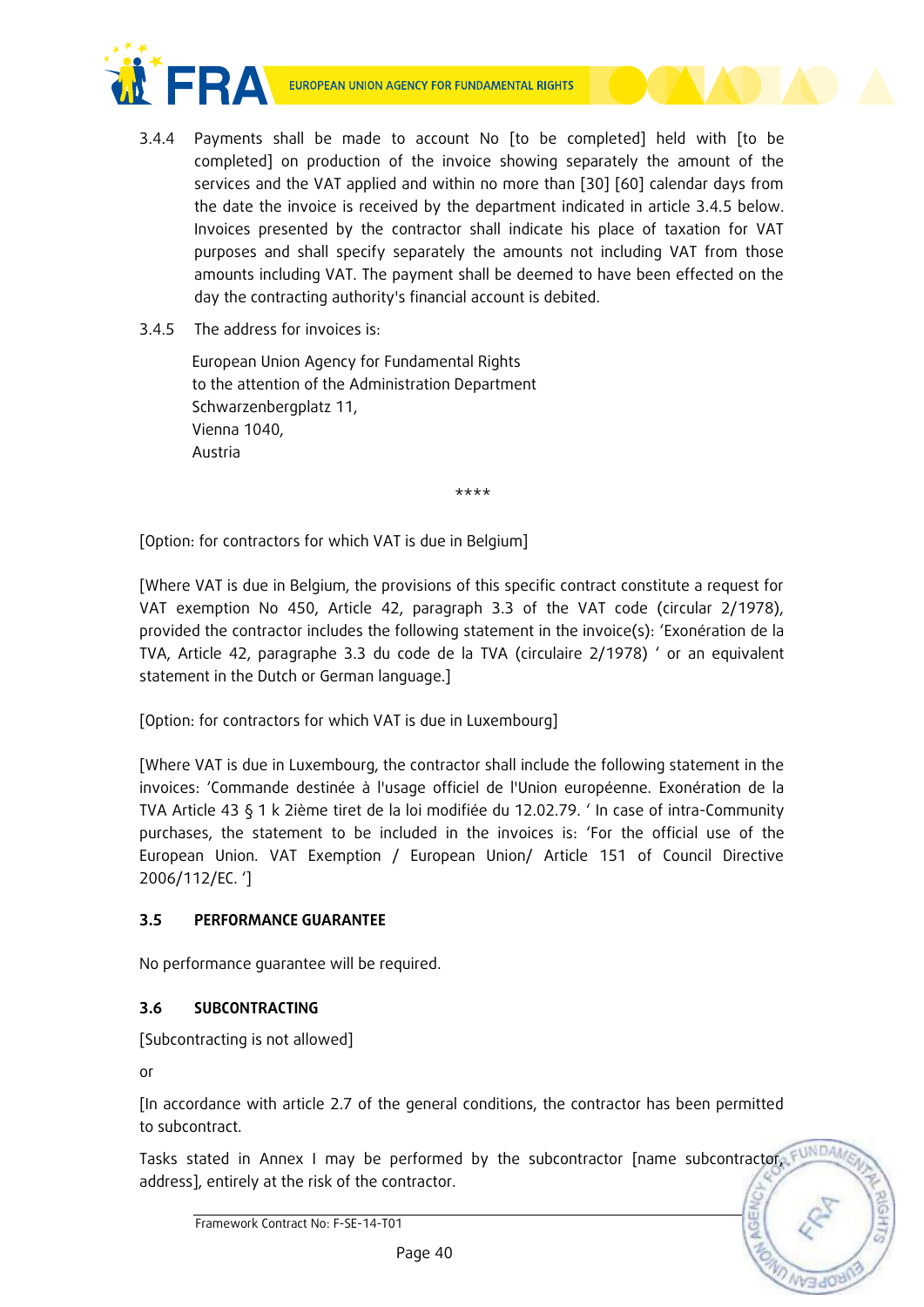



Without prejudice to the contracting authority's other rights under article 2.7 of the General Conditions, if the contractor fails to meet his obligations, the specific contract with the contracting authority may be terminated in accordance with Article 2.14.1 c) of the General Conditions. This clause applies throughout the terms of the specific contract.]

# **3.7 USE OF RESULTS**

[Refer to article 1.8 of the framework contract.]

or

[Insert details on the intended use of results linked to the specific request for service supplementing or replacing clause 1.8 of the special conditions]

# **3.8 ADMINISTRATIVE PROVISIONS**

The persons responsible for implementing this specific contract are:

For the contracting authority:

Administrative matters: [name and telephone number]

Technical matters: [name and telephone number]

For the contractor: [name and telephone number]

Administrative matters: [name and telephone number]

Technical matters: [name and telephone number]

All communication relating to the implementation of this specific contract must be in the form of written correspondence and be sent to the appropriate responsible persons.

# **3.9 ANNEXES**

The following documents are annexed to the specific contract and form an integral part of it:

| Annex I:   | Technical Annex/Description of the Tasks                      |
|------------|---------------------------------------------------------------|
| Annex II:  | Contractor's specific tender (No [complete] of [insert date]) |
| Annex III: | Task Acceptance Form                                          |
| Annex IV:  | Quotation Form                                                |

# **SIGNATURES**

| For the contractor, | For the contracting authority, |
|---------------------|--------------------------------|
| [name]              | [name]                         |
| [function]          | [function]                     |

signature[s]: \_\_\_\_\_\_\_\_\_\_\_\_\_\_\_\_\_\_\_\_\_\_\_ signature[s]:\_\_\_\_\_\_\_\_\_\_\_\_\_\_\_\_\_\_\_\_\_

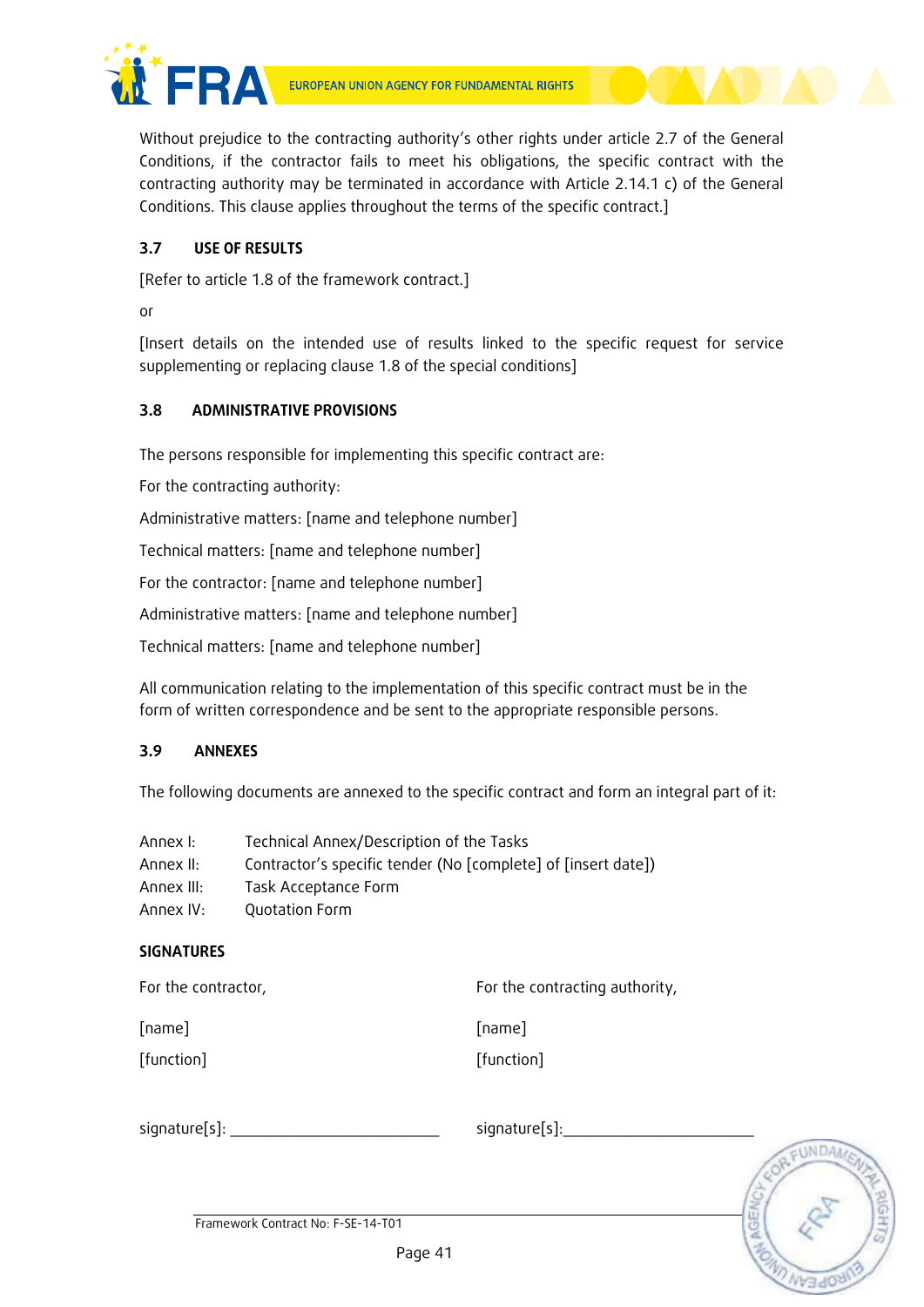



Done at \_\_\_\_\_\_\_\_\_\_\_\_ date: \_\_\_\_\_\_\_\_\_\_\_\_\_\_\_\_\_ Done at Vienna date: \_\_\_\_\_\_\_\_\_\_\_\_\_\_

In duplicate in English.

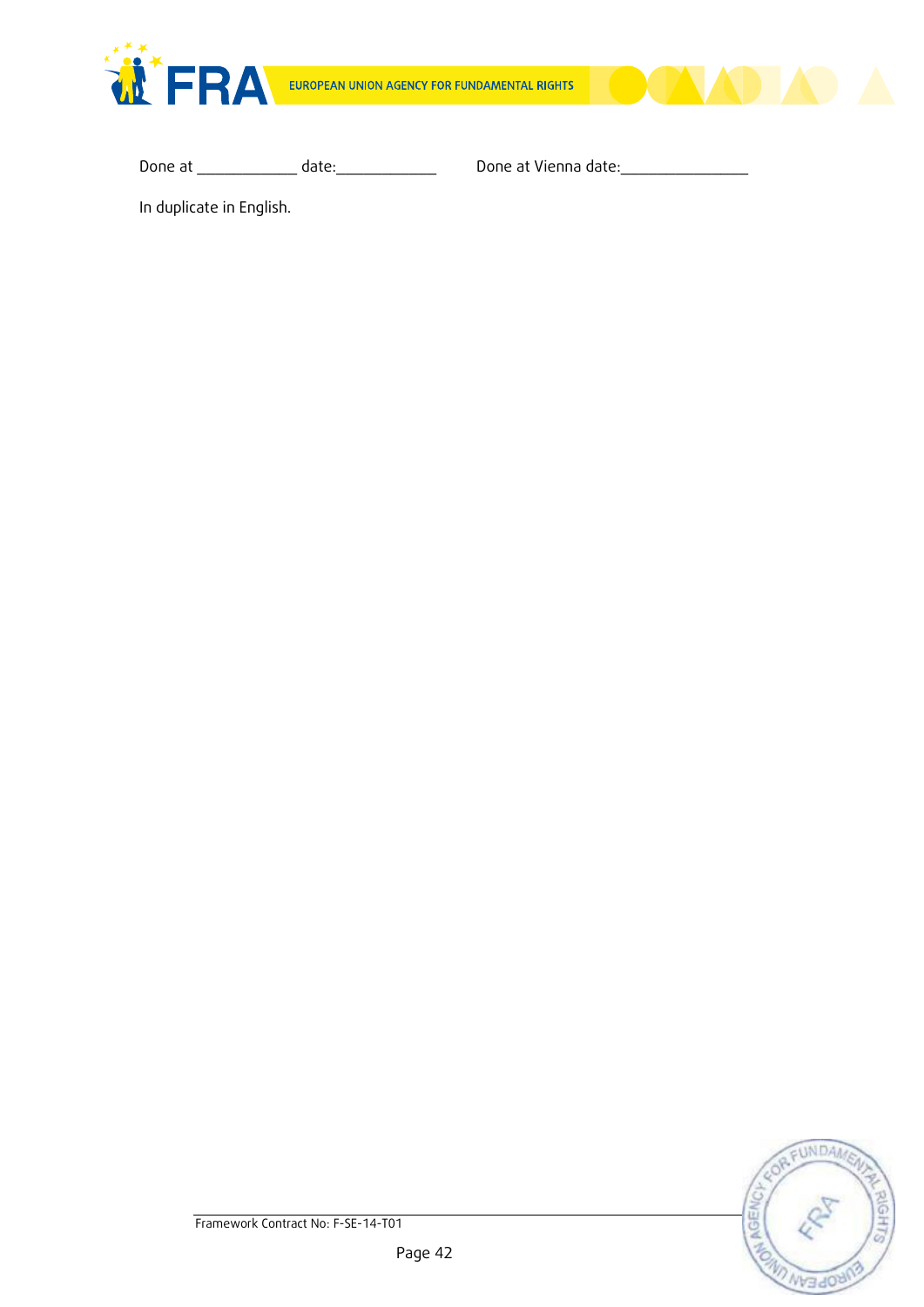



# **Technical Annex/Description of the Tasks**

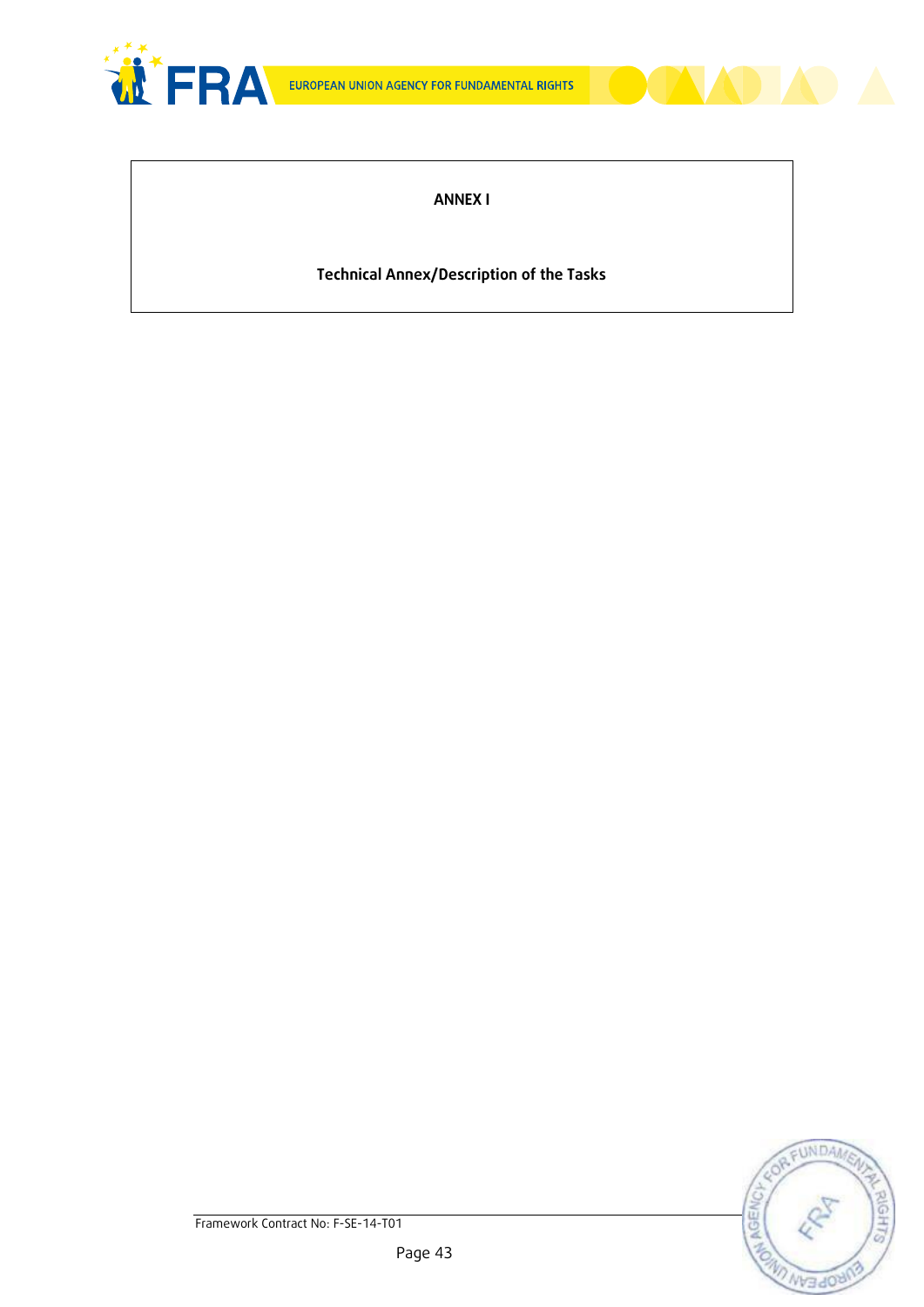



# **Contractor's specific tender**

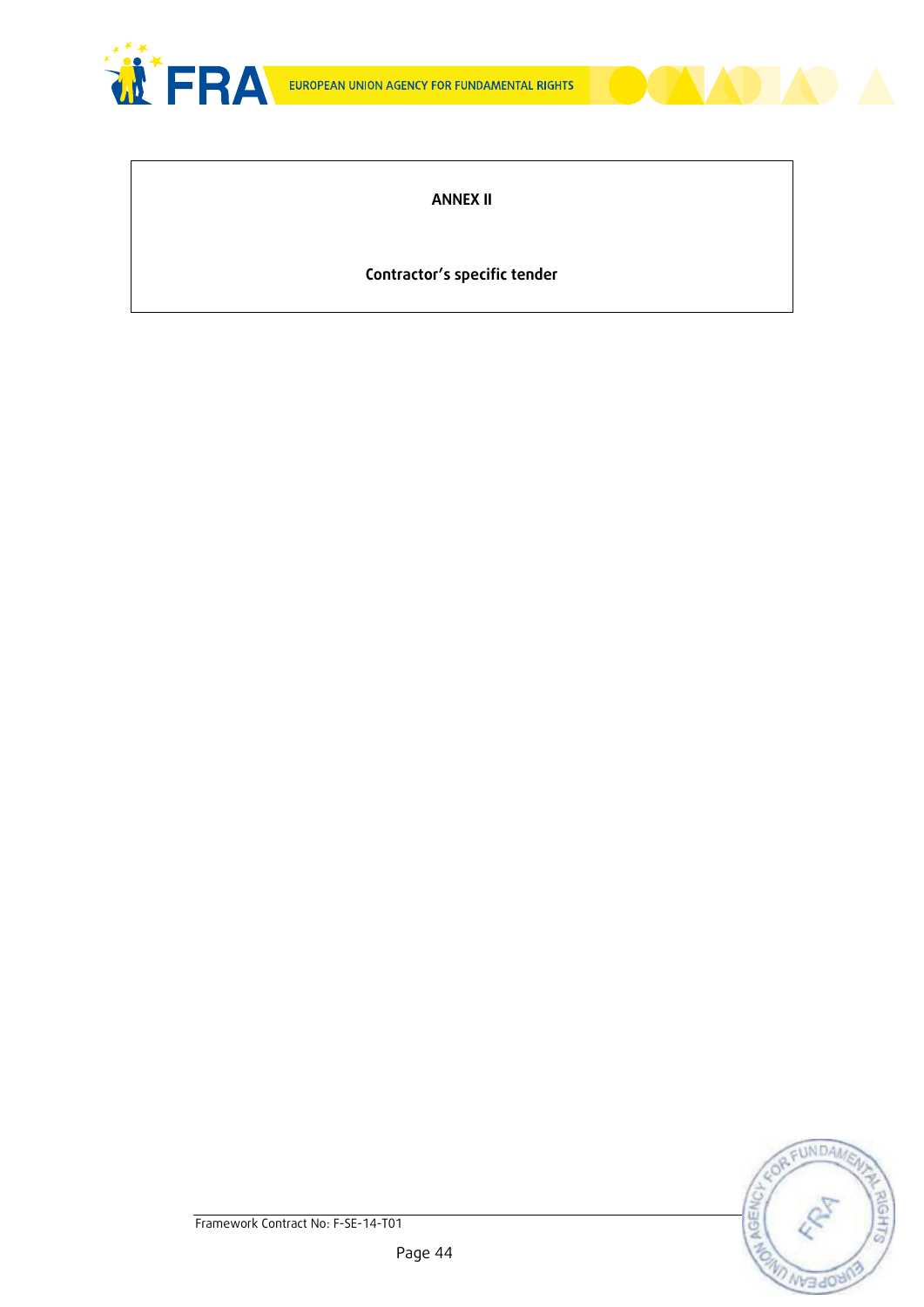



**Task Acceptance Form**

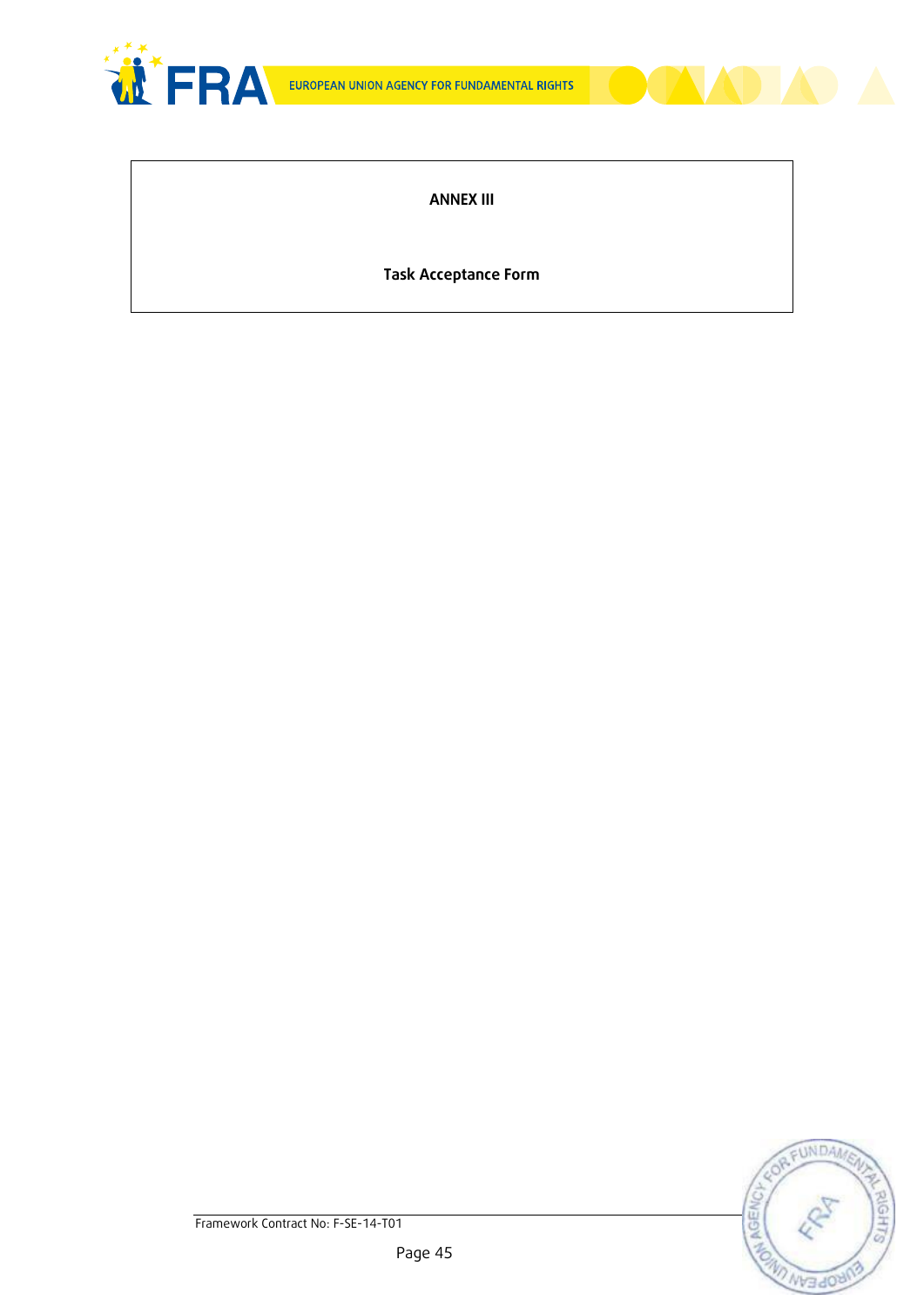



#### **FOR SPECIFIC CONTRACT No [to be completed]**

### **UNDER FRAMEWORK CONTRACT No [to be completed]**

One original - duly signed - to be attached to the invoice.

| Deliverable: |  |
|--------------|--|
|              |  |

#### **SIGNING FOR WORK**

To be filled in by the contractor and the contracting authority:

|                                                                                | Contractor | Contracting<br>authority |
|--------------------------------------------------------------------------------|------------|--------------------------|
| Date of delivery/signing:                                                      |            |                          |
| Person responsible for checking compliance<br>with the SC (in block capitals): |            |                          |
| Comments:                                                                      |            |                          |
| Date and signature:                                                            |            |                          |

### **ACCEPTANCE OF WORK**

To be filled in by the contracting authority:

| Person responsible for accepting the work:                          |       |  |
|---------------------------------------------------------------------|-------|--|
| and<br>signature<br>denoting<br>  Date<br>acceptance and invoicing: | final |  |

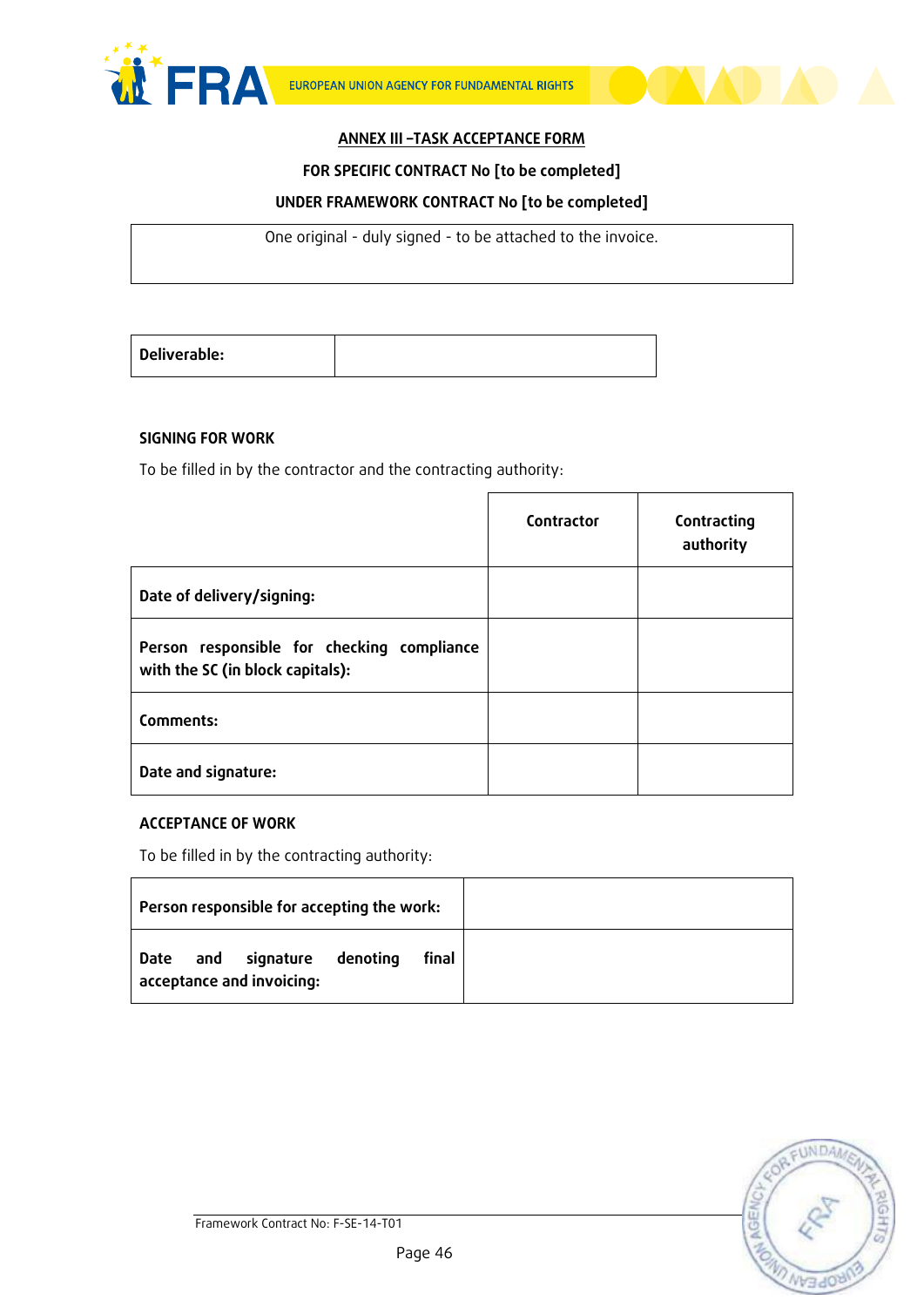



# **ANNEX IV**

**Quotation's form**

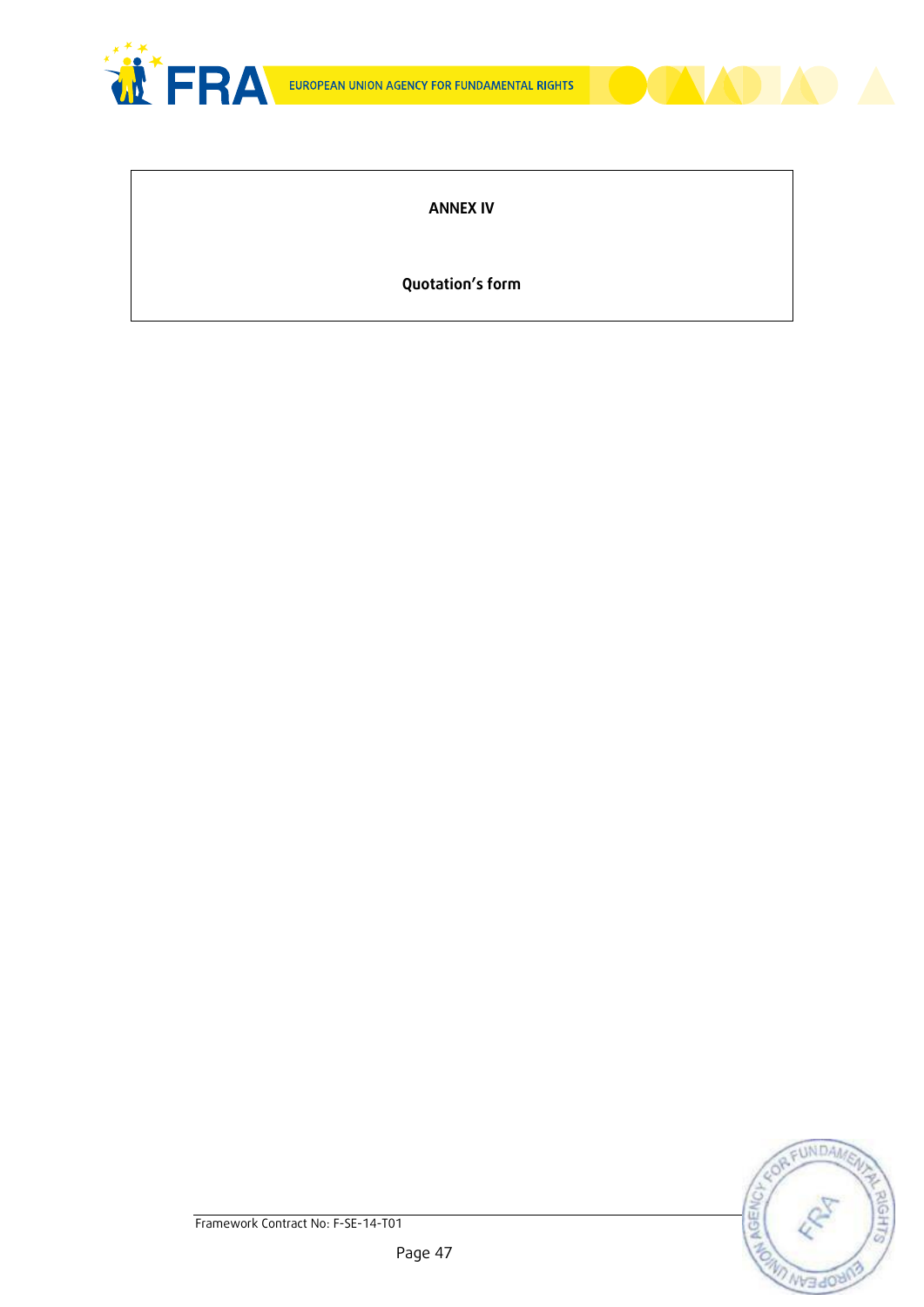



# **ANNEX IV – QUOTATION FORM**

### **FOR SPECIFIC CONTRACT No [to be completed]**

#### **UNDER FRAMEWORK CONTRACT No [to be completed]**

### **Task (and Sub-Task) Number [to be completed]**

Original document – duly signed – to be attached to the invoice

#### **REQUEST AND DESCRIPTION OF WORK**

To be filled in by the contracting authority:

**Title:** 

**Date of request:** 

**Responsible person at contracting authority:** 

**Description of work:**

**WORKING DAYS ESTIMATE**

To be filled in by the contractor:

| <b>PROFILE</b>                   | PRICE/DAY | <b>LAST</b><br><b>POSSIBLE</b><br><b>DATE FOR</b><br><b>EXECUTION</b> | <b>NUMBER OF</b><br><b>DAYS</b> | <b>TOTAL PRICE</b> |  |
|----------------------------------|-----------|-----------------------------------------------------------------------|---------------------------------|--------------------|--|
|                                  |           |                                                                       |                                 |                    |  |
| Planned starting date of work:   |           |                                                                       |                                 |                    |  |
| Planned delivery date for work   |           |                                                                       |                                 |                    |  |
| Date and contractor's signature: |           |                                                                       |                                 |                    |  |

To be filled in by the contracting authority:

| Date and signature denoting final acceptance: |  |
|-----------------------------------------------|--|
|                                               |  |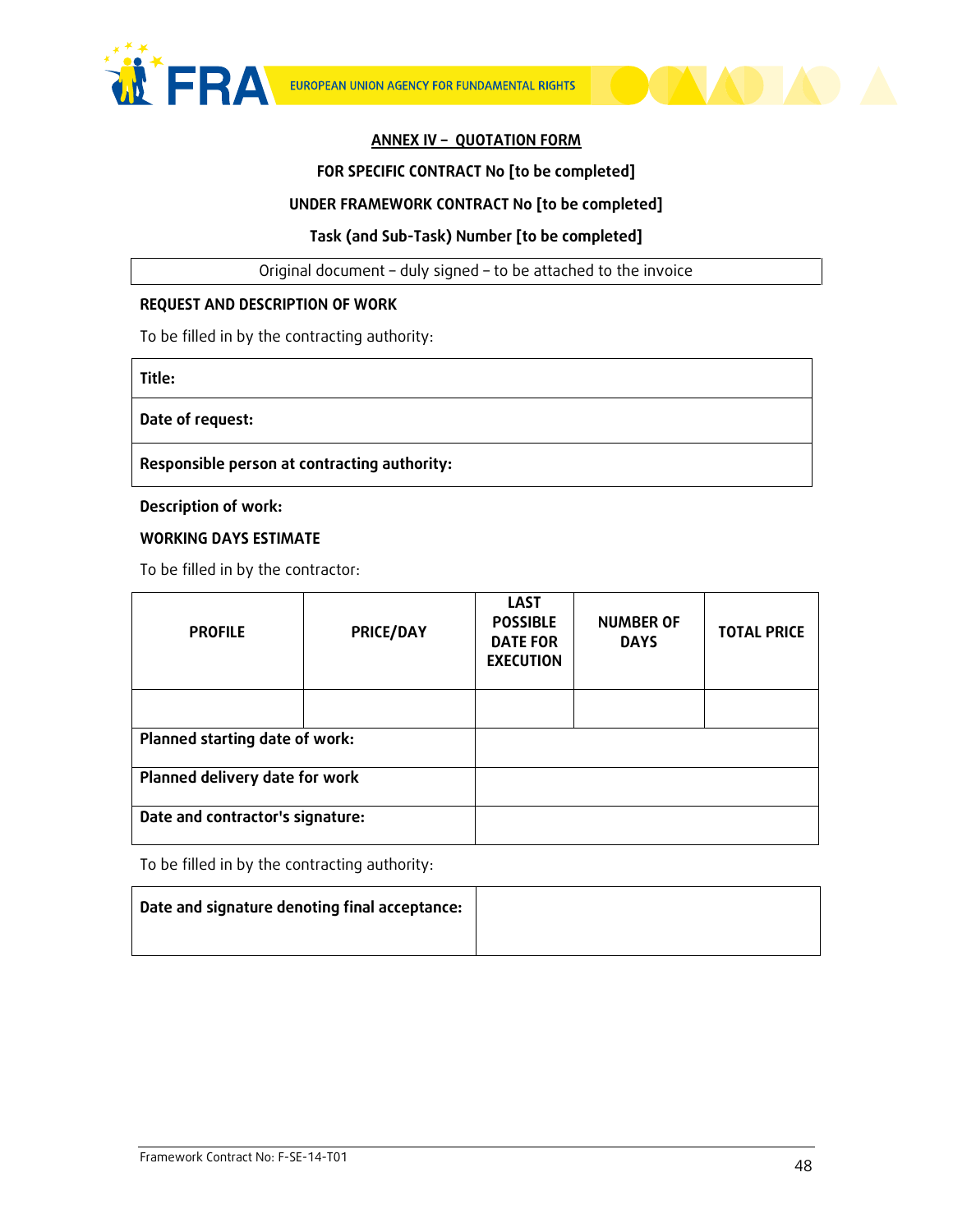



| EUROPEAN UNION AGENCY FOR FUNDAMENTAL RIGHTS                                                                                                                                                                            |                                        |                                         |                                                                                                                |                                               |                    |                        |                              |                                                     |                   |                   |             |  |  |
|-------------------------------------------------------------------------------------------------------------------------------------------------------------------------------------------------------------------------|----------------------------------------|-----------------------------------------|----------------------------------------------------------------------------------------------------------------|-----------------------------------------------|--------------------|------------------------|------------------------------|-----------------------------------------------------|-------------------|-------------------|-------------|--|--|
| Schwarzenbergplatz 11, A-1040 Vienna, Austria                                                                                                                                                                           |                                        |                                         |                                                                                                                |                                               |                    |                        |                              |                                                     |                   |                   |             |  |  |
|                                                                                                                                                                                                                         | <b>ORDER FORM</b><br><b>Department</b> |                                         |                                                                                                                | Numb                                          | Sheet              | Date and reference of  |                              |                                                     |                   |                   |             |  |  |
|                                                                                                                                                                                                                         |                                        |                                         |                                                                                                                |                                               |                    | er of                  | <b>No</b>                    | your quote                                          |                   |                   |             |  |  |
|                                                                                                                                                                                                                         | [to be completed]                      | (to be mentioned in all correspondence) |                                                                                                                |                                               |                    | sheets                 |                              |                                                     |                   |                   |             |  |  |
|                                                                                                                                                                                                                         | [to be                                 |                                         |                                                                                                                |                                               |                    |                        |                              |                                                     |                   |                   |             |  |  |
| Tel.:                                                                                                                                                                                                                   | completed]<br>[to be                   | No:                                     |                                                                                                                |                                               | [to be completed]  |                        | 1                            | 1                                                   |                   | [to be completed] |             |  |  |
| Fax:                                                                                                                                                                                                                    | completed]                             |                                         | Contractor's code:                                                                                             |                                               | [to be completed]  |                        |                              |                                                     |                   |                   |             |  |  |
|                                                                                                                                                                                                                         |                                        |                                         | Country of origin:                                                                                             |                                               | [to be completed]  |                        |                              |                                                     |                   |                   |             |  |  |
|                                                                                                                                                                                                                         |                                        | Currency of                             |                                                                                                                |                                               |                    |                        |                              | [official legal form]<br>[official address in full] |                   |                   |             |  |  |
|                                                                                                                                                                                                                         |                                        | payment:                                |                                                                                                                |                                               | <b>EUR</b>         |                        |                              |                                                     |                   |                   |             |  |  |
|                                                                                                                                                                                                                         |                                        |                                         | Code country of origin/currency:                                                                               |                                               |                    |                        |                              |                                                     |                   |                   |             |  |  |
|                                                                                                                                                                                                                         |                                        |                                         | [complete]/EUR                                                                                                 |                                               |                    |                        |                              |                                                     |                   |                   |             |  |  |
| This order is governed by the provisions of Framework Contract No [to be completed] in force from [to be                                                                                                                |                                        |                                         |                                                                                                                |                                               |                    |                        |                              |                                                     |                   |                   |             |  |  |
|                                                                                                                                                                                                                         | completed] to [to be completed]        |                                         |                                                                                                                |                                               |                    |                        |                              |                                                     |                   |                   |             |  |  |
|                                                                                                                                                                                                                         |                                        |                                         | Acceptance of this order implies that the contractor waives all other terms of business or of execution of the |                                               |                    |                        |                              |                                                     |                   |                   |             |  |  |
| services/goods.                                                                                                                                                                                                         |                                        |                                         |                                                                                                                |                                               |                    |                        | PRICE in $\epsilon$          |                                                     |                   |                   |             |  |  |
|                                                                                                                                                                                                                         |                                        |                                         | DESCRIPTION OF THE GOODS OR SERVICES                                                                           |                                               |                    |                        | <b>UNIT</b>                  |                                                     | QUANTIT           | <b>UNIT</b>       | <b>TOTA</b> |  |  |
|                                                                                                                                                                                                                         |                                        |                                         |                                                                                                                |                                               |                    |                        |                              |                                                     | Y                 | <b>PRICE</b>      | L           |  |  |
|                                                                                                                                                                                                                         |                                        |                                         |                                                                                                                |                                               |                    |                        |                              |                                                     |                   |                   |             |  |  |
|                                                                                                                                                                                                                         |                                        |                                         |                                                                                                                |                                               |                    |                        |                              |                                                     |                   |                   |             |  |  |
|                                                                                                                                                                                                                         |                                        |                                         | If the order form is subject to VAT outside Austria, but within the scope                                      |                                               |                    |                        | Packaging:                   |                                                     |                   |                   |             |  |  |
|                                                                                                                                                                                                                         |                                        |                                         | of application of Council Directive 2006/112/EC in its current legally                                         |                                               |                    |                        | Insurance:                   |                                                     |                   |                   |             |  |  |
|                                                                                                                                                                                                                         |                                        |                                         | valid wording, the Contractor declares to accept (for submission to the                                        |                                               |                    |                        | Transport:                   |                                                     |                   |                   |             |  |  |
| relevant tax authorities) the duly completed form according to Art.<br>151 of the specified Directive, and to invoice FRA the net price of the<br>order form excluding VAT. In this case, the FRA will only pay the net |                                        |                                         |                                                                                                                |                                               |                    | Assembly:              |                              |                                                     |                   |                   |             |  |  |
|                                                                                                                                                                                                                         |                                        |                                         |                                                                                                                |                                               |                    | VAT:                   |                              |                                                     |                   |                   |             |  |  |
| price of the order form excluding VAT.                                                                                                                                                                                  |                                        |                                         |                                                                                                                |                                               |                    | <b>Total</b>           |                              |                                                     |                   |                   |             |  |  |
|                                                                                                                                                                                                                         |                                        |                                         |                                                                                                                |                                               |                    |                        | (No VAT):                    |                                                     |                   |                   |             |  |  |
|                                                                                                                                                                                                                         |                                        |                                         |                                                                                                                |                                               |                    |                        | <b>Total</b><br>(VAT Incl.): |                                                     |                   |                   |             |  |  |
|                                                                                                                                                                                                                         |                                        |                                         |                                                                                                                |                                               |                    | Contractor's signature |                              |                                                     |                   |                   |             |  |  |
|                                                                                                                                                                                                                         |                                        |                                         |                                                                                                                |                                               |                    |                        |                              |                                                     |                   |                   |             |  |  |
|                                                                                                                                                                                                                         | Delivery / performance                 |                                         |                                                                                                                | to:                                           |                    |                        | Name:                        |                                                     | [to be completed] |                   |             |  |  |
| dates:                                                                                                                                                                                                                  |                                        | from: [complete]<br>[complete]          |                                                                                                                |                                               |                    |                        |                              |                                                     |                   |                   |             |  |  |
| Payment: [to be completed]                                                                                                                                                                                              |                                        |                                         |                                                                                                                | Position:<br>[to be completed]                |                    |                        |                              |                                                     |                   |                   |             |  |  |
| Contractor's bank account: [to be completed]                                                                                                                                                                            |                                        |                                         |                                                                                                                |                                               | Date:              |                        |                              |                                                     |                   |                   |             |  |  |
| Invoicing address:                                                                                                                                                                                                      |                                        |                                         |                                                                                                                | Place of delivery/performance and/or Incoterm |                    |                        |                              |                                                     |                   |                   |             |  |  |
| European Union Agency for Fundamental Rights                                                                                                                                                                            |                                        |                                         |                                                                                                                |                                               | and opening hours: |                        |                              |                                                     |                   |                   |             |  |  |
| Contact Person: [to be completed]<br>for the attention of Administration Department<br>[opening hours - to be completed]                                                                                                |                                        |                                         |                                                                                                                |                                               |                    |                        |                              |                                                     |                   |                   |             |  |  |
| Schwarzenbergplatz 11, A-1040 Vienna, Austria                                                                                                                                                                           |                                        |                                         |                                                                                                                |                                               |                    |                        |                              |                                                     |                   |                   |             |  |  |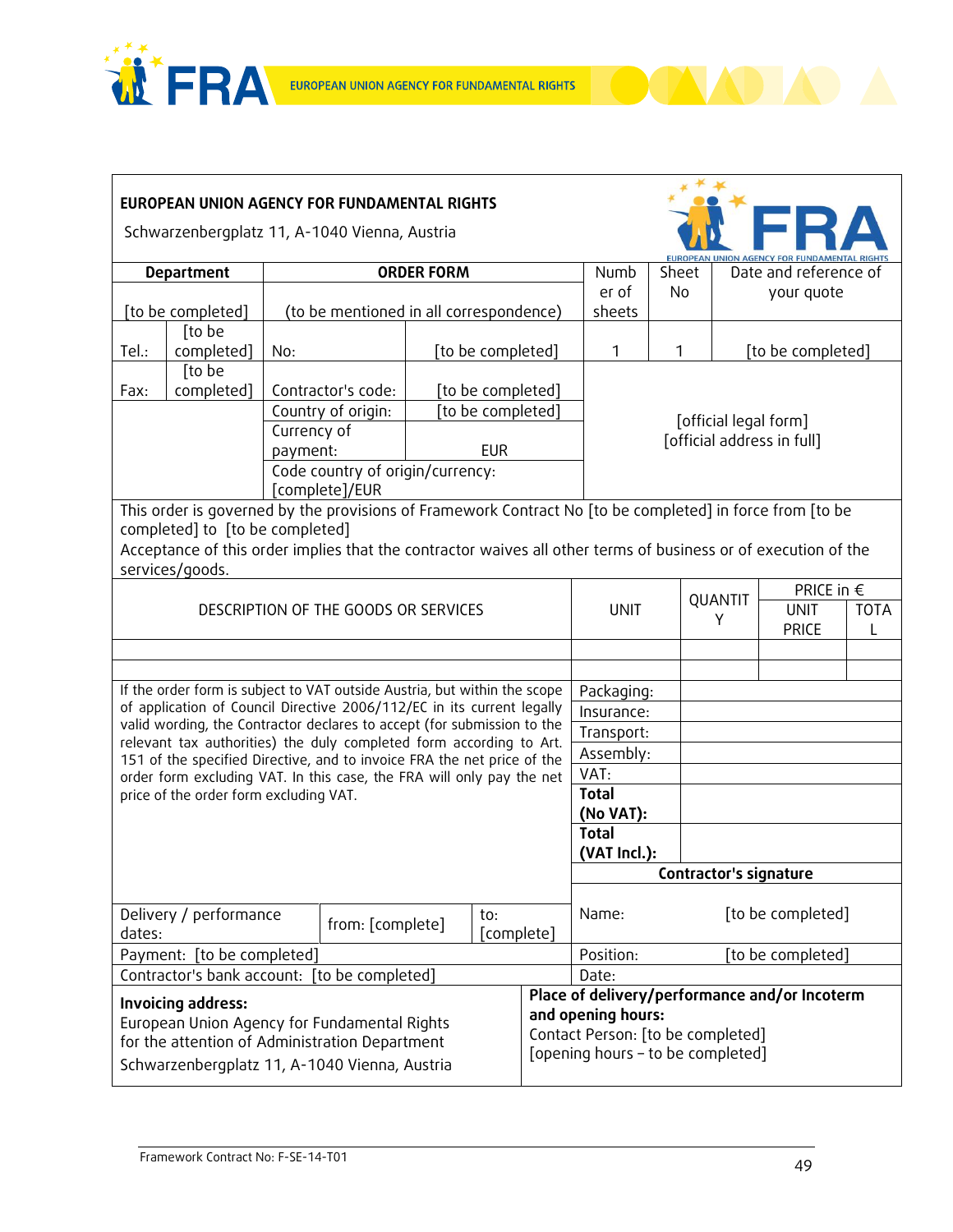

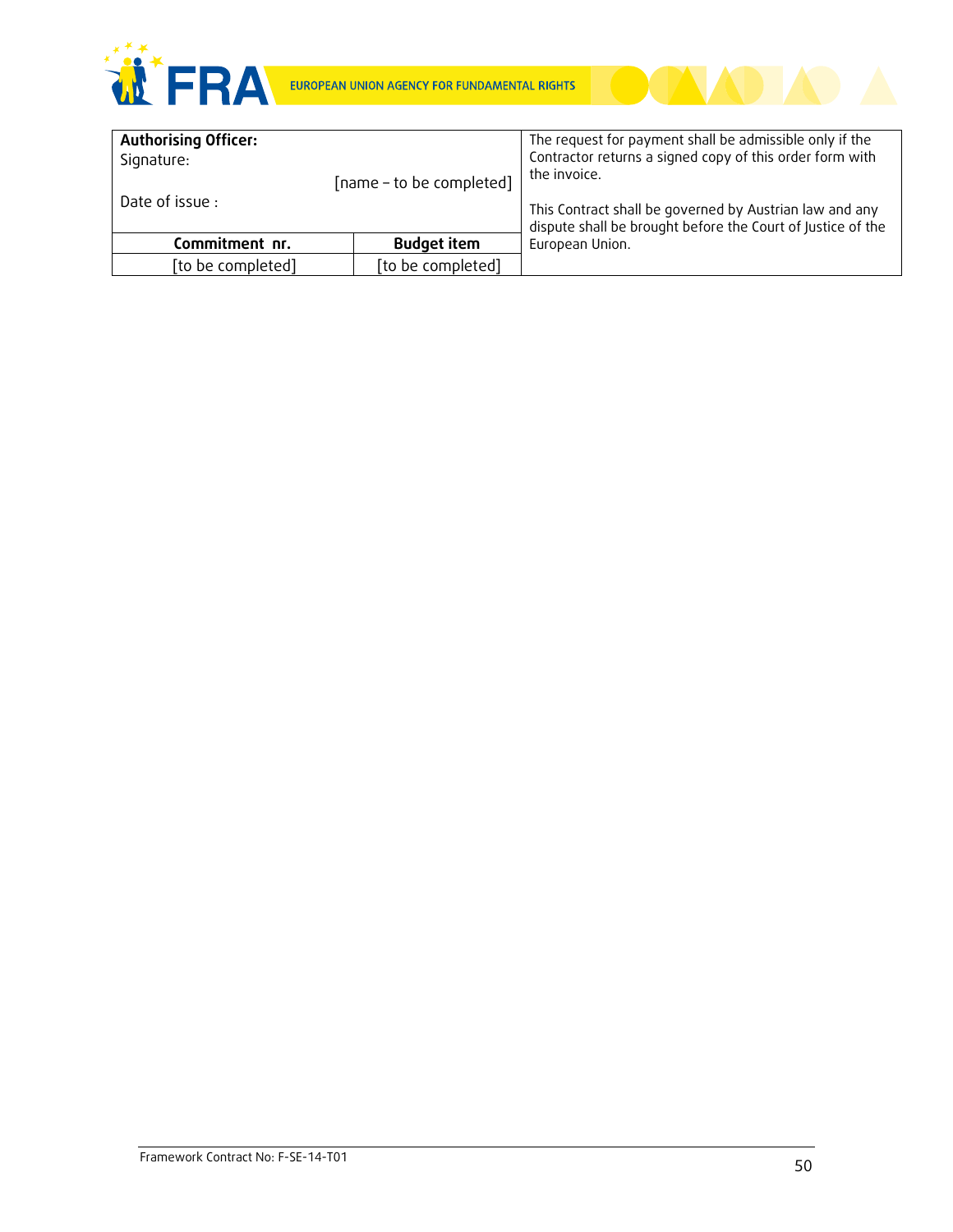



# **ANNEX I**

# **Tender and Technical Specifications**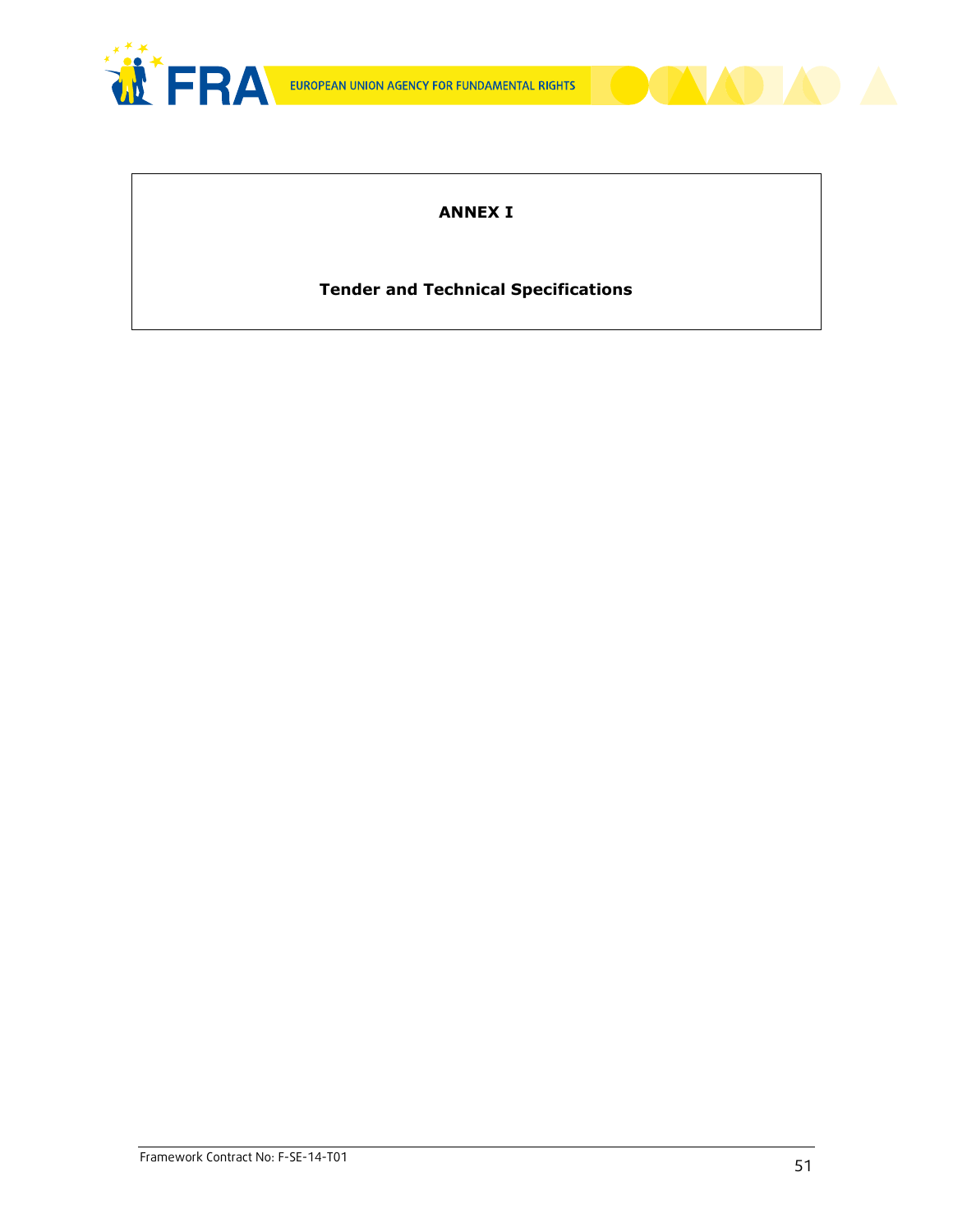



# **ANNEX II**

# **Contractor's Tender**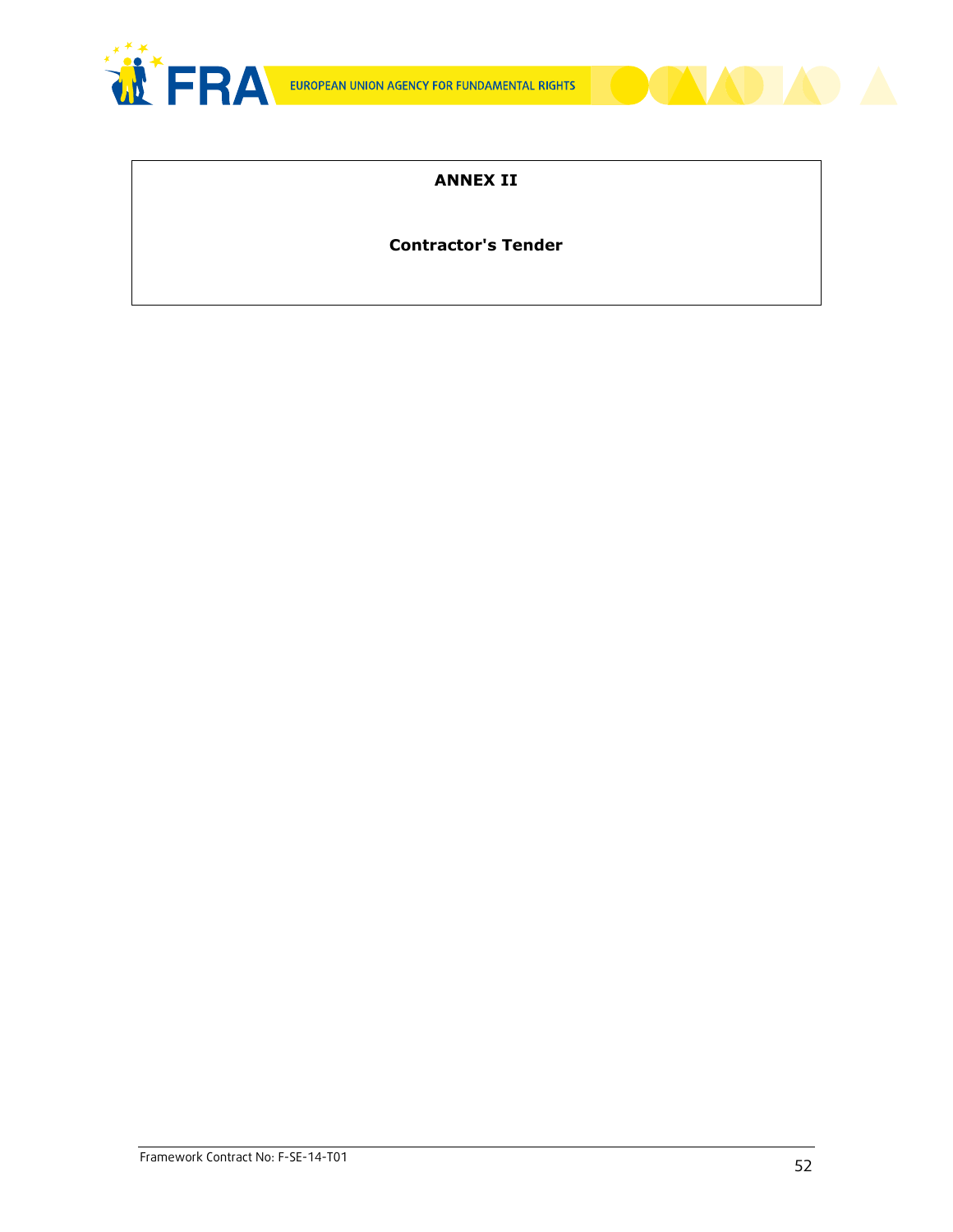# **ANNEX III**

# **Bank Identification Form and Legal Entities File**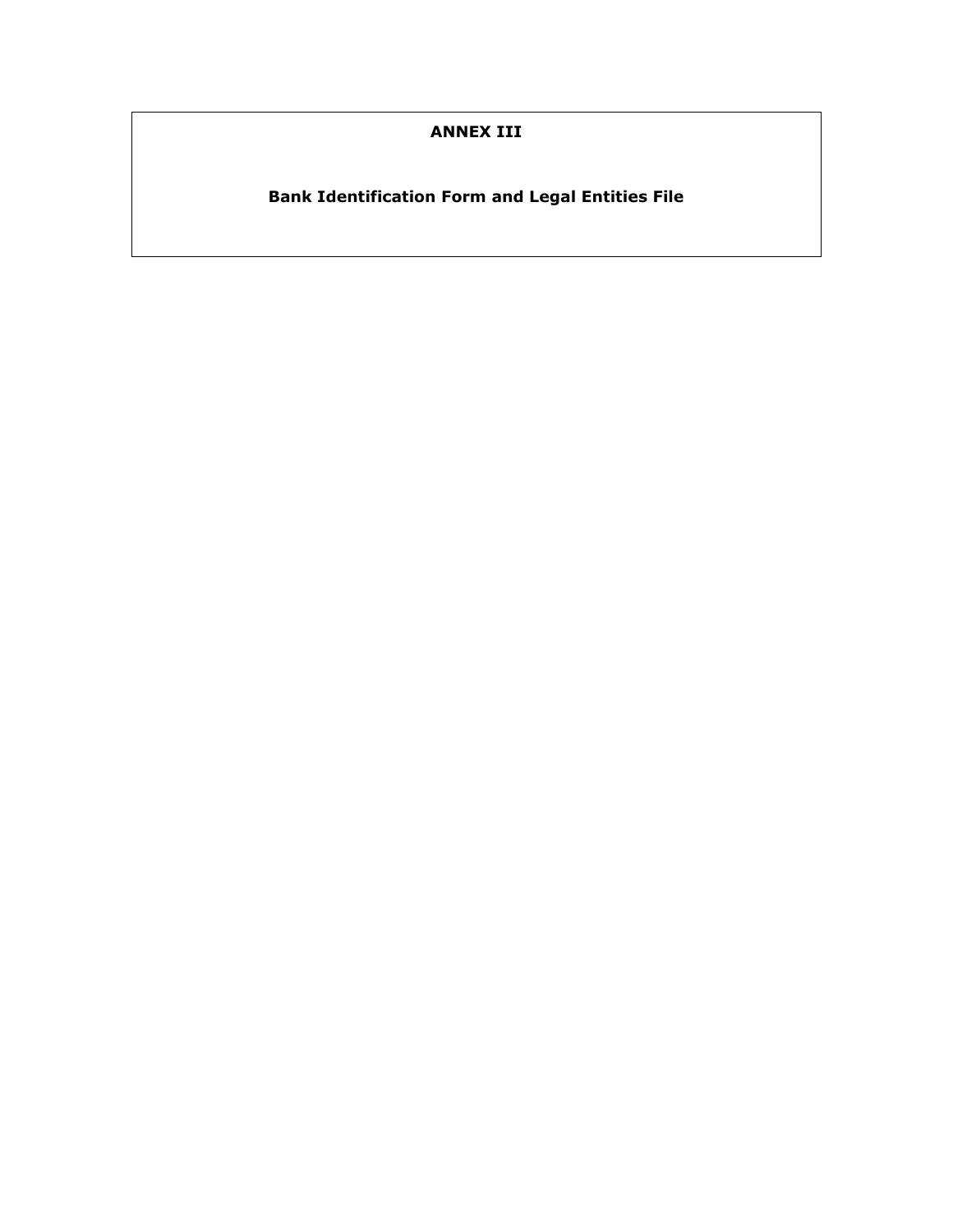### **ANNEX IV**

# **Pre-financing Guarantee Model**